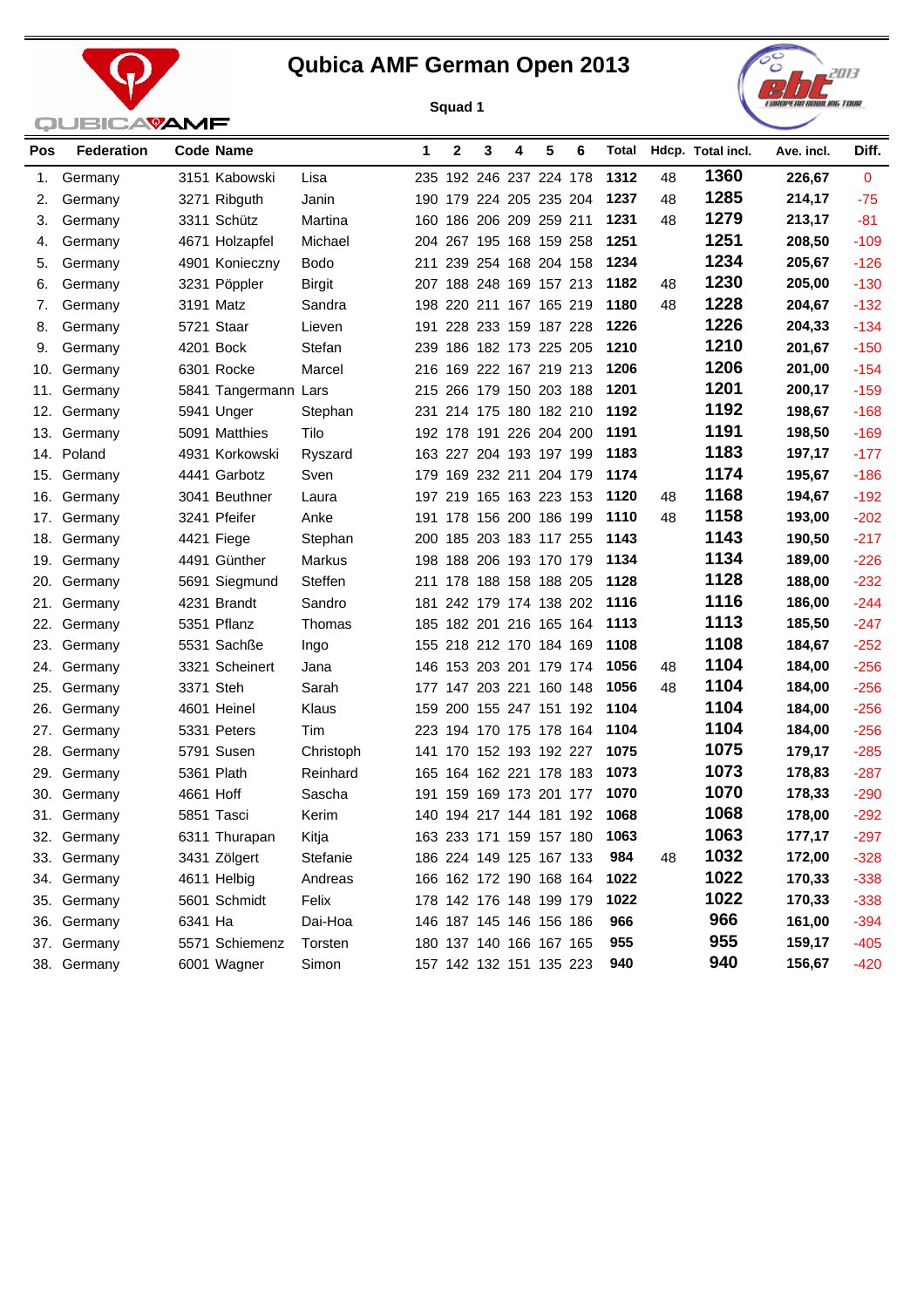



| Pos        | <b>Federation</b>  | Code Name                 |                  | 1   | 2                                                  | 3 | 4                  | 5 | 6                       | Total        |    | Hdcp. Total incl. | Ave. incl.       | Diff.            |
|------------|--------------------|---------------------------|------------------|-----|----------------------------------------------------|---|--------------------|---|-------------------------|--------------|----|-------------------|------------------|------------------|
| 1.         | Germany            | 5092 Matthies             | Tilo             |     | 202 213 211 227 183 244                            |   |                    |   |                         | 1280         |    | 1280              | 213,33           | $\mathbf{0}$     |
| 2.         | Germany            | 3232 Pöppler              | <b>Birgit</b>    |     | 201 196 183 228 212 180                            |   |                    |   |                         | 1200         | 48 | 1248              | 208,00           | $-32$            |
| 3.         | Germany            | 3312 Schütz               | Martina          |     | 218 172 199 196 168 243                            |   |                    |   |                         | 1196         | 48 | 1244              | 207,33           | $-36$            |
| 4.         | Germany            | 3192 Matz                 | Sandra           |     | 233 223 157 198 196 172                            |   |                    |   |                         | 1179         | 48 | 1227              | 204,50           | $-53$            |
| 5.         | Germany            | 3272 Ribguth              | Janin            |     | 234 199 203 193 212 120                            |   |                    |   |                         | 1161         | 48 | 1209              | 201,50           | $-71$            |
| 6.         | Germany            | 5611 Schröder             | André            |     | 155 184 189 246 197 237                            |   |                    |   |                         | 1208         |    | 1208              | 201,33           | $-72$            |
| 7.         | Germany            | 5602 Schmidt              | Felix            |     | 204 209 192 188 192 211                            |   |                    |   |                         | 1196         |    | 1196              | 199,33           | $-84$            |
| 8.         | Germany            | 5301 Pöhler               | Lars             |     | 189 217 201 193 180 210                            |   |                    |   |                         | 1190         |    | 1190              | 198,33           | $-90$            |
| 9.         | Germany            | 3042 Beuthner             | Laura            |     | 226 195 215 180 155 169                            |   |                    |   |                         | 1140         | 48 | 1188              | 198,00           | $-92$            |
| 10.        | Germany            | 4492 Günther              | Markus           |     | 203 206 166 175 234 202                            |   |                    |   |                         | 1186         |    | 1186              | 197,67           | $-94$            |
| 11.        | Germany            | 4151 Beier                | Tobias           |     | 181 207 241 184 201 170                            |   |                    |   |                         | 1184         |    | 1184              | 197,33           | $-96$            |
| 12.        | Germany            | 6302 Rocke                | Marcel           |     | 157 188 179 221 278 147                            |   |                    |   |                         | 1170         |    | 1170              | 195,00           | $-110$           |
| 13.        | Germany            | 3152 Kabowski             | Lisa             |     | 186 183 157 162 221 197                            |   |                    |   |                         | 1106         | 48 | 1154              | 192,33           | $-126$           |
| 14.        | Germany            | 5352 Pflanz               | Thomas           |     | 199 200 197 158 195 202                            |   |                    |   |                         | 1151         |    | 1151              | 191,83           | $-129$           |
| 15.        | Germany            | 5692 Siegmund             | Steffen          |     | 191 179 166 248 202 154                            |   |                    |   |                         | 1140         |    | 1140              | 190,00           | $-140$           |
| 16.        | Germany            | 3372 Steh                 | Sarah            |     | 216 158 189 171 191 165                            |   |                    |   |                         | 1090         | 48 | 1138              | 189,67           | $-142$           |
| 17.        | Germany            | 4161 Berger               | Christoph        |     | 191 204 236 149 212 143                            |   |                    |   |                         | 1135         |    | 1135              | 189,17           | $-145$           |
| 18.        | Germany            | 6361 Will                 | Alexander        |     | 204 211 171 207 179 158                            |   |                    |   |                         | 1130         |    | 1130              | 188,33           | $-150$           |
| 19.        | Germany            | 4831 Keil                 | Patrick          |     | 159 200 142 230 212 182                            |   |                    |   |                         | 1125         |    | 1125              | 187,50           | $-155$           |
| 20.        | Belgium            | 6101 Aernoudt             | Marawan          |     | 203 207 191 159 181 181                            |   |                    |   |                         | 1122         |    | 1122              | 187,00           | $-158$           |
| 21.        | Germany            | 4202 Bock                 | Stefan           |     | 200 153 188 183 186 210                            |   |                    |   |                         | 1120         |    | 1120              | 186,67           | $-160$           |
| 22.        | Germany            | 4672 Holzapfel            | Michael          |     | 167 184 198 188 204 178                            |   |                    |   |                         | 1119         |    | 1119              | 186,50           | $-161$           |
|            | 23. Germany        | 3242 Pfeifer              | Anke             |     | 233 172 162 175 165 162                            |   |                    |   |                         | 1069         | 48 | 1117              | 186,17           | $-163$           |
| 24.        | Germany            | 5852 Tasci                | Kerim            |     | 189 203 191 199 180 154                            |   |                    |   |                         | 1116         |    | 1116              | 186,00           | $-164$           |
| 25.        | Germany            | 4442 Garbotz              | Sven             |     | 247 178 171 158 178 178                            |   |                    |   |                         | 1110         |    | 1110              | 185,00           | $-170$           |
| 26.        | Germany            | 3322 Scheinert            | Jana             |     | 189 177 159 202 156 178                            |   |                    |   |                         | 1061         | 48 | 1109              | 184,83           | $-171$           |
|            | 27. Germany        | 4422 Fiege                | Stephan          |     | 189 166 151 208 191 190                            |   |                    |   |                         | 1095         |    | 1095              | 182,50           | $-185$           |
| 28.        | Germany            | 4281 Colijn               | Michael          |     | 201 172 147 157 214 198                            |   |                    |   |                         | 1089         |    | 1089              | 181,50           | $-191$           |
| 29.        | Germany            | 5641 Schurian             | Christoph        |     | 205 161 196 138 191 194                            |   |                    |   |                         | 1085         |    | 1085              | 180,83           | $-195$           |
| 30.        | Germany            | 5792 Susen                | Christoph        |     | 202 218 167 155 152 174                            |   |                    |   |                         | 1068         |    | 1068<br>1062      | 178,00           | $-212$           |
|            | 31. Poland         | 4932 Korkowski            | Ryszard          |     | 220 151 137 166 202 186                            |   |                    |   |                         | 1062         |    | 1059              | 177,00           | $-218$           |
|            | 32. Germany        | 5621 Schröder             | Timo             |     |                                                    |   |                    |   | 170 143 206 177 190 173 | 1059<br>1056 |    | 1056              | 176,50<br>176,00 | $-221$           |
|            | 33. Germany        | 5821 Tabatabaei           | Amizedin         |     | 143 190 133 216 188 186<br>164 171 157 215 196 144 |   |                    |   |                         | 1047         |    | 1047              | 174,50           | $-224$           |
| 34.<br>35. | Germany<br>Germany | 5181 Moritz<br>5722 Staar | Marcel<br>Lieven |     | 169 204 173 169 168 156                            |   |                    |   |                         | 1039         |    | 1039              | 173,17           | $-233$<br>$-241$ |
| 36.        | Belgium            | 6351 Aernoudt             | Jacky            |     | 163 168 211 158 162 168                            |   |                    |   |                         | 1030         |    | 1030              | 171,67           | $-250$           |
| 37.        | Germany            | 5572 Schiemenz            | Torsten          |     | 157 198 157 228 168 118                            |   |                    |   |                         | 1026         |    | 1026              | 171,00           | $-254$           |
| 38.        | Germany            | 4051 Arold                | Daniel           |     | 179 151 177 170 192 145                            |   |                    |   |                         | 1014         |    | 1014              | 169,00           | $-266$           |
|            | 39. Germany        | 6051 Wellner              | Maximilian       |     | 148 180 174 186 186 135                            |   |                    |   |                         | 1009         |    | 1009              | 168,17           | $-271$           |
| 40.        | Germany            | 4232 Brandt               | Sandro           |     | 122 179 165 199 169 173                            |   |                    |   |                         | 1007         |    | 1007              | 167,83           | $-273$           |
|            | 41. Germany        | 4871 Knijff               | Dennis           |     | 153 167 150 190 182 165                            |   |                    |   |                         | 1007         |    | 1007              | 167,83           | $-273$           |
| 42.        | Germany            | 5471 Riedtke              | Jason            |     | 188 165 148 164 178 147                            |   |                    |   |                         | 990          |    | 990               | 165,00           | $-290$           |
|            | 43. Germany        | 4602 Heinel               | Klaus            |     | 160 116 155 149 167 144                            |   |                    |   |                         | 891          |    | 891               | 148,50           | $-389$           |
| 44.        | Germany            | 6002 Wagner               | Simon            | 171 |                                                    |   | 98 194 126 123 162 |   |                         | 874          |    | 874               | 145,67           | $-406$           |
|            | 45. Germany        | 4911 Konrad               | Tanju            |     | 122 161 145 133 158 126                            |   |                    |   |                         | 845          |    | 845               | 140,83           | $-435$           |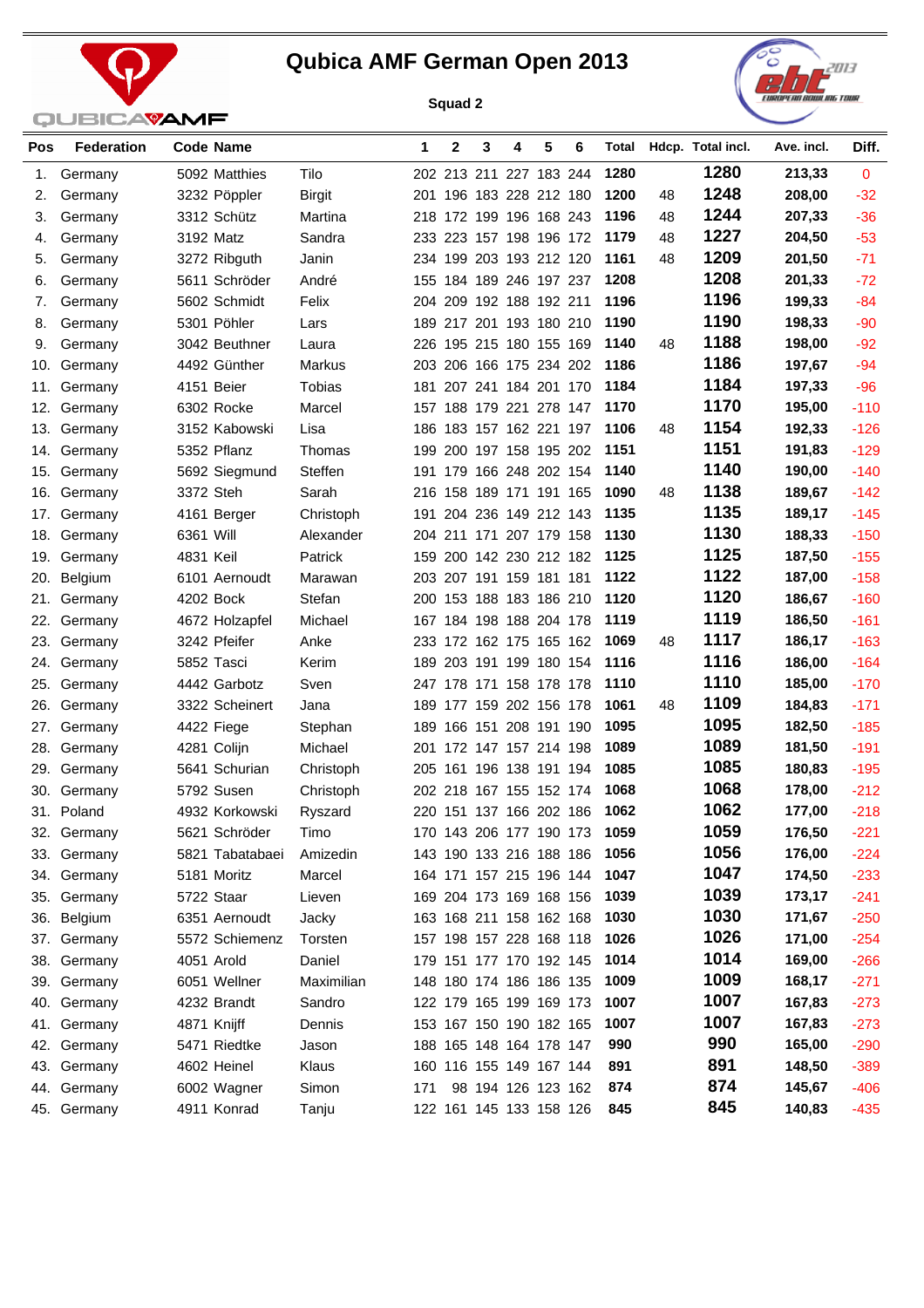

j.



| Pos | <b>Federation</b>          |           | <b>Code Name</b>          |              | 1   | 2 | 3                                              | 4 | 5 | 6 | Total        |    | Hdcp. Total incl. | Ave. incl.       | Diff.            |
|-----|----------------------------|-----------|---------------------------|--------------|-----|---|------------------------------------------------|---|---|---|--------------|----|-------------------|------------------|------------------|
| 1.  | Germany                    |           | 4091 Baade                | Marco        |     |   | 223 204 259 203 247 229                        |   |   |   | 1365         |    | 1365              | 227,50           | $\mathbf{0}$     |
| 2.  | Germany                    |           | 5551 Schau                | Norman       |     |   | 233 203 230 227 224 182                        |   |   |   | 1299         |    | 1299              | 216,50           | -66              |
| З.  | Germany                    |           | 5461 Rentsch              | Mirko        |     |   | 247 176 182 216 227 233                        |   |   |   | 1281         |    | 1281              | 213,50           | $-84$            |
| 4.  | Germany                    |           | 4121 Bartel               | Dustin       |     |   | 269 198 189 194 188 213                        |   |   |   | 1251         |    | 1251              | 208,50           | $-114$           |
| 5.  | Germany                    |           | 4711 Janetzki             | Tom          |     |   | 193 214 203 176 208 226                        |   |   |   | 1220         |    | 1220              | 203,33           | $-145$           |
| 6.  | Germany                    |           | 5942 Unger                | Stephan      |     |   | 218 201 212 182 178 213                        |   |   |   | 1204         |    | 1204              | 200,67           | $-161$           |
| 7.  | <b>Germany</b>             |           | 3481 Stamer               | Luise        |     |   | 160 194 191 170 191 238                        |   |   |   | <b>1144</b>  | 48 | <b>1192</b>       | 198,67           | $-173$           |
| 8.  | Germany                    |           | 5642 Schurian             | Christoph    |     |   | 190 168 167 214 243 207                        |   |   |   | 1189         |    | 1189              | 198,17           | $-176$           |
| 9.  | Germany                    |           | 5591 Schmid               | Mirko        |     |   | 181 202 195 223 201 173                        |   |   |   | 1175         |    | 1175              | 195,83           | $-190$           |
| 10. | Germany                    |           | 5341 Peters               | Timo         |     |   | 201 195 195 193 177 206                        |   |   |   | 1167         |    | 1167              | 194,50           | $-198$           |
|     | 11. Germany                |           | 4761 Kaiser               | André        |     |   | 179 193 180 182 205 222                        |   |   |   | 1161         |    | 1161              | 193,50           | $-204$           |
|     | 12. Germany                |           | 5822 Tabatabaei           | Amiredin     |     |   | 212 168 206 167 215 179                        |   |   |   | 1147         |    | 1147              | 191,17           | $-218$           |
|     | 13. Germany                |           | 4141 Behrendt             | Daniel       |     |   | 187 214 137 199 237 172                        |   |   |   | 1146         |    | 1146              | 191,00           | $-219$           |
|     | 14. Germany                |           | 4841 Keller               | Ingo         |     |   | 152 192 195 199 212 178                        |   |   |   | 1128         |    | 1128              | 188,00           | $-237$           |
|     | 15. Germany                |           | 6141 Hentsch              | Michael      |     |   | 194 129 178 215 177 231                        |   |   |   | 1124         |    | 1124              | 187,33           | $-241$           |
|     | 16. Germany                |           | 5561 Scheer               | Roland       |     |   | 210 170 192 207 173 172                        |   |   |   | 1124         |    | 1124              | 187,33           | $-241$           |
|     | 17. Germany                | 6161 Kuo  |                           | Kai Wan      |     |   | 161 177 194 195 188 202                        |   |   |   | 1117         |    | 1117              | 186,17           | $-248$           |
|     | 18. Germany                |           | 5581 Schilling            | Frank        |     |   | 188 173 184 195 187 188                        |   |   |   | 1115         |    | 1115              | 185,83           | $-250$           |
|     | 19. Germany                |           | 6091 Zech                 | Ralf         |     |   | 189 164 181 193 191 191                        |   |   |   | 1109         |    | 1109              | 184,83           | $-256$           |
|     | 20. Germany                |           | 6381 Fräderich            | Patrick      |     |   | 183 213 202 182 162 160                        |   |   |   | 1102         |    | 1102              | 183,67           | $-263$           |
|     | 21. Germany                |           | 4052 Arold                | Daniel       |     |   | 192 169 197 192 176 172                        |   |   |   | 1098         |    | 1098              | 183,00           | $-267$           |
|     | 22. Germany                |           | 6151 Kabowski             | Eike         |     |   | 162 202 193 180 159 202                        |   |   |   | 1098         |    | 1098              | 183,00           | $-267$           |
|     | 23. Germany                |           | 5631 Schroschk            | Thorsten     |     |   | 173 156 204 215 163 184                        |   |   |   | 1095         |    | 1095              | 182,50           | $-270$           |
| 24. | Germany                    |           | 6241 Gojowy               | Thomas       |     |   | 179 191 169 180 194 170                        |   |   |   | 1083         |    | 1083              | 180,50           | $-282$           |
|     | 25. Germany                |           | 4321 Dragon               | Ralf         |     |   | 145 188 177 200 168 200                        |   |   |   | 1078         |    | 1078              | 179,67           | $-287$           |
| 26. | Germany                    |           | 3281 Richter              | Petra        |     |   | 177 157 183 164 156 192                        |   |   |   | 1029         | 48 | 1077              | 179,50           | $-288$           |
| 27. | Germany                    |           | 4673 Holzapfel            | Michael      |     |   | 149 173 209 193 185 167                        |   |   |   | 1076         |    | 1076              | 179,33           | $-289$           |
| 28. | Germany                    |           | 4191 Block                | Andreas      |     |   | 199 166 185 191 191 143                        |   |   |   | 1075         |    | 1075              | 179,17           | $-290$           |
|     | 29. Germany                |           | 4471 Günthel              | Christian    | 179 |   | 204 188 190 156 156                            |   |   |   | 1073         |    | 1073<br>1068      | 178,83           | $-292$           |
| 30. | Germany                    |           | 6201 Wessendorf           | Winfried     | 230 |   | 163 192 160 156 167<br>196 160 177 184 149 191 |   |   |   | 1068<br>1057 |    | 1057              | 178,00<br>176,17 | $-297$<br>$-308$ |
|     | 31. Germany                |           | 4771 Kaiser<br>6181 Meier | Gerd<br>Lars |     |   | 168 177 146 191 158 216                        |   |   |   | 1056         |    | 1056              | 176,00           | $-309$           |
|     | 32. Germany<br>33. Germany |           | 6071 Winkler              | Thomas       |     |   | 155 127 196 198 218 161                        |   |   |   | 1055         |    | 1055              | 175,83           | $-310$           |
|     | 34. Germany                |           | 4162 Berger               | Christoph    |     |   | 193 192 170 177 190 131                        |   |   |   | 1053         |    | 1053              | 175,50           | $-312$           |
| 35. | Germany                    |           | 4851 Kirchhof             | Paul         |     |   | 152 185 155 182 189 188                        |   |   |   | 1051         |    | 1051              | 175,17           | $-314$           |
| 36. | Germany                    |           | 5711 Spott                | Heiko        |     |   | 181 167 151 171 179 199                        |   |   |   | 1048         |    | 1048              | 174,67           | $-317$           |
| 37. | Germany                    |           | 6291 Rousselange Florian  |              |     |   | 179 179 177 196 158 158                        |   |   |   | 1047         |    | 1047              | 174,50           | $-318$           |
|     | 38. Germany                |           | 3211 Mießner              | Joana        |     |   | 171 195 159 170 164 138                        |   |   |   | 997          | 48 | 1045              | 174,17           | $-320$           |
|     | 39. Germany                | 4832 Keil |                           | Patrick      |     |   | 158 146 148 172 152 269                        |   |   |   | 1045         |    | 1045              | 174,17           | $-320$           |
|     | 40. Germany                |           | 3471 Ockain               | Petra        |     |   | 158 175 176 178 181 129                        |   |   |   | 997          | 48 | 1045              | 174,17           | $-320$           |
|     | 41. Germany                |           | 6031 Walkenhorst Jens     |              |     |   | 189 167 193 167 148 173                        |   |   |   | 1037         |    | 1037              | 172,83           | $-328$           |
| 42. | Germany                    | 6171 Mai  |                           | Philip       |     |   | 137 171 225 181 158 165                        |   |   |   | 1037         |    | 1037              | 172,83           | $-328$           |
|     | 43. Germany                |           | 3441 Zech                 | Ingunthis    |     |   | 158 184 139 180 152 170                        |   |   |   | 983          | 48 | 1031              | 171,83           | $-334$           |
|     | 44. Germany                |           | 3161 Lippek               | Katharina    |     |   | 183 130 180 156 164 169                        |   |   |   | 982          | 48 | 1030              | 171,67           | $-335$           |
| 45. | Germany                    |           | 3361 Sonnenscheil Sabine  |              |     |   | 142 158 173 154 184 160                        |   |   |   | 971          | 48 | 1019              | 169,83           | $-346$           |
|     | 46. Germany                |           | 5501 Rubbel               | <b>Nick</b>  |     |   | 146 174 176 157 193 165                        |   |   |   | 1011         |    | 1011              | 168,50           | $-354$           |
|     | 47. Germany                |           | 5081 Maron                | Stefan       |     |   | 197 142 128 172 203 169                        |   |   |   | 1011         |    | 1011              | 168,50           | $-354$           |
|     | 48. Germany                |           | 5362 Plath                | Reinhard     |     |   | 171 173 161 192 148 156                        |   |   |   | 1001         |    | 1001              | 166,83           | $-364$           |
| 49. | Germany                    |           | 4641 Hildebrand           | Christoph    |     |   | 183 150 145 162 204 141                        |   |   |   | 985          |    | 985               | 164,17           | $-380$           |
|     | 50. Germany                |           | 4251 Buda                 | Markus       |     |   | 153 192 159 186 146 144                        |   |   |   | 980          |    | 980               | 163,33           | $-385$           |
| 51. | Germany                    |           | 6131 Heinemann            | Andreas      |     |   | 157 147 174 146 145 184                        |   |   |   | 953          |    | 953               | 158,83           | $-412$           |
|     | 52. Germany                |           | 6261 Kühne                | Michael      |     |   | 202 135 147 157 148 164                        |   |   |   | 953          |    | 953               | 158,83           | $-412$           |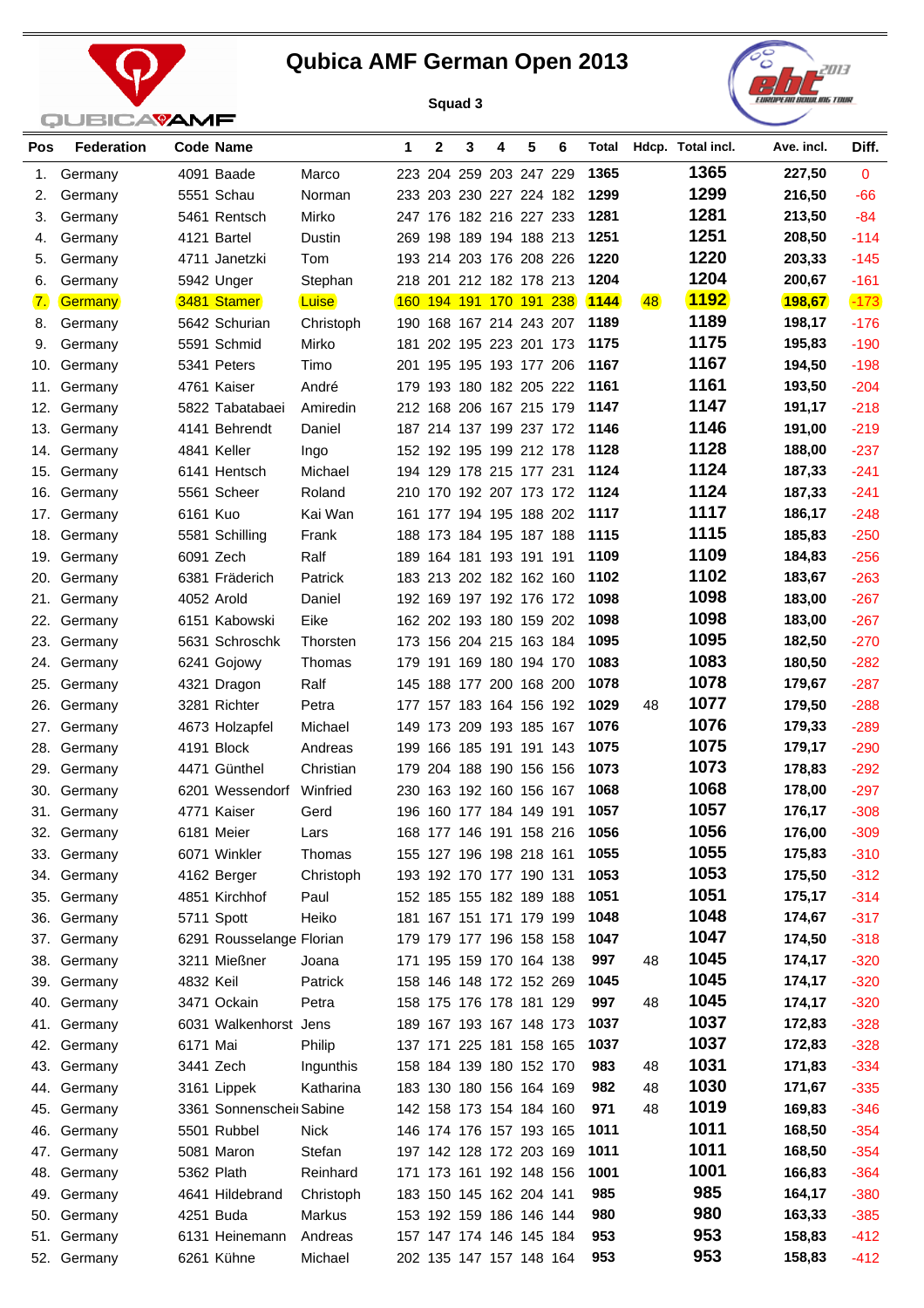| 53. Germany | 4912 Konrad  | Tanju     |                         |  | 147 129 115 185 187 182     | 945   |    | 945 | 157.50 | $-420$ |
|-------------|--------------|-----------|-------------------------|--|-----------------------------|-------|----|-----|--------|--------|
| 54. Germany | 6281 Rentsch | Nico      |                         |  | 128 187 152 179 122 176     | 944   |    | 944 | 157.33 | $-421$ |
| 55. Germany | 6371 Rentsch | Frank     |                         |  | 138 126 197 171 122 185 939 |       |    | 939 | 156.50 | -426   |
| 56. Germany | 6003 Wagner  | Simon     | 149 177 162 136 140 157 |  |                             | - 921 |    | 921 | 153.50 | $-444$ |
| 57. Germany | 3071 Frenzel | Franziska | 167 148 113 134 143 160 |  |                             | 865   | 48 | 913 | 152.17 | $-452$ |
| 58. Germany | 6331 Peters  | Jens      |                         |  | 125 159 144 149 138 162 877 |       |    | 877 | 146.17 | -488   |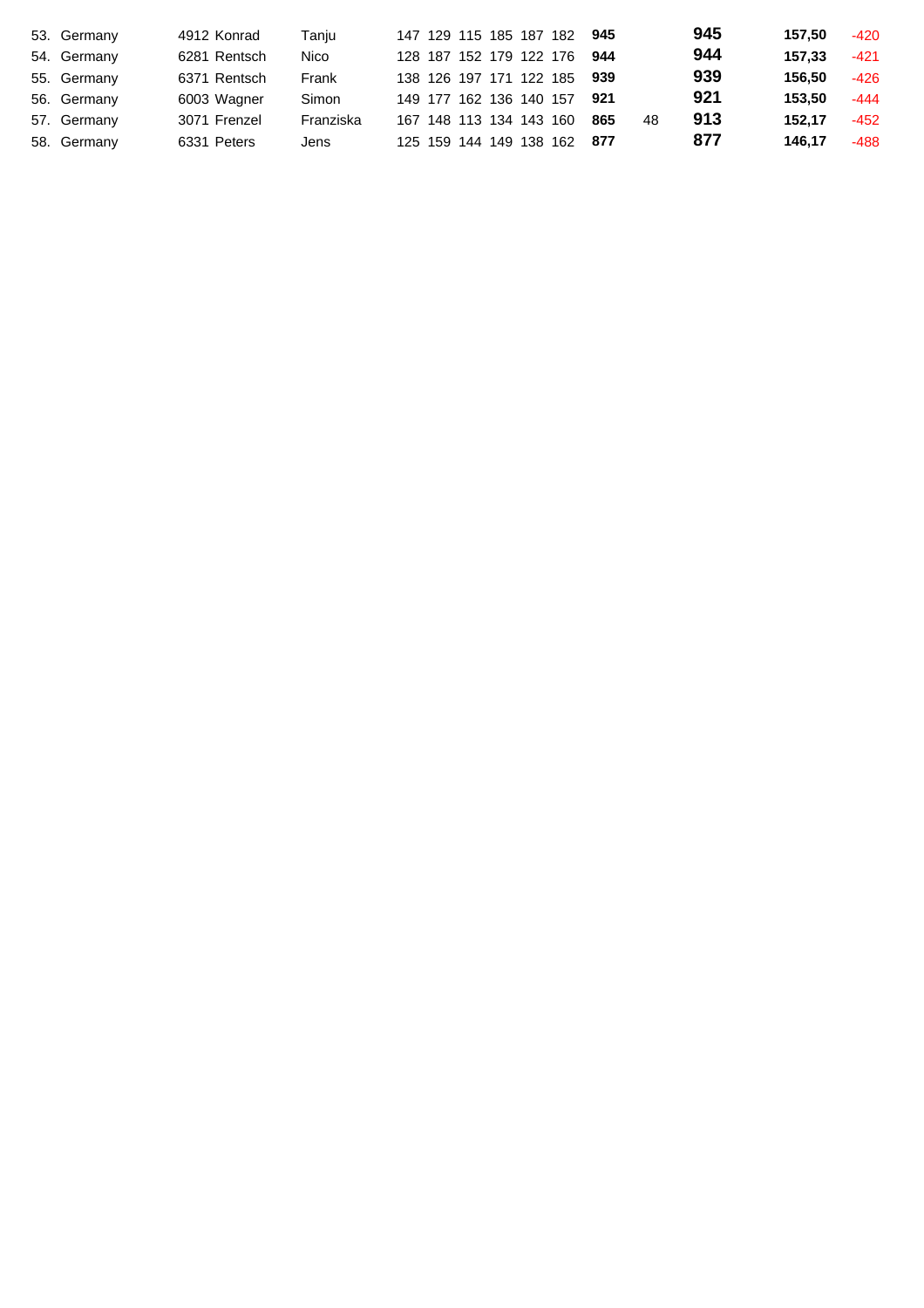



| Pos | <b>Federation</b> | <b>Code Name</b>       |                | 1   | $\mathbf{2}$ | 3 | 4                       | 5 | 6 | Total |    | Hdcp. Total incl. | Ave. incl. | Diff.    |
|-----|-------------------|------------------------|----------------|-----|--------------|---|-------------------------|---|---|-------|----|-------------------|------------|----------|
| 1.  | Germany           | 5943 Unger             | Stephan        |     |              |   | 266 187 191 219 233 201 |   |   | 1297  |    | 1297              | 216,17     | $\Omega$ |
| 2.  | Germany           | 3233 Pöppler           | <b>Birgit</b>  |     |              |   | 216 210 245 202 167 195 |   |   | 1235  | 48 | 1283              | 213,83     | $-14$    |
| 3.  | Germany           | 5353 Pflanz            | Thomas         |     |              |   | 200 207 213 220 241 178 |   |   | 1259  |    | 1259              | 209,83     | $-38$    |
| 4.  | Germany           | 4591 Härtel            | Daniel         |     |              |   | 209 212 221 187 182 210 |   |   | 1221  |    | 1221              | 203,50     | $-76$    |
| 5.  | Germany           | 4561 Gutsche           | Falco          |     |              |   | 135 225 222 225 177 237 |   |   | 1221  |    | 1221              | 203,50     | $-76$    |
| 6.  | Germany           | 5622 Schröder          | Timo           |     |              |   | 208 222 212 167 221 191 |   |   | 1221  |    | 1221              | 203,50     | $-76$    |
| 7.  | Germany           | 3313 Schütz            | Martina        |     |              |   | 260 167 175 204 180 178 |   |   | 1164  | 48 | 1212              | 202,00     | $-85$    |
| 8.  | Germany           | 5612 Schröder          | André          | 167 |              |   | 203 210 160 253 193     |   |   | 1186  |    | 1186              | 197,67     | $-111$   |
| 9.  | Germany           | 5643 Schurian          | Christoph      |     |              |   | 209 188 178 215 176 213 |   |   | 1179  |    | 1179              | 196,50     | $-118$   |
| 10. | Germany           | 4282 Colijn            | Michael        |     |              |   | 193 211 174 189 204 199 |   |   | 1170  |    | 1170              | 195,00     | $-127$   |
| 11. | Germany           | 4111 Balzer            | Martin         |     |              |   | 202 193 225 192 186 169 |   |   | 1167  |    | 1167              | 194,50     | $-130$   |
| 12. | Germany           | 3373 Steh              | Sarah          |     |              |   | 180 217 179 201 169 172 |   |   | 1118  | 48 | 1166              | 194,33     | $-131$   |
| 13. | Germany           | 4902 Konieczny         | <b>Bodo</b>    |     |              |   | 212 177 205 153 215 201 |   |   | 1163  |    | 1163              | 193,83     | $-134$   |
| 14. | Germany           | 4551 Gutsche           | Dennis         |     |              |   | 198 185 177 159 211 211 |   |   | 1141  |    | 1141              | 190,17     | $-156$   |
|     | 15. Germany       | 6052 Wellner           | Maximilian     |     |              |   | 160 265 142 202 177 187 |   |   | 1133  |    | 1133              | 188,83     | $-164$   |
| 16. | Germany           | 5182 Moritz            | Marcel         |     |              |   | 185 185 187 190 194 180 |   |   | 1121  |    | 1121              | 186,83     | $-176$   |
| 17. | Germany           | 5853 Tasci             | Kerim          |     |              |   | 218 199 168 179 190 163 |   |   | 1117  |    | 1117              | 186,17     | $-180$   |
| 18. | Germany           | 4152 Beier             | Tobias         |     |              |   | 211 156 187 201 171 188 |   |   | 1114  |    | 1114              | 185,67     | $-183$   |
| 19. | Germany           | 5793 Susen             | Christoph      | 179 |              |   | 167 207 150 218 186     |   |   | 1107  |    | 1107              | 184,50     | $-190$   |
| 20. | Belgium           | 6102 Aernoudt          | Marawan        |     |              |   | 225 198 193 187 145 154 |   |   | 1102  |    | 1102              | 183,67     | $-195$   |
| 21. | Germany           | 4331 Drevenstedt Frank |                |     |              |   | 137 181 170 215 181 211 |   |   | 1095  |    | 1095              | 182,50     | $-202$   |
| 22. | Germany           | 5603 Schmidt           | Felix          |     |              |   | 173 216 158 191 156 194 |   |   | 1088  |    | 1088              | 181,33     | $-209$   |
| 23. | Germany           | 4872 Knijff            | Dennis         |     |              |   | 204 180 141 182 171 190 |   |   | 1068  |    | 1068              | 178,00     | $-229$   |
| 24. | Germany           | 5472 Riedtke           | Jason          |     |              |   | 192 186 168 211 146 156 |   |   | 1059  |    | 1059              | 176,50     | $-238$   |
| 25. | Germany           | 4163 Berger            | Christoph      |     |              |   | 199 179 172 159 179 151 |   |   | 1039  |    | 1039              | 173,17     | $-258$   |
| 26. | Germany           | 4211 Boll              | Patrick        |     |              |   | 201 197 136 188 132 152 |   |   | 1006  |    | 1006              | 167,67     | $-291$   |
| 27. | Germany           | 4053 Arold             | Daniel         |     |              |   | 188 155 117 180 183 169 |   |   | 992   |    | 992               | 165,33     | $-305$   |
| 28. | Switzerland       | 4681 Ineichen          | Rinaldo        |     |              |   | 165 151 164 167 168 162 |   |   | 977   |    | 977               | 162,83     | $-320$   |
| 29. | Germany           | 4642 Hildebrand        | Christoph      | 138 |              |   | 158 162 161 176 160     |   |   | 955   |    | 955               | 159,17     | $-342$   |
|     | 30. Germany       | 5693 Siegmund          | <b>Steffen</b> |     |              |   | 180 138 177 129 160 155 |   |   | 939   |    | 939               | 156,50     | $-358$   |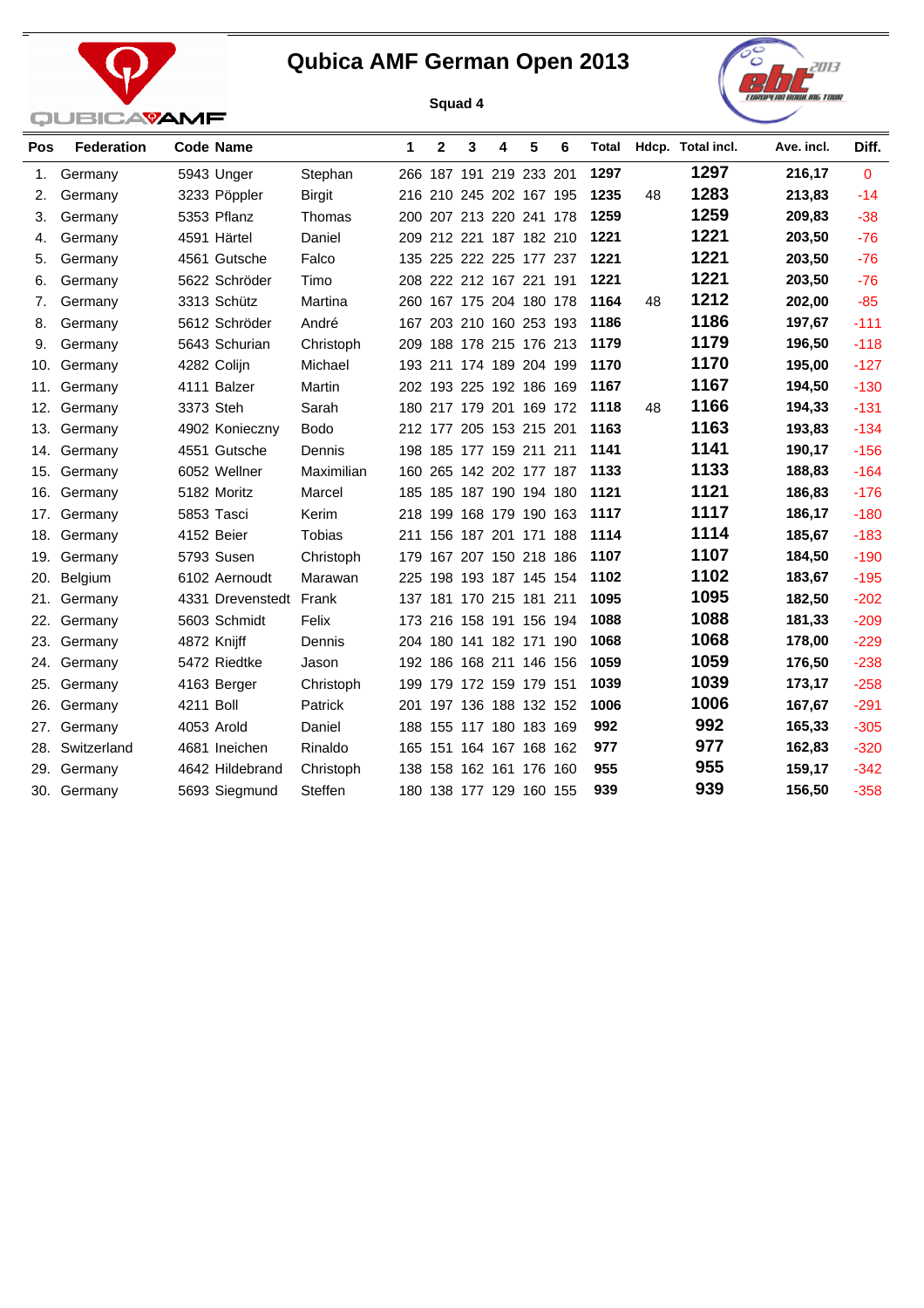





| Pos | <b>Federation</b>          | <b>Code Name</b>          |                | 1   | 2 | 3 | 4                                                  | 5 | 6 | Total        |    | Hdcp. Total incl. | Ave. incl.       | Diff.            |
|-----|----------------------------|---------------------------|----------------|-----|---|---|----------------------------------------------------|---|---|--------------|----|-------------------|------------------|------------------|
| 1.  | Germany                    | 3291 Rieger               | Juliane        |     |   |   | 223 187 230 192 182 217                            |   |   | 1231         | 48 | 1279              | 213,17           | $\mathbf{0}$     |
| 2.  | Germany                    | 5842 Tangermann           | Lars           |     |   |   | 192 180 215 245 179 245                            |   |   | 1256         |    | 1256              | 209,33           | $-23$            |
| 3.  | Germany                    | 4423 Fiege                | Stephan        |     |   |   | 188 193 236 233 190 184                            |   |   | 1224         |    | 1224              | 204,00           | $-55$            |
| 4.  | Germany                    | 5111 Meinke               | Philip         |     |   |   | 264 201 197 160 200 193                            |   |   | 1215         |    | 1215              | 202,50           | $-64$            |
| 5.  | Czech Republic             | 5201 Muzik                | Michal         |     |   |   | 166 193 203 235 213 178                            |   |   | 1188         |    | 1188              | 198,00           | $-91$            |
| 6.  | Germany                    | 3193 Matz                 | Sandra         |     |   |   | 178 199 168 243 180 171                            |   |   | 1139         | 48 | 1187              | 197,83           | $-92$            |
| 7.  | Germany                    | 5101 Mc Dermott           | Jamie          |     |   |   | 190 214 157 178 224 221                            |   |   | 1184         |    | 1184              | 197,33           | $-95$            |
| 8.  | Russian Federati           | 5801 Suslov               | Andrey         |     |   |   | 194 147 203 241 206 190                            |   |   | 1181         |    | 1181              | 196,83           | $-98$            |
| 9.  | Switzerland                | 4682 Ineichen             | Rinaldo        |     |   |   | 214 198 208 179 177 203                            |   |   | 1179         |    | 1179              | 196,50           | $-100$           |
| 10. | Germany                    | 4501 Grabovac             | Michael        |     |   |   | 193 231 199 207 183 163                            |   |   | 1176         |    | 1176              | 196,00           | $-103$           |
| 11. | Germany                    | 4112 Balzer               | Martin         |     |   |   | 142 213 189 204 179 245                            |   |   | 1172         |    | 1172              | 195,33           | $-107$           |
| 12. | Germany                    | 4081 Öing                 | Frank          |     |   |   | 233 191 178 187 199 183                            |   |   | 1171         |    | 1171              | 195,17           | $-108$           |
|     | 13. Germany                | 4721 Jäger                | Norman         |     |   |   | 219 184 177 243 188 152                            |   |   | 1163         |    | 1163              | 193,83           | $-116$           |
|     | 14. Germany                | 5823 Tabatabaei           | Amiredin       | 191 |   |   | 167 177 156 289 181                                |   |   | 1161         |    | 1161              | 193,50           | $-118$           |
|     | 15. Germany                | 3273 Ribguth              | Janin          |     |   |   | 257 166 187 164 185 148                            |   |   | 1107         | 48 | 1155              | 192,50           | $-124$           |
|     | 16. Germany                | 4662 Hoff                 | Sascha         |     |   |   | 200 204 189 187 195 180                            |   |   | 1155         |    | 1155              | 192,50           | $-124$           |
|     | 17. Czech Republic         | 5051 Macek                | Jan            |     |   |   | 194 223 195 158 202 180                            |   |   | 1152         |    | 1152              | 192,00           | $-127$           |
|     | 18. Germany                | 4241 Buchmann             | Dominic        |     |   |   | 182 238 213 175 145 181                            |   |   | 1134         |    | 1134              | 189,00           | $-145$           |
|     | 19. Germany                | 4322 Dragon               | Ralf           |     |   |   | 202 160 168 214 226 159                            |   |   | 1129         |    | 1129              | 188,17           | $-150$           |
| 20. | Germany                    | 3031 Öing                 | Manuela        |     |   |   | 183 215 171 168 159 183                            |   |   | 1079         | 48 | 1127              | 187,83           | $-152$           |
|     | 21. Azerbaidjan            | 4701 Jafarov              | Vusal          |     |   |   | 173 173 178 200 233 169                            |   |   | 1126         |    | 1126              | 187,67           | $-153$           |
| 22. | Germany                    | 4461 Gäbler               | Tobias         |     |   |   | 172 191 188 202 168 198                            |   |   | 1119         |    | 1119              | 186,50           | $-160$           |
|     | 23. Czech Republic         | 5041 Lorenc               | Jaroslav       |     |   |   | 193 168 172 149 182 253                            |   |   | 1117         |    | 1117<br>1112      | 186,17           | $-162$           |
|     | 24. Germany                | 6461 Wespa                | Heiko          |     |   |   | 176 187 180 201 189 179                            |   |   | 1112         |    | 1110              | 185,33           | $-167$           |
|     | 25. Austria                | 3331 Schreier             | Dagmar         |     |   |   | 215 171 158 180 149 189                            |   |   | 1062         | 48 | 1110              | 185,00           | $-169$           |
|     | 26. Finland                | 5211 Närhi                | Pasi           |     |   |   | 168 163 152 180 207 240                            |   |   | 1110<br>1052 |    | 1100              | 185,00           | $-169$<br>$-179$ |
| 27. | Germany                    | 3501 Hauchwitz            | Kathy          |     |   |   | 165 148 193 184 203 159                            |   |   | 1094         | 48 | 1094              | 183,33           | $-185$           |
|     | 28. Germany                | 6211 Hauchwitz            | Sascha         |     |   |   | 160 144 203 166 225 196                            |   |   | 1091         |    | 1091              | 182,33           | $-188$           |
|     | 29. Germany<br>30. Germany | 5342 Peters<br>5723 Staar | Timo<br>Lieven |     |   |   | 199 191 167 182 170 182<br>158 150 201 188 213 180 |   |   | 1090         |    | 1090              | 181,83<br>181,67 | $-189$           |
|     | 31. Germany                | 4431 Funk                 | Pierre         | 170 |   |   | 129 194 156 220 212                                |   |   | 1081         |    | 1081              | 180,17           | $-198$           |
|     | 32. Catalonia              | 5491 Roca Roig            | Héctor         |     |   |   | 192 180 167 185 205 147                            |   |   | 1076         |    | 1076              | 179,33           | $-203$           |
|     | 33. Germany                | 5921 Träger               | Andreas        |     |   |   | 206 201 174 158 186 140                            |   |   | 1065         |    | 1065              | 177,50           | $-214$           |
|     | 34. Germany                | 6342 Ha                   | Dai-Hoa        |     |   |   | 155 121 179 188 180 238                            |   |   | 1061         |    | 1061              | 176,83           | $-218$           |
|     | 35. Germany                | 6121 Grünheid             | Dennis         |     |   |   | 209 171 167 167 222 119                            |   |   | 1055         |    | 1055              | 175,83           | $-224$           |
|     | 36. Azerbaidjan            | 4021 Alihuseynov          | Javanshir      |     |   |   | 135 174 193 181 199 167                            |   |   | 1049         |    | 1049              | 174,83           | $-230$           |
| 37. | Germany                    | 4212 Boll                 | Patrick        |     |   |   | 165 173 160 199 179 169                            |   |   | 1045         |    | 1045              | 174,17           | $-234$           |
|     | 38. Germany                | 3491 Gäbler               | Tanja          |     |   |   | 183 158 169 175 165 146                            |   |   | 996          | 48 | 1044              | 174,00           | $-235$           |
|     | 39. Azerbaidjan            | 4011 Alihuseynov          | Jahangir       |     |   |   | 178 171 132 150 225 184                            |   |   | 1040         |    | 1040              | 173,33           | $-239$           |
|     | 40. Germany                | 4411 Fieck                | Niclas         |     |   |   | 182 152 170 188 171 175                            |   |   | 1038         |    | 1038              | 173,00           | $-241$           |
|     | 41. Germany                | 4391 Fenselau             | Thomas         |     |   |   | 175 142 164 201 184 170                            |   |   | 1036         |    | 1036              | 172,67           | $-243$           |
|     | 42. Germany                | 5302 Pöhler               | Lars           |     |   |   | 163 200 167 138 170 193                            |   |   | 1031         |    | 1031              | 171,83           | $-248$           |
|     | 43. Germany                | 4861 Klockgether          | Stefan         |     |   |   | 163 211 144 156 179 172                            |   |   | 1025         |    | 1025              | 170,83           | $-254$           |
|     | 44. Germany                | 6312 Thurapan             | Kitja          |     |   |   | 181 177 194 181 152 138                            |   |   | 1023         |    | 1023              | 170,50           | $-256$           |
|     | 45. Germany                | 6481 Lau                  | Manuel         |     |   |   | 174 180 212 123 184 145                            |   |   | 1018         |    | 1018              | 169,67           | $-261$           |
|     | 46. Germany                | 5191 Muggelberg           | Marcel         |     |   |   | 153 201 148 159 209 148                            |   |   | 1018         |    | 1018              | 169,67           | $-261$           |
| 47. | Germany                    | 5061 Machura              | Damian         |     |   |   | 135 178 127 197 176 204                            |   |   | 1017         |    | 1017              | 169,50           | $-262$           |
|     | 48. Germany                | 4511 Gräber               | Sebastian      |     |   |   | 174 118 189 155 149 194                            |   |   | 979          |    | 979               | 163,17           | $-300$           |
|     | 49. Azerbaidjan            | 4401 Feyzullayev          | Elkhan         |     |   |   | 141 148 170 171 179 166                            |   |   | 975          |    | 975               | 162,50           | $-304$           |
|     | 50. Azerbaidjan            | 4691 Ismayilov            | Shahriyar      |     |   |   | 161 149 141 178 152 185                            |   |   | 966          |    | 966               | 161,00           | $-313$           |
|     | 51. Germany                | 5332 Peters               | Tim            |     |   |   | 179 149 157 123 140 186                            |   |   | 934          |    | 934               | 155,67           | $-345$           |
|     | 52. Austria                | 3111 Grüter               | Sandra         |     |   |   | 148 159 141 129 113 187                            |   |   | 877          | 48 | 925               | 154,17           | $-354$           |
|     | 53. Finland                | 5831 Tamminen             | Pertti         |     |   |   | 165 138 138 144 179 110                            |   |   | 874          |    | 874               | 145,67           | $-405$           |
|     |                            |                           |                |     |   |   |                                                    |   |   |              |    |                   |                  |                  |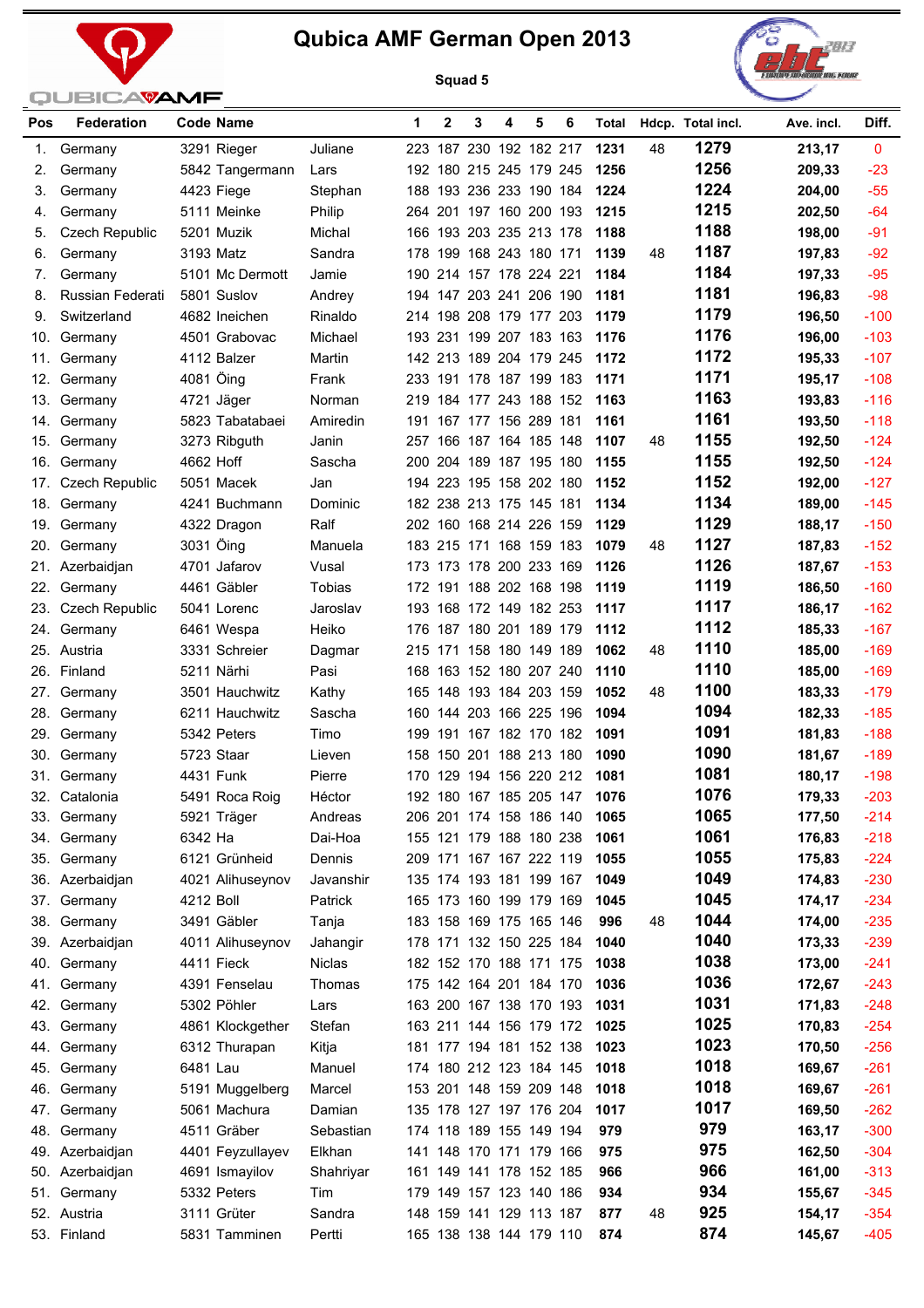



| Pos        | <b>Federation</b>     |           | <b>Code Name</b>              |                  | 1 | 2 | 3           | 4                                                  | 5 | 6 | Total        |    | Hdcp. Total incl. | Ave. incl.       | Diff.            |
|------------|-----------------------|-----------|-------------------------------|------------------|---|---|-------------|----------------------------------------------------|---|---|--------------|----|-------------------|------------------|------------------|
| 1.         | Germany               |           | 4903 Konieczny                | <b>Bodo</b>      |   |   |             | 237 205 258 213 204 224                            |   |   | 1341         |    | 1341              | 223,50           | $\mathbf{0}$     |
| 2.         | Germany               |           | 3043 Beuthner                 | Laura            |   |   |             | 270 166 235 169 214 177                            |   |   | 1231         | 48 | 1279              | 213,17           | $-62$            |
| 3.         | Germany               |           | 4502 Grabovac                 | Michael          |   |   |             | 194 190 264 208 218 205                            |   |   | 1279         |    | 1279              | 213,17           | $-62$            |
| 4.         | Germany               |           | 4341 Dreyer                   | Dirk             |   |   |             | 255 151 211 236 192 220                            |   |   | 1265         |    | 1265              | 210,83           | $-76$            |
| 5.         | <b>Netherlands</b>    |           | 5121 Meka                     | Patrick          |   |   |             | 200 194 247 213 212 199                            |   |   | 1265         |    | 1265              | 210,83           | $-76$            |
| 6.         | Germany               |           | 4562 Gutsche                  | Falco            |   |   |             | 243 225 223 147 210 188                            |   |   | 1236         |    | 1236              | 206,00           | $-105$           |
| 7.         | Sweden                |           | 3411 Wegner                   | Cajsa            |   |   |             | 190 173 201 187 226 209                            |   |   | 1186         | 48 | 1234              | 205,67           | $-107$           |
| 8.         | Germany               |           | 3391 Theissen                 | Tanja            |   |   |             | 180 225 166 201 247 160                            |   |   | 1179         | 48 | 1227              | 204,50           | $-114$           |
| 9.         | Netherlands           |           | 3511 Breeschoten              | Lisanne          |   |   |             | 188 179 247 173 193 191                            |   |   | 1171         | 48 | 1219              | 203,17           | $-122$           |
| 10.        | Poland                |           | 5241 Olesinski                | Krzysztof        |   |   |             | 181 199 194 202 184 257                            |   |   | 1217         |    | 1217              | 202,83           | $-124$           |
| 11.        | Germany               |           | 4531 Gripp                    | Andreas          |   |   |             | 197 192 216 210 205 181                            |   |   | 1201         |    | 1201              | 200,17           | $-140$           |
| 12.        | Netherlands           | 6451 Spil |                               | Johnny           |   |   |             | 245 160 210 193 213 179                            |   |   | 1200         |    | 1200              | 200,00           | $-141$           |
| 13.        | Poland                |           | 5371 Polanisz                 | Emil             |   |   |             | 254 175 189 161 181 239                            |   |   | 1199         |    | 1199              | 199,83           | $-142$           |
| 14.        | Germany               |           | 3091 Gedies                   | <b>Bibiane</b>   |   |   |             | 179 167 190 181 245 184                            |   |   | 1146         | 48 | 1194              | 199,00           | $-147$           |
| 15.        | Germany               |           | 5112 Meinke                   | Philip           |   |   |             | 194 184 230 202 192 190                            |   |   | 1192         |    | 1192              | 198,67           | $-149$           |
| 16.        | Germany               |           | 3221 Otten                    | Miriam           |   |   |             | 206 191 184 190 191 182                            |   |   | 1144         | 48 | 1192              | 198,67           | $-149$           |
|            | 17. France            |           | 4451 Gayet                    | Thomas           |   |   |             | 236 193 180 183 184 214                            |   |   | 1190         |    | 1190              | 198,33           | $-151$           |
| 18.        | Netherlands           |           | 6441 van der Heide Jeroen     |                  |   |   |             | 193 165 222 247 161 198                            |   |   | 1186         |    | 1186              | 197,67           | $-155$           |
| 19.        | Finland               |           | 5001 Lahti                    | Pasi             |   |   |             | 173 169 222 214 191 213                            |   |   | 1182         |    | 1182              | 197,00           | $-159$           |
| 20.        | Germany               |           | 6401 Witschas                 | Tim              |   |   |             | 182 175 203 218 188 215                            |   |   | 1181         |    | 1181              | 196,83           | $-160$           |
| 21.        | Switzerland           |           | 4683 Ineichen                 | Rinaldo          |   |   |             | 154 209 185 191 236 201                            |   |   | 1176         |    | 1176              | 196,00           | $-165$           |
| 22.        | Sweden                |           | 3421 Wegner                   | Jenny            |   |   |             | 156 170 164 227 203 207                            |   |   | 1127         | 48 | 1175              | 195,83           | $-166$           |
| 23.        | <b>Czech Republic</b> |           | 5202 Muzik                    | Michal           |   |   |             | 191 191 200 167 223 195                            |   |   | 1167         |    | 1167              | 194,50           | $-174$           |
| 24.        | Germany               |           | 6251 Grabowski                | Achim            |   |   |             | 164 189 221 211 173 203                            |   |   | 1161         |    | 1161              | 193,50           | $-180$           |
| 25.        | Poland                |           | 6491 Pietraszek               | Janusz           |   |   |             | 149 201 204 226 183 193                            |   |   | 1156         |    | 1156              | 192,67           | $-185$           |
| 26.        | Germany               |           | 4171 Bernhardt                | Klaus            |   |   |             | 199 181 209 152 187 225                            |   |   | 1153         |    | 1153              | 192,17           | $-188$           |
| 27.        | Germany               |           | 5192 Muggelberg               | Marcel           |   |   |             | 219 224 170 190 197 149                            |   |   | 1149         |    | 1149              | 191,50           | $-192$           |
| 28.        | Germany               |           | 4311 Diener                   | Axel             |   |   |             | 214 167 200 182 173 201                            |   |   | 1137         |    | 1137              | 189,50           | $-204$           |
| 29.        | Germany               |           | 3201 Michajlow                | Adile            |   |   |             | 185 150 164 190 224 174                            |   |   | 1087         | 48 | 1135              | 189,17           | $-206$           |
| 30.        | Germany               |           | 5401 Punessen                 | Harald           |   |   |             | 170 170 182 194 206 202                            |   |   | 1124         |    | 1124              | 187,33           | $-217$           |
| 31.        | Germany               | 3032 Öing |                               | Manuela          |   |   |             | 173 140 195 172 190 202                            |   |   | 1072         | 48 | 1120              | 186,67           | $-221$           |
| 32.        | Germany               |           | 5881 Then                     | Oliver           |   |   |             | 185 178 184 174 209 182                            |   |   | 1112         |    | 1112              | 185,33           | $-229$           |
|            | 33. Poland            |           | 5381 Polanisz                 | Grzegorz         |   |   |             | 140 171 211 193 213 181                            |   |   | 1109         |    | 1109              | 184,83           | $-232$           |
| 34.        | Germany               |           | 3101 Gräwe                    | Ella             |   |   | 158 166 208 | 179 135 212                                        |   |   | 1058         | 48 | 1106              | 184,33           | $-235$           |
|            | 35. Germany           |           | 6053 Wellner                  | Maximilian       |   |   |             | 152 187 211 205 160 184                            |   |   | 1099         |    | 1099              | 183,17           | $-242$           |
|            | 36. Czech Republic    |           | 5042 Lorenc                   | Jaroslav         |   |   |             | 203 176 211 154 183 167                            |   |   | 1094         |    | 1094              | 182,33           | -247             |
|            | 37. Germany           |           | 3381 Stolting                 | Julia            |   |   |             | 176 158 179 146 190 189                            |   |   | 1038         | 48 | 1086              | 181,00           | $-255$           |
|            | 38. Germany           |           | 3292 Rieger                   | Juliane          |   |   |             | 178 165 158 213 167 147                            |   |   | 1028         | 48 | 1076<br>1074      | 179,33           | $-265$           |
|            | 39. Germany           |           | 5102 Mc Dermott               | Jamie            |   |   |             | 157 205 189 169 159 195                            |   |   | 1074         |    | 1069              | 179,00           | $-267$           |
| 40.        | Germany               |           | 4612 Helbig                   | Andreas          |   |   |             | 198 178 150 179 183 181                            |   |   | 1069         |    | 1065              | 178,17           | $-272$           |
| 41.        | Germany<br>Germany    |           | 5651 Seeger                   | Michael          |   |   |             | 197 169 148 206 164 181<br>169 166 169 208 172 178 |   |   | 1065<br>1062 |    | 1062              | 177,50           | $-276$           |
| 42.        |                       |           | 4862 Klockgether<br>6511 Obst | Stefan<br>Marcel |   |   |             | 191 234 146 161 146 183                            |   |   | 1061         |    | 1061              | 177,00<br>176,83 | $-279$           |
| 43.<br>44. | Germany<br>Germany    |           | 4521 Gräwe                    | Ralf             |   |   |             | 175 158 176 170 199 182                            |   |   | 1060         |    | 1060              | 176,67           | $-280$<br>$-281$ |
| 45.        | Germany               |           | 4852 Kirchhof                 | Paul             |   |   |             | 157 224 180 192 146 152                            |   |   | 1051         |    | 1051              | 175,17           | $-290$           |
|            | 46. Latvia            |           | 4301 Darzinsh                 | Andis            |   |   |             | 166 181 145 178 186 184                            |   |   | 1040         |    | 1040              | 173,33           | $-301$           |
| 47.        | Germany               |           | 4981 Kupfernagel              | Thomas           |   |   |             | 161 191 223 137 171 157                            |   |   | 1040         |    | 1040              | 173,33           | $-301$           |
| 48.        | Germany               |           | 5421 Racpan                   | Christian        |   |   |             | 183 179 123 169 192 182                            |   |   | 1028         |    | 1028              | 171,33           | $-313$           |
| 49.        | Czech Republic        |           | 5052 Macek                    | Jan              |   |   |             | 177 211 173 161 133 172                            |   |   | 1027         |    | 1027              | 171,17           | -314             |
| 50.        | Poland                |           | 4951 Kucinski                 | Jacek            |   |   |             | 155 162 215 175 201 118                            |   |   | 1026         |    | 1026              | 171,00           | $-315$           |
| 51.        | Latvia                |           | 5771 Stokmanis                | Maris            |   |   |             | 144 159 179 186 158 190                            |   |   | 1016         |    | 1016              | 169,33           | $-325$           |
| 52.        | Germany               |           | 4592 Härtel                   | Daniel           |   |   |             | 178 142 166 194 179 148                            |   |   | 1007         |    | 1007              | 167,83           | $-334$           |
| 53.        | Germany               |           | 5062 Machura                  | Damian           |   |   |             | 179 186 160 126 176 159                            |   |   | 986          |    | 986               | 164,33           | $-355$           |
| 54.        | Germany               |           | 6471 Krüger                   | Karsten          |   |   |             | 150 139 213 183 177 123                            |   |   | 985          |    | 985               | 164,17           | $-356$           |
| 55.        | Poland                |           | 4971 Kulpa                    | Piotr            |   |   |             | 187 143 144 190 176 141                            |   |   | 981          |    | 981               | 163,50           | $-360$           |
|            | 56. Poland            |           | 5391 Polanisz                 | Mieczyslaw       |   |   |             | 178 114 132 171 165 212                            |   |   | 972          |    | 972               | 162,00           | $-369$           |
|            | 57. Latvia            |           | 5761 Stokmanis                | Janis            |   |   |             | 151 193 137 134 151 168                            |   |   | 934          |    | 934               | 155,67           | -407             |
|            | 58. Germany           |           | 4881 Koch                     | Florian          |   |   |             | 138 148 165 162 155 161                            |   |   | 929          |    | 929               | 154,83           | $-412$           |
|            |                       |           |                               |                  |   |   |             |                                                    |   |   |              |    |                   |                  |                  |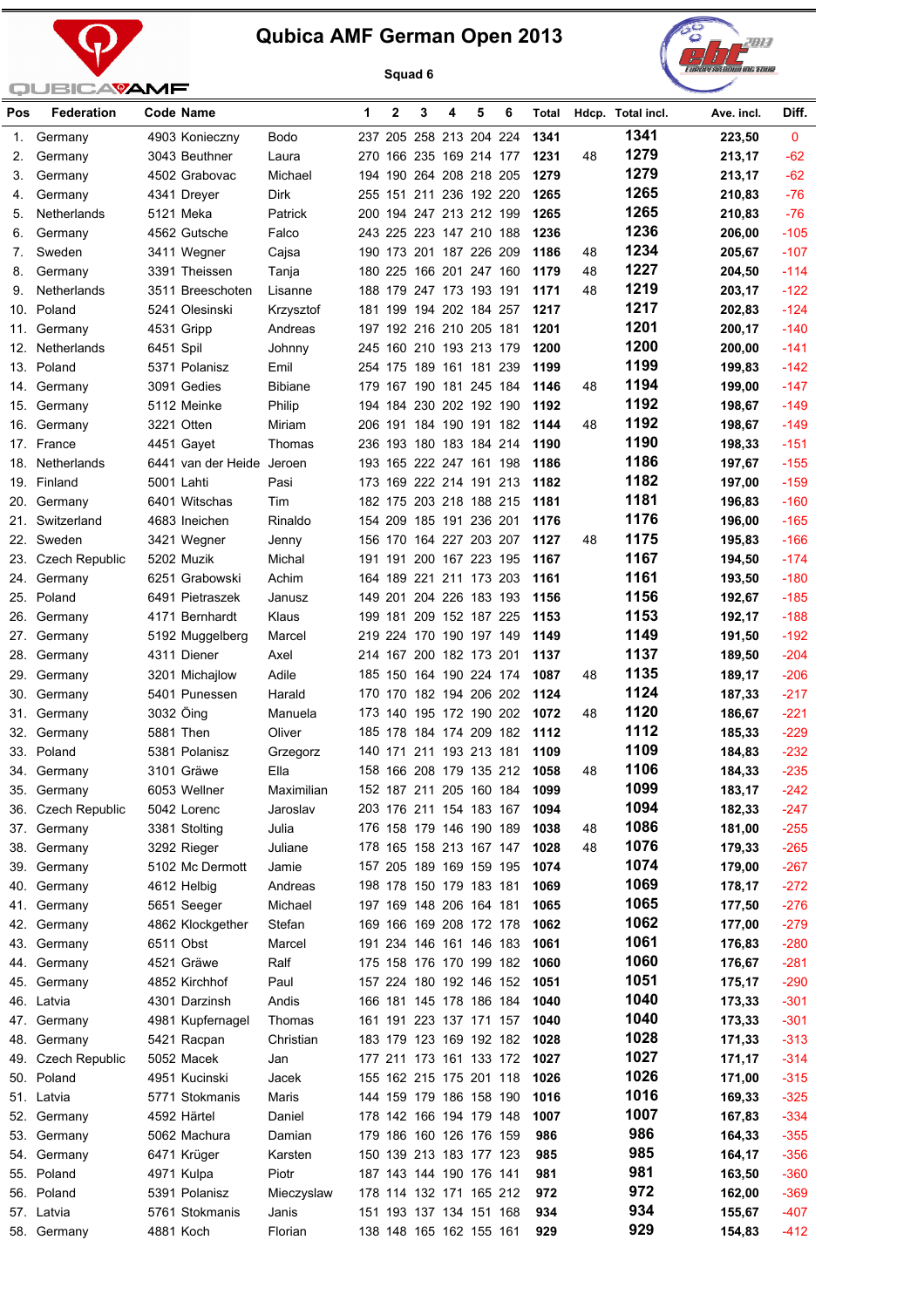



|    | QUBICAVAMF <sub>iame</sub> |            |                  |             | 1   | $\mathbf{2}$ | 3                       | 4 | 5 | 6 | Total |    | Hdcp. Total incl. | ve. incl. | Diff.        |
|----|----------------------------|------------|------------------|-------------|-----|--------------|-------------------------|---|---|---|-------|----|-------------------|-----------|--------------|
| 1. | Germany                    |            | 3521 Göbel-Janka | Michaela    |     |              | 239 259 200 216 233 193 |   |   |   | 1340  | 48 | 1388              | 231,33    | $\mathbf{0}$ |
| 2. | Finland                    |            | 5951 Uotila      | Pasi        |     |              | 189 218 234 170 238 258 |   |   |   | 1307  |    | 1307              | 217,83    | $-81$        |
| 3. | Netherlands                |            | 4651 Hilferink   | Ramon       |     |              | 148 234 232 241 193 206 |   |   |   | 1254  |    | 1254              | 209,00    | $-134$       |
| 4. | Sweden                     |            | 4221 Bolleby     | Kim         |     |              | 194 204 199 212 224 215 |   |   |   | 1248  |    | 1248              | 208,00    | $-140$       |
| 5. | Germany                    | 6501 Filor |                  | Thorsten    |     |              | 224 163 247 247 161 200 |   |   |   | 1242  |    | 1242              | 207,00    | $-146$       |
| 6. | Germany                    |            | 4532 Gripp       | Andreas     |     |              | 156 255 177 185 257 190 |   |   |   | 1220  |    | 1220              | 203,33    | $-168$       |
| 7. | Germany                    |            | 4342 Dreyer      | <b>Dirk</b> |     |              | 205 179 224 190 180 235 |   |   |   | 1213  |    | 1213              | 202,17    | $-175$       |
| 8. | Sweden                     |            | 6391 Gruffman    | James       |     |              | 182 216 255 169 211 179 |   |   |   | 1212  |    | 1212              | 202,00    | $-176$       |
| 9. | Ukraine                    |            | 5802 Suslov      | Andrey      |     |              | 185 221 185 212 211 198 |   |   |   | 1212  |    | 1212              | 202,00    | $-176$       |
|    | 10. Germany                |            | 5103 Mc Dermott  | Jamie       |     |              | 168 208 230 181 209 181 |   |   |   | 1177  |    | 1177              | 196,17    | $-211$       |
|    | 11. Germany                |            | 5193 Muggelberg  | Marcel      |     |              | 186 203 264 159 179 177 |   |   |   | 1168  |    | 1168              | 194,67    | $-220$       |
|    | 12. Germany                |            | 4312 Diener      | Axel        |     |              | 176 198 236 161 170 226 |   |   |   | 1167  |    | 1167              | 194,50    | $-221$       |
|    | 13. Germany                |            | 5422 Racpan      | Christian   |     |              | 158 212 181 201 169 246 |   |   |   | 1167  |    | 1167              | 194,50    | $-221$       |
|    | 14. Finland                | 5002 Lahti |                  | Pasi        |     |              | 158 233 215 209 146 201 |   |   |   | 1162  |    | 1162              | 193,67    | $-226$       |
|    | 15. Czech Republic         |            | 5043 Lorenc      | Jaroslav    |     |              | 195 183 201 156 212 211 |   |   |   | 1158  |    | 1158              | 193,00    | $-230$       |
|    | 16. Germany                |            | 4863 Klockgether | Stefan      |     |              | 167 190 207 206 165 215 |   |   |   | 1150  |    | 1150              | 191,67    | $-238$       |
|    | 17. Germany                |            | 3382 Stolting    | Julia       | 191 |              | 214 169 179 179 159     |   |   |   | 1091  | 48 | 1139              | 189,83    | $-249$       |
|    | 18. Sweden                 |            | 3412 Wegner      | Cajsa       |     |              | 163 182 149 208 175 204 |   |   |   | 1081  | 48 | 1129              | 188,17    | $-259$       |
|    | 19. Poland                 |            | 5372 Polanisz    | Emil        |     |              | 196 212 214 177 181 147 |   |   |   | 1127  |    | 1127              | 187,83    | $-261$       |
|    | 20. Poland                 |            | 4952 Kucinski    | Jacek       |     |              | 201 185 242 151 158 189 |   |   |   | 1126  |    | 1126              | 187,67    | $-262$       |
|    | 21. Sweden                 |            | 3422 Wegner      | Jenny       |     |              | 183 170 202 179 195 147 |   |   |   | 1076  | 48 | 1124              | 187,33    | $-264$       |
|    | 22. Germany                | 4082 Öing  |                  | Frank       |     |              | 186 184 170 186 157 235 |   |   |   | 1118  |    | 1118              | 186,33    | $-270$       |
|    | 23. Lithuania              |            | 4571 Gykis       | Vytautas    |     |              | 175 167 179 186 235 175 |   |   |   | 1117  |    | 1117              | 186,17    | $-271$       |
|    | 24. Germany                |            | 4522 Gräwe       | Ralf        |     |              | 134 225 198 170 194 191 |   |   |   | 1112  |    | 1112              | 185,33    | $-276$       |
|    | 25. Germany                |            | 4593 Härtel      | Daniel      |     |              | 170 174 178 170 161 233 |   |   |   | 1086  |    | 1086              | 181,00    | $-302$       |
|    | 26. Germany                |            | 3102 Gräwe       | Ella        |     |              | 168 152 217 150 193 150 |   |   |   | 1030  | 48 | 1078              | 179,67    | $-310$       |
|    | 27. Poland                 |            | 5392 Polanisz    | Mieczyslaw  |     |              | 190 199 169 164 190 159 |   |   |   | 1071  |    | 1071              | 178,50    | $-317$       |
|    | 28. Poland                 |            | 4972 Kulpa       | Piotr       |     |              | 191 177 134 199 163 185 |   |   |   | 1049  |    | 1049              | 174,83    | $-339$       |
|    | 29. Poland                 |            | 6492 Pietraszek  | Janusz      |     |              | 183 174 171 164 168 169 |   |   |   | 1029  |    | 1029              | 171,50    | $-359$       |
|    | 30. Germany                |            | 5063 Machura     | Damian      |     |              | 165 156 176 159 165 162 |   |   |   | 983   |    | 983               | 163,83    | $-405$       |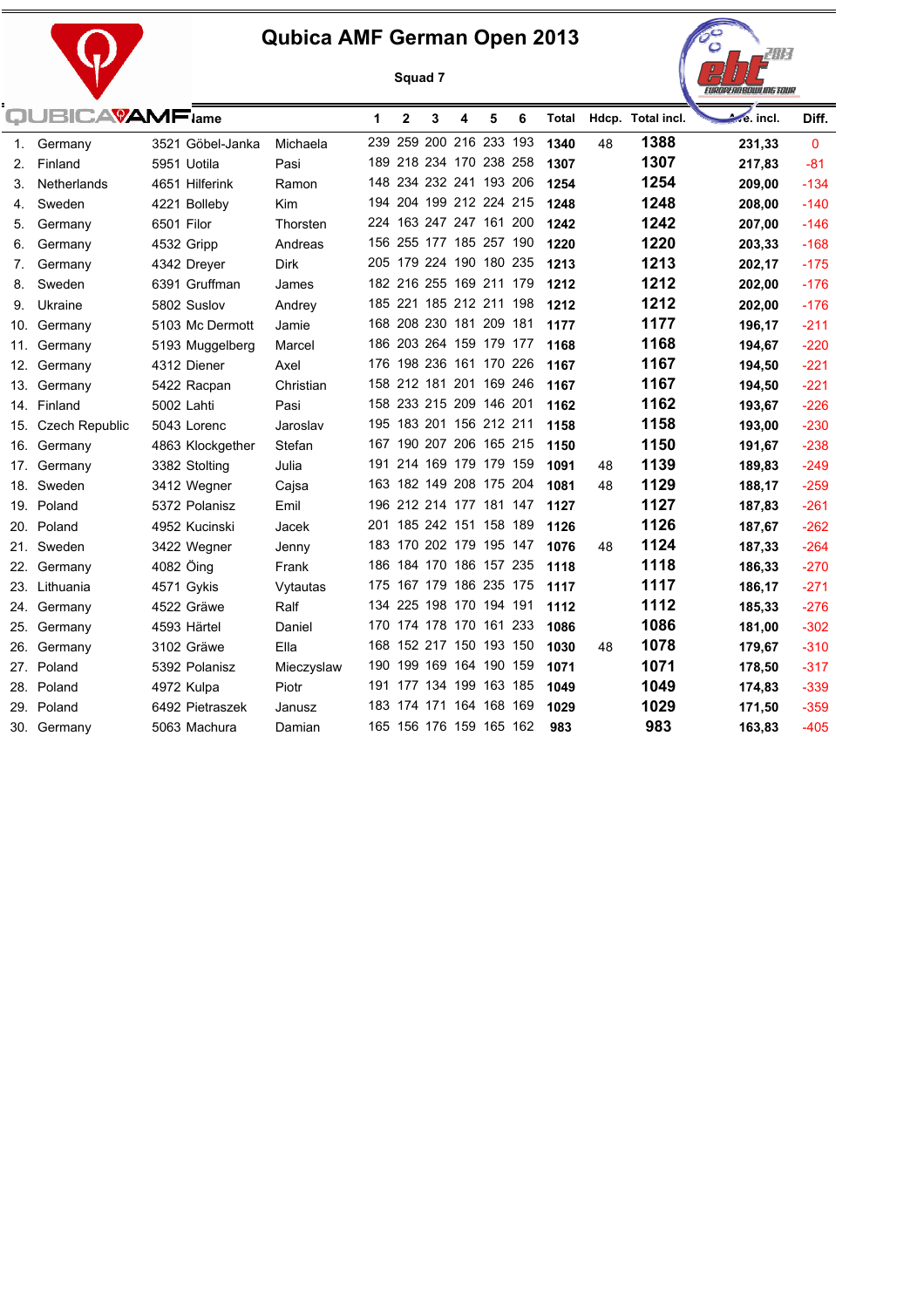



| Pos | <b>Federation</b> |            | <b>Code Name</b> |             | 1   | $\mathbf{2}$ | 3 | 4                       | 5 | 6 |                              |    | Total Hdcp. Total incl. | Ave. incl. | Diff.        |
|-----|-------------------|------------|------------------|-------------|-----|--------------|---|-------------------------|---|---|------------------------------|----|-------------------------|------------|--------------|
| 1.  | Greece            |            | 5741 Stefanidis  | George      |     |              |   | 248 209 254 221 206 237 |   |   | 1375                         |    | 1375                    | 229,17     | $\mathbf{0}$ |
| 2.  | Sweden            |            | 4031 Andersson   | Pontus      |     |              |   | 231 244 247 215 237 187 |   |   | 1361                         |    | 1361                    | 226,83     | $-14$        |
| З.  | England           |            | 5861 Teece       | Ray         |     |              |   | 198 203 223 248 282 198 |   |   | 1352                         |    | 1352                    | 225,33     | $-23$        |
| 4.  | Germany           |            | 6212 Hauchwitz   | Sascha      |     |              |   | 184 257 232 227 244 202 |   |   | 1346                         |    | 1346                    | 224,33     | $-29$        |
| 5.  | England           |            | 5161 Moor        | Paul        |     |              |   | 247 189 247 182 235 206 |   |   | 1306                         |    | 1306                    | 217,67     | $-69$        |
| 6.  | Sweden            |            | 4101 Backe       | Patrick     |     |              |   | 213 192 216 171 277 234 |   |   | 1303                         |    | 1303                    | 217,17     | $-72$        |
| 7.  | Sweden            |            | 4631 Hellstrom   | Peter       |     |              |   | 213 248 217 175 198 247 |   |   | 1298                         |    | 1298                    | 216,33     | $-77$        |
| 8.  | Sweden            |            | 4222 Bolleby     | Kim         |     |              |   | 196 258 207 236 203 192 |   |   | 1292                         |    | 1292                    | 215,33     | $-83$        |
| 9.  | Sweden            |            | 3251 Planefors   | Joline      |     |              |   | 228 192 199 183 224 200 |   |   | 1226                         | 48 | 1274                    | 212,33     | $-101$       |
| 10. | Sweden            |            | 4381 Elofsson    | Anton       |     |              |   | 245 204 178 201 195 243 |   |   | 1266                         |    | 1266                    | 211,00     | $-109$       |
| 11. | Sweden            |            | 5011 Larsen      | Martin      | 241 |              |   | 158 206 226 228 200     |   |   | 1259                         |    | 1259                    | 209,83     | $-116$       |
|     | 12. Sweden        |            | 3011 Andersson   | Ida         |     |              |   | 214 197 166 210 191 223 |   |   | 1201                         | 48 | 1249                    | 208,17     | $-126$       |
| 13. | Finland           |            | 5281 Palermaa    | Osku        |     |              |   | 223 202 216 228 182 186 |   |   | 1237                         |    | 1237                    | 206,17     | $-138$       |
|     | 14. Sweden        |            | 4061 Arup        | Mathias     |     |              |   | 183 224 210 207 225 183 |   |   | 1232                         |    | 1232                    | 205,33     | $-143$       |
| 15. | Sweden            |            | 4041 Andersson   | Robert      |     |              |   | 228 210 199 209 215 169 |   |   | 1230                         |    | 1230                    | 205,00     | $-145$       |
|     | 16. Sweden        |            | 5291 Paulsson    | Martin      |     |              |   | 166 225 219 208 196 210 |   |   | 1224                         |    | 1224                    | 204,00     | $-151$       |
| 17. | Azerbaidjan       |            | 4402 Feyzullayev | Elkhan      |     |              |   | 188 166 211 222 237 194 |   |   | 1218                         |    | 1218                    | 203,00     | $-157$       |
|     | 18. Ukraine       |            | 4891 Kondratyev  | Olexandr    |     |              |   | 244 227 192 152 178 222 |   |   | 1215                         |    | 1215                    | 202,50     | $-160$       |
|     | 19. Germany       |            | 5113 Meinke      | Philip      |     |              |   | 217 205 222 200 160 167 |   |   | 1171                         |    | 1171                    | 195,17     | $-204$       |
|     | 20. Germany       |            | 3181 Luoto       | Patricia    |     |              |   | 204 159 232 205 129 192 |   |   | 1121                         | 48 | 1169                    | 194,83     | $-206$       |
| 21. | Sweden            |            | 4291 Danielsson  | Johan       |     |              |   | 190 224 187 132 223 210 |   |   | 1166                         |    | 1166                    | 194,33     | $-209$       |
|     | 22. England       |            | 5871 Teece       | Richard     |     |              |   | 266 155 133 216 223 171 |   |   | 1164                         |    | 1164                    | 194,00     | $-211$       |
| 23. | Sweden            | 4181 Blixt |                  | Martin      |     |              |   | 199 166 181 177 226 212 |   |   | 1161                         |    | 1161                    | 193,50     | $-214$       |
|     | 24. Greece        |            | 5731 Stathatos   | John        |     |              |   | 156 188 205 211 212 188 |   |   | 1160                         |    | 1160                    | 193,33     | $-215$       |
| 25. | Germany           |            | 6421 von Treskow | Philipp     |     |              |   | 145 181 199 245 182 195 |   |   | 1147                         |    | 1147                    | 191,17     | $-228$       |
|     | 26. Sweden        |            | 5261 Olsson      | Mattias     |     |              |   | 175 221 170 211 191 176 |   |   | 1144                         |    | 1144                    | 190,67     | $-231$       |
|     | 27. Poland        |            | 6493 Pietraszek  | Janusz      |     |              |   | 197 156 192 202 165 225 |   |   | 1137                         |    | 1137                    | 189,50     | $-238$       |
| 28. | Germany           |            | 4432 Funk        | Pierre      |     |              |   | 179 164 177 214 187 213 |   |   | 1134                         |    | 1134                    | 189,00     | $-241$       |
|     | 29. Germany       |            | 4113 Balzer      | Martin      |     |              |   | 193 184 200 179 190 188 |   |   | 1134                         |    | 1134                    | 189,00     | $-241$       |
|     | 30. Azerbaidjan   |            | 4022 Alihuseynov | Javanshir   |     |              |   | 189 179 200 190 203 171 |   |   | 1132                         |    | 1132                    | 188,67     | $-243$       |
|     | 31. Sweden        |            | 6392 Gruffman    | James       |     |              |   | 142 221 190 173 172 226 |   |   | 1124                         |    | 1124                    | 187,33     | $-251$       |
|     | 32. Germany       |            | 4412 Fieck       | Niclas      |     |              |   |                         |   |   | 145 153 173 179 215 248 1113 |    | 1113                    | 185,50     | $-262$       |
|     | 33. Ireland       |            | 5701 Sloan       | Christopher |     |              |   |                         |   |   | 149 198 157 200 161 248 1113 |    | 1113                    | 185,50     | $-262$       |
|     | 34. Catalonia     |            | 5492 Roca Roig   | Héctor      |     |              |   | 146 214 204 181 183 177 |   |   | 1105                         |    | 1105                    | 184,17     | $-270$       |
|     | 35. Netherlands   |            | 3301 Sanders     | Nicole      |     |              |   | 215 155 166 198 155 156 |   |   | 1045                         | 48 | 1093                    | 182,17     | $-282$       |
|     | 36. Germany       |            | 4512 Gräber      | Sebastian   |     |              |   | 195 138 213 187 191 161 |   |   | 1085                         |    | 1085                    | 180,83     | $-290$       |
|     | 37. Germany       |            | 4982 Kupfernagel | Thomas      |     |              |   | 191 190 179 162 177 175 |   |   | 1074                         |    | 1074                    | 179,00     | $-301$       |
|     | 38. Azerbaidjan   |            | 4692 Ismayilov   | Shahriyar   |     |              |   | 155 188 157 216 186 172 |   |   | 1074                         |    | 1074                    | 179,00     | $-301$       |
|     | 39. Germany       |            | 4613 Helbig      | Andreas     |     |              |   | 181 184 164 170 204 169 |   |   | 1072                         |    | 1072                    | 178,67     | $-303$       |
|     | 40. Azerbaidjan   |            | 4702 Jafarov     | Vusal       |     |              |   | 186 183 180 189 159 167 |   |   | 1064                         |    | 1064                    | 177,33     | $-311$       |
|     | 41. Azerbaidjan   |            | 4012 Alihuseynov | Jahangir    |     |              |   | 191 183 178 175 170 159 |   |   | 1056                         |    | 1056                    | 176,00     | $-319$       |
|     | 42. Austria       |            | 3332 Schreier    | Dagmar      |     |              |   | 160 199 166 145 178 156 |   |   | 1004                         | 48 | 1052                    | 175,33     | $-323$       |
|     | 43. Germany       |            | 6431 Mrosek      | Manuel      |     |              |   | 159 200 162 192 180 156 |   |   | 1049                         |    | 1049                    | 174,83     | $-326$       |
|     | 44. Ukraine       |            | 5271 Oseredko    | Viacheslav  |     |              |   | 156 154 179 147 204 192 |   |   | 1032                         |    | 1032                    | 172,00     | $-343$       |
|     | 45. Germany       |            | 4083 Öing        | Frank       |     |              |   | 178 191 146 131 165 218 |   |   | 1029                         |    | 1029                    | 171,50     | $-346$       |
|     | 46. Germany       |            | 5652 Seeger      | Michael     |     |              |   | 155 127 153 190 174 158 |   |   | 957                          |    | 957                     | 159,50     | $-418$       |
|     | 47. Austria       |            | 3112 Grüter      | Sandra      |     |              |   | 135 130 167 160 116 165 |   |   | 873                          | 48 | 921                     | 153,50     | $-454$       |
|     | 48. Poland        |            | 4953 Kucinski    | Jacek       |     |              |   | 159 182 170 164 183     |   | 7 | 865                          |    | 865                     | 144,17     | $-510$       |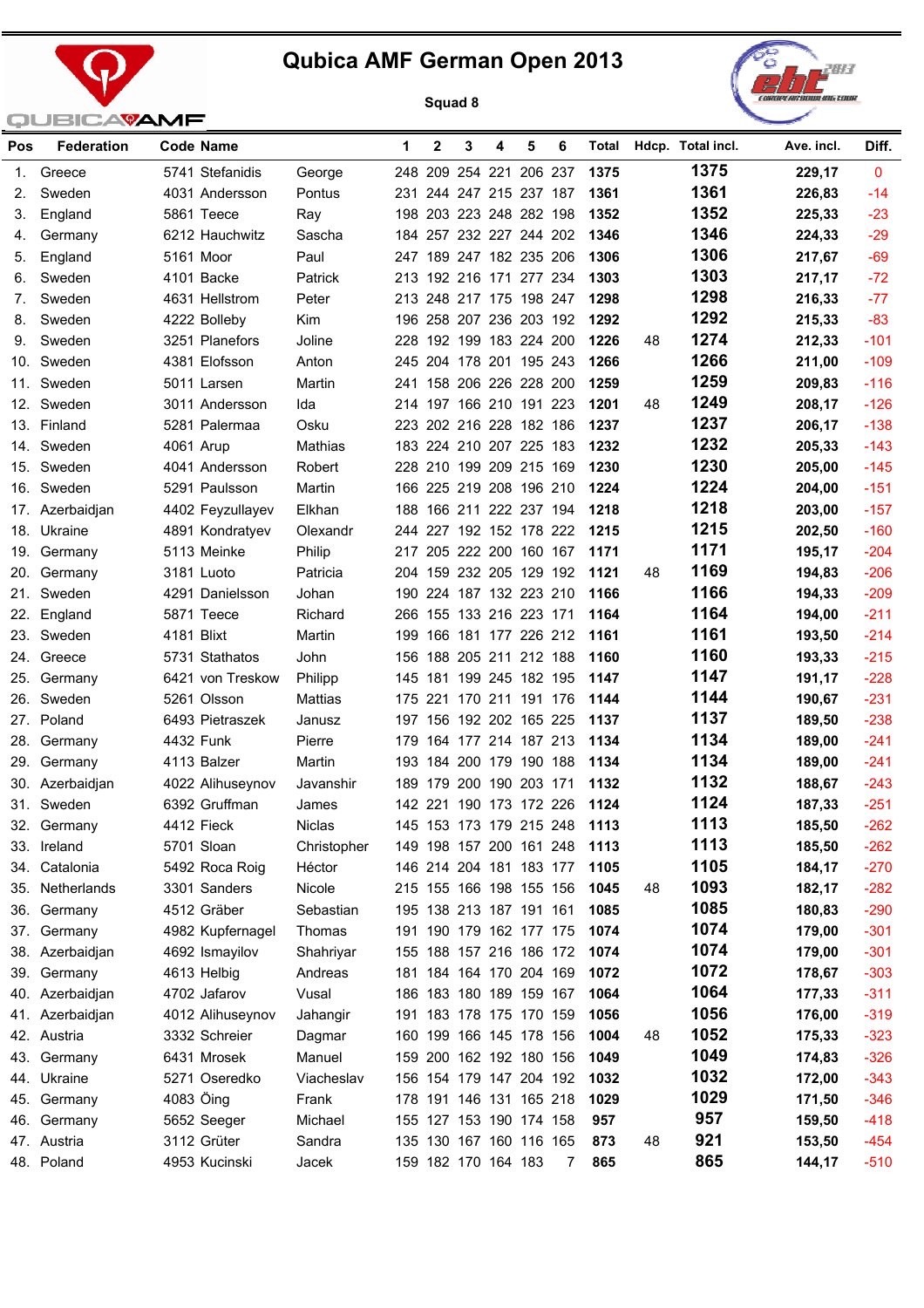



| <b>Pos</b> | Federation      |            | Code Name                |                | 1   | $\mathbf{2}$ | 3                       | 4 | 5 | 6 | Total                        |    | Hdcp. Total incl. | Ave. incl. | Diff.        |
|------------|-----------------|------------|--------------------------|----------------|-----|--------------|-------------------------|---|---|---|------------------------------|----|-------------------|------------|--------------|
| 1.         | Schweden        |            | 5012 Larsen              | Martin         |     |              | 254 191 214 191 278 243 |   |   |   | 1371                         |    | 1371              | 228,50     | $\mathbf{0}$ |
| 2.         | Niederlande     |            | 3512 Breeschoten Lisanne |                |     |              | 200 211 246 162 236 233 |   |   |   | 1288                         | 48 | 1336              | 222,67     | $-35$        |
| 3.         | Niederlande     | 6452 Spil  |                          | Johnny         |     |              | 205 243 214 247 206 220 |   |   |   | 1335                         |    | 1335              | 222,50     | $-36$        |
| 4.         | Schweden        |            | 5292 Paulsson            | Martin         |     |              | 208 224 245 237 222 186 |   |   |   | 1322                         |    | 1322              | 220,33     | $-49$        |
| 5.         | Schweden        |            | 3461 Larsen              | Rebecka        |     |              | 182 225 223 221 199 210 |   |   |   | 1260                         | 48 | 1308              | 218,00     | $-63$        |
| 6.         | Niederlande     |            | 3302 Sanders             | Nicole         |     |              | 196 211 243 205 187 216 |   |   |   | 1258                         | 48 | 1306              | 217,67     | $-65$        |
| 7.         | Finnland        |            | 5282 Palermaa            | Osku           |     |              | 205 243 213 212 206 225 |   |   |   | 1304                         |    | 1304              | 217,33     | $-67$        |
| 8.         | Finnland        |            | 4751 Jussila             | Perttu         |     |              | 226 207 229 212 191 221 |   |   |   | 1286                         |    | 1286              | 214,33     | $-85$        |
| 9.         | Deutschland     |            | 5423 Racpan              | Christian      |     |              | 256 211 170 234 215 195 |   |   |   | 1281                         |    | 1281              | 213,50     | $-90$        |
| 10.        | Ukraine         |            | 4892 Kondratyev          | Olexandr       |     |              | 172 209 185 247 224 242 |   |   |   | 1279                         |    | 1279              | 213,17     | $-92$        |
| 11.        | Deutschland     |            | 4092 Baade               | Marco          |     |              | 188 232 231 243 151 223 |   |   |   | 1268                         |    | 1268              | 211,33     | $-103$       |
| 12.        | Deutschland     |            | 4332 Drevenstedt Frank   |                |     |              | 177 162 212 245 207 263 |   |   |   | 1266                         |    | 1266              | 211,00     | $-105$       |
| 13.        | Niederlande     |            | 6442 van der Heid Jeroen |                |     |              | 192 193 246 161 244 225 |   |   |   | 1261                         |    | 1261              | 210,17     | $-110$       |
| 14.        | Finnland        |            | 6221 Lehtonen            | Kimmo          |     |              | 185 238 187 203 264 184 |   |   |   | 1261                         |    | 1261              | 210,17     | $-110$       |
| 15.        | Deutschland     |            | 4523 Gräwe               | Ralf           |     |              | 228 192 224 224 173 202 |   |   |   | 1243                         |    | 1243              | 207,17     | $-128$       |
| 16.        | Schweden        |            | 6111 Fransson            | Daniel         |     |              | 278 183 234 191 174 182 |   |   |   | 1242                         |    | 1242              | 207,00     | $-129$       |
| 17.        | Schweden        |            | 5262 Olsson              | Mattias        |     |              | 234 227 194 162 187 226 |   |   |   | 1230                         |    | 1230              | 205,00     | $-141$       |
| 18.        | Deutschland     |            | 6252 Grabowski           | Achim          | 175 |              | 169 215 225 205 225     |   |   |   | 1214                         |    | 1214              | 202,33     | $-157$       |
| 19.        | Deutschland     |            | 6531 Fochler             | Steffen        |     |              | 200 231 169 246 178 190 |   |   |   | 1214                         |    | 1214              | 202,33     | $-157$       |
| 20.        | Deutschland     |            | 5194 Muggelberg          | Marcel         |     |              | 206 178 206 243 149 231 |   |   |   | 1213                         |    | 1213              | 202,17     | $-158$       |
| 21.        | Deutschland     |            | 5824 Tabatabaei          | Amiredin       |     |              | 225 199 198 186 181 221 |   |   |   | 1210                         |    | 1210              | 201,67     | $-161$       |
| 22.        | Deutschland     |            | 5093 Matthies            | Tilo           |     |              | 201 200 191 203 199 206 |   |   |   | 1200                         |    | 1200              | 200,00     | $-171$       |
|            | 23. Schweden    |            | 4042 Andersson           | Robert         |     |              | 212 162 255 176 189 205 |   |   |   | 1199                         |    | 1199              | 199,83     | $-172$       |
| 24.        | Deutschland     |            | 4172 Bernhardt           | Klaus          |     |              | 183 196 202 200 235 179 |   |   |   | 1195                         |    | 1195              | 199,17     | $-176$       |
| 25.        | Deutschland     |            | 5131 Menacher            | Robin          |     |              | 182 193 233 157 230 185 |   |   |   | 1180                         |    | 1180              | 196,67     | $-191$       |
|            | 26. Lettland    |            | 4302 Darzinsh            | Andis          |     |              | 150 211 237 189 203 183 |   |   |   | 1173                         |    | 1173              | 195,50     | $-198$       |
| 27.        | Deutschland     | 6162 Kuo   |                          | Kai Wan        |     |              | 183 194 188 225 192 190 |   |   |   | 1172                         |    | 1172              | 195,33     | $-199$       |
|            | 28. Finnland    |            | 5441 Ratia               | Jari           |     |              | 215 203 175 215 172 190 |   |   |   | 1170                         |    | 1170              | 195,00     | $-201$       |
|            | 29. Schweden    |            | 3351 Adolfsson           | Elin           |     |              | 225 156 183 149 210 197 |   |   |   | 1120                         | 48 | 1168              | 194,67     | $-203$       |
| 30.        | Deutschland     |            | 3202 Michajlow           | Adile          |     |              | 181 179 201 206 201 152 |   |   |   | 1120                         | 48 | 1168              | 194,67     | $-203$       |
|            | 31. Schweden    | 4062 Arup  |                          | Mathias        |     |              | 198 160 269 139 212 188 |   |   |   | 1166                         |    | 1166              | 194,33     | $-205$       |
|            | 32. Niederlande |            | 5961 van Dommel Remco    |                |     |              |                         |   |   |   | 174 212 175 227 187 190 1165 |    | 1165              | 194,17     | $-206$       |
|            | 33. Schweden    |            | 4292 Danielsson          | Johan          |     |              |                         |   |   |   | 222 183 152 201 202 204 1164 |    | 1164              | 194,00     | $-207$       |
|            | 34. Polen       |            | 5242 Olesinski           | Krzysztof      |     |              | 245 166 192 181 195 185 |   |   |   | 1164                         |    | 1164              | 194,00     | $-207$       |
| 35.        | Deutschland     |            | 4343 Dreyer              | Dirk           |     |              | 214 190 165 213 185 184 |   |   |   | 1151                         |    | 1151              | 191,83     | $-220$       |
| 36.        | Deutschland     |            | 3243 Pfeifer             | Anke           |     |              |                         |   |   |   | 169 168 213 205 193 154 1102 | 48 | 1150              | 191,67     | $-221$       |
| 37.        | Ukraine         |            | 5803 Suslov              | Andrey         |     |              | 232 169 199 172 171 205 |   |   |   | 1148                         |    | 1148              | 191,33     | $-223$       |
|            | 38. Schweden    |            | 4382 Elofsson            | Anton          |     |              | 175 201 209 186 184 193 |   |   |   | 1148                         |    | 1148              | 191,33     | $-223$       |
| 39.        | Deutschland     |            | 3103 Gräwe               | Ella           |     |              | 214 224 180 160 146 173 |   |   |   | 1097                         | 48 | 1145              | 190,83     | $-226$       |
| 40.        | Deutschland     |            | 3092 Gedies              | <b>Bibiane</b> |     |              | 152 216 180 189 178 179 |   |   |   | 1094                         | 48 | 1142              | 190,33     | $-229$       |
| 41.        | Schweden        | 4182 Blixt |                          | Martin         |     |              | 173 226 213 175 197 157 |   |   |   | 1141                         |    | 1141              | 190,17     | $-230$       |
| 42.        | Deutschland     |            | 5882 Then                | Oliver         |     |              | 170 247 192 193 166 161 |   |   |   | 1129                         |    | 1129              | 188,17     | $-242$       |
| 43.        | Deutschland     |            | 4533 Gripp               | Andreas        |     |              | 187 200 194 184 151 207 |   |   |   | 1123                         |    | 1123              | 187,17     | $-248$       |
| 44.        | Deutschland     |            | 4882 Koch                | Florian        |     |              |                         |   |   |   | 236 167 180 187 179 174 1123 |    | 1123              | 187,17     | $-248$       |
| 45.        | Deutschland     |            | 6402 Witschas            | Tim            |     |              | 174 212 169 189 213 165 |   |   |   | 1122                         |    | 1122              | 187,00     | $-249$       |
| 46.        | Deutschland     |            | 6432 Mrosek              | Manuel         |     |              | 190 157 191 186 186 199 |   |   |   | 1109                         |    | 1109              | 184,83     | $-262$       |
| 47.        | Schweden        |            | 3252 Planefors           | Joline         |     |              | 184 158 235 141 172 166 |   |   |   | 1056                         | 48 | 1104              | 184,00     | $-267$       |
| 48.        | Deutschland     |            | 5171 Morig               | Oliver         |     |              | 192 190 147 201 179 190 |   |   |   | 1099                         |    | 1099              | 183,17     | $-272$       |
| 49.        | Deutschland     | 6502 Filor |                          | Thorsten       |     |              |                         |   |   |   | 169 162 188 177 213 175 1084 |    | 1084              | 180,67     | $-287$       |
|            |                 |            |                          |                |     |              |                         |   |   |   |                              |    |                   |            |              |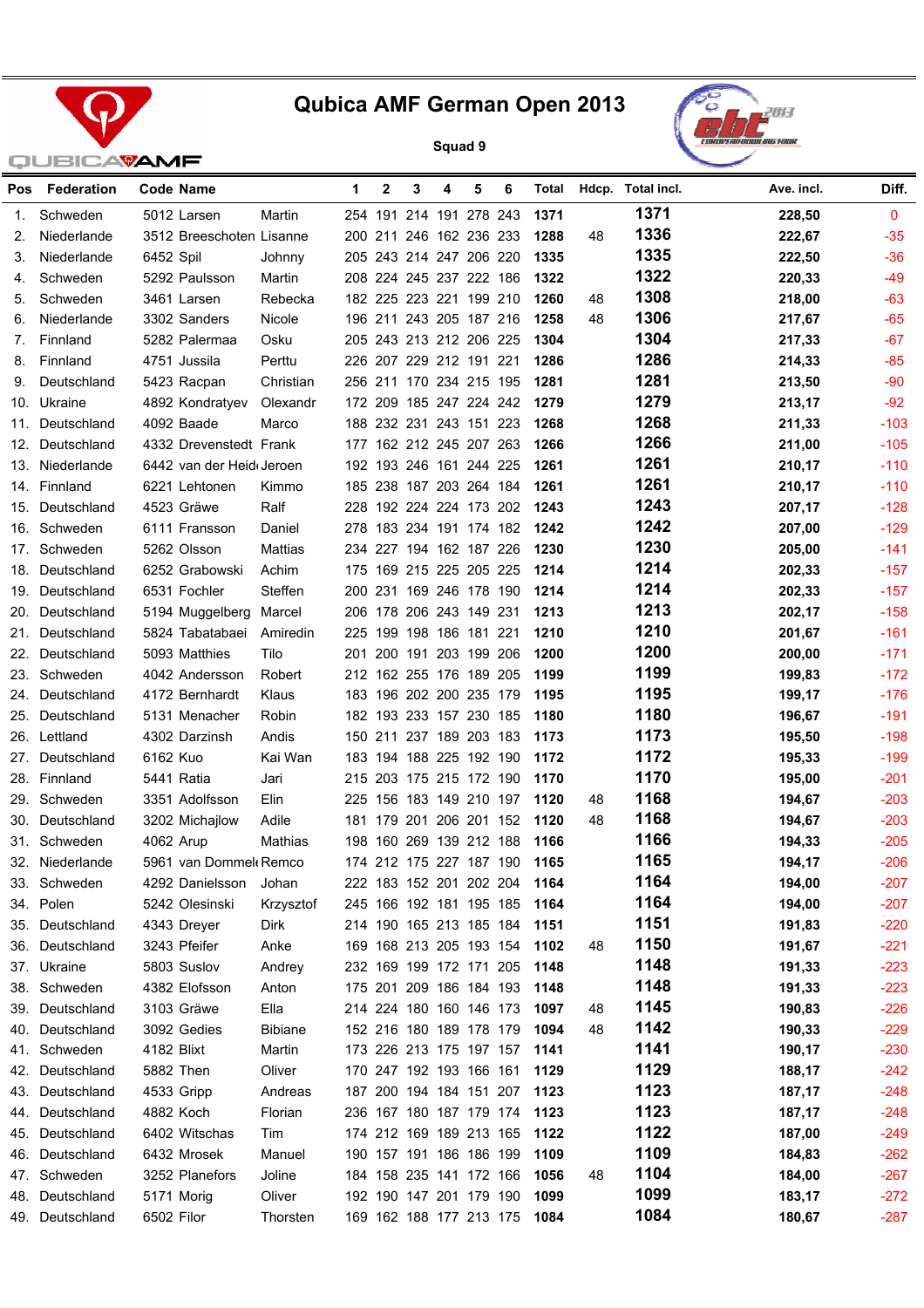| 50. Litauen     | 5671 Sergejevas             | Zanas      | 191     |             |     | 202 157 202 147         |     | 182 | 1081 |    | 1081 | 180,17 | $-290$ |
|-----------------|-----------------------------|------------|---------|-------------|-----|-------------------------|-----|-----|------|----|------|--------|--------|
| 51. Ukraine     | 5272 Oseredko               | Viacheslav |         | 180 170     | 193 | 171                     | 194 | 168 | 1076 |    | 1076 | 179.33 | $-295$ |
| 52. Ukraine     | 4781 Kalika                 | Mykhaylo   | 217 168 |             |     | 136 174 166 201         |     |     | 1062 |    | 1062 | 177,00 | $-309$ |
| 53. Litauen     | 4572 Gykis                  | Vytautas   | 167     |             |     | 186 177 164 181         |     | 177 | 1052 |    | 1052 | 175.33 | $-319$ |
| 54. Deutschland | 3383 Stolting               | Julia      |         |             |     | 201 155 137 148 178     |     | 180 | 999  | 48 | 1047 | 174,50 | $-324$ |
| 55. Deutschland | 3222 Otten                  | Miriam     |         | 120 193     |     | 163 194 171             |     | 157 | 998  | 48 | 1046 | 174.33 | $-325$ |
| 56. Deutschland | 6521 Buder                  | Gerald     |         | 143 149 183 |     | 193 199                 |     | 175 | 1042 |    | 1042 | 173.67 | $-329$ |
| 57. Schweiz     | 4684 Ineichen               | Rinaldo    | 182.    | 150         |     | 187 175 193             |     | 155 | 1042 |    | 1042 | 173.67 | $-329$ |
| 58. Lettland    | 5772 Stokmanis              | Maris      |         |             |     | 204 141 152 144 195 202 |     |     | 1038 |    | 1038 | 173.00 | $-333$ |
| 59. Lettland    | 5762 Stokmanis              | Janis      |         | 200 193     | 136 | 189                     | 130 | 158 | 1006 |    | 1006 | 167.67 | $-365$ |
| 60. Deutschland | 4392 Fenselau               | Thomas     | 156.    | 182         | 162 | 157                     | 153 | 190 | 1000 |    | 1000 | 166.67 | $-371$ |
| 61. Litauen     | 4741 Jurgelevicius Arnoldas |            | 174 170 |             | 163 | 151                     | 172 | 147 | 977  |    | 977  | 162,83 | $-394$ |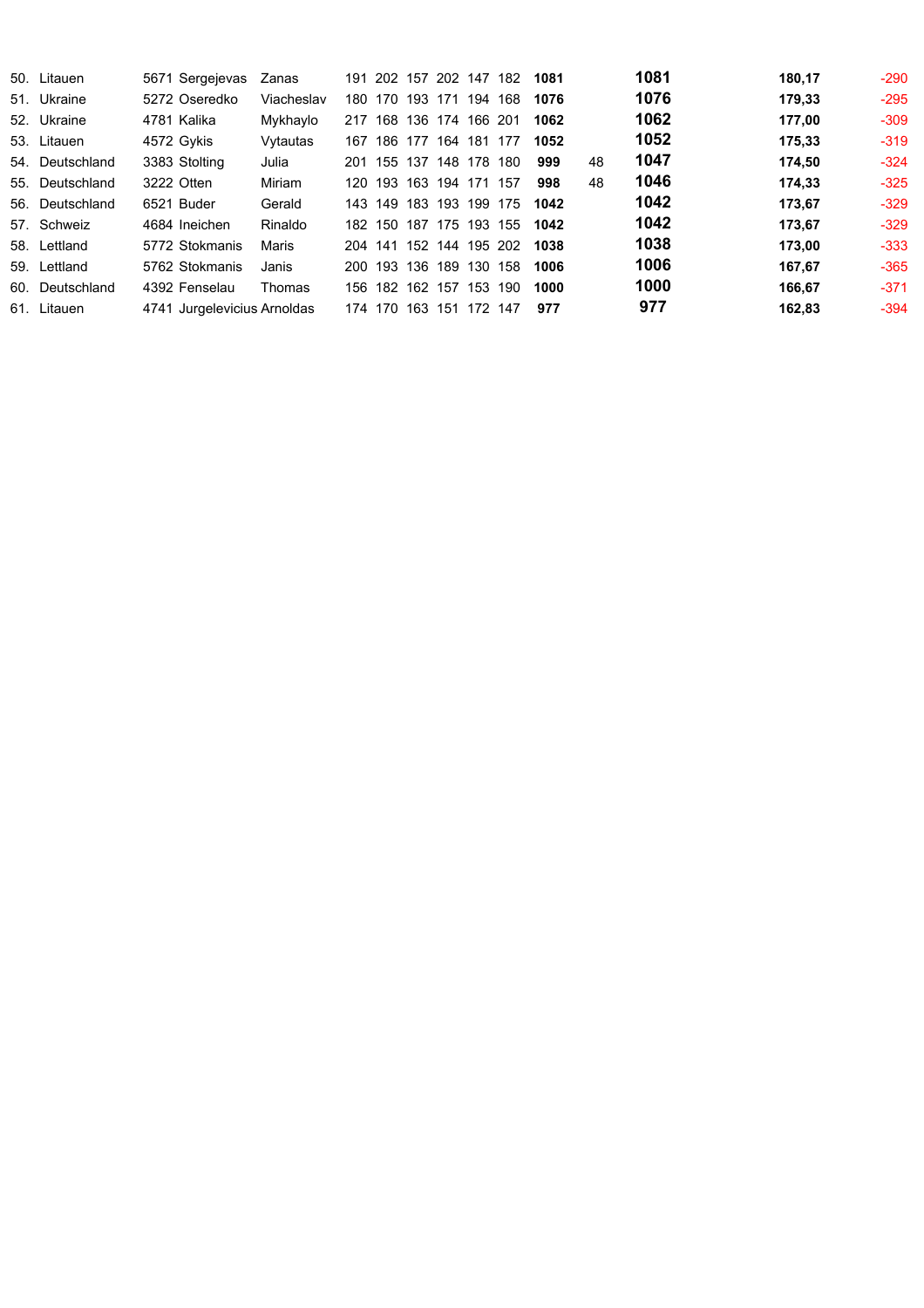





|     |                           | <b>SAVAME</b>              |                                      |   |              |   |                         |   |   |                              |    |                         |            |              |
|-----|---------------------------|----------------------------|--------------------------------------|---|--------------|---|-------------------------|---|---|------------------------------|----|-------------------------|------------|--------------|
|     | Pos Federation            | Code Name                  |                                      | 1 | $\mathbf{2}$ | 3 | 4                       | 5 | 6 |                              |    | Total Hdcp. Total incl. | Ave. incl. | Diff.        |
| 1.  | Sweden                    | 3352 Adolfsson             | Elin                                 |   |              |   | 255 177 222 236 217 201 |   |   | 1308                         | 48 | 1356                    | 226,00     | $\mathbf{0}$ |
| 2.  | England                   | 5872 Teece                 | Richard                              |   |              |   | 182 235 215 248 228 238 |   |   | 1346                         |    | 1346                    | 224,33     | $-10$        |
| 3.  | Finland                   | 4752 Jussila               | Perttu                               |   |              |   | 237 199 240 211 205 248 |   |   | 1340                         |    | 1340                    | 223,33     | $-16$        |
| 4.  | Sweden                    | 3253 Planefors             | Joline                               |   |              |   | 190 197 254 189 199 245 |   |   | 1274                         | 48 | 1322                    | 220,33     | $-34$        |
| 5.  | Norway                    | 5511 Rudshagen             | Bjørn Einar                          |   |              |   | 227 202 245 210 248 176 |   |   | 1308                         |    | 1308                    | 218,00     | $-48$        |
| 6.  | Norway                    | 5541 Sandbækker Mads       |                                      |   |              |   | 202 180 253 216 190 245 |   |   | 1286                         |    | 1286                    | 214,33     | $-70$        |
| 7.  | Sweden                    | 3462 Larsen                | Rebecka                              |   |              |   | 221 215 186 224 212 180 |   |   | 1238                         | 48 | 1286                    | 214,33     | $-70$        |
| 8.  | Sweden                    | 4063 Arup                  | Mathias                              |   |              |   | 211 196 234 235 216 185 |   |   | 1277                         |    | 1277                    | 212,83     | $-79$        |
| 9.  | Sweden                    | 4632 Hellstrom             | Peter                                |   |              |   | 225 227 188 209 192 228 |   |   | 1269                         |    | 1269                    | 211,50     | $-87$        |
|     | 10. Norway                | 5911 Torgersen             | Tore                                 |   |              |   | 254 244 207 206 163 193 |   |   | 1267                         |    | 1267                    | 211,17     | $-89$        |
|     | 11. Finland               | 4801 Kallio                | Jesse                                |   |              |   | 225 169 206 226 236 203 |   |   | 1265                         |    | 1265                    | 210,83     | $-91$        |
|     | 12. Germany               | 5094 Matthies              | Tilo                                 |   |              |   | 216 211 216 211 186 213 |   |   | 1253                         |    | 1253                    | 208,83     | $-103$       |
|     | 13. Norway                | 5311 Pedersen              | Glenn Morter 204 191 221 180 244 210 |   |              |   |                         |   |   | 1250                         |    | 1250                    | 208,33     | $-106$       |
|     | 14. Germany               | 4344 Dreyer                | Dirk                                 |   |              |   | 182 209 242 241 200 172 |   |   | 1246                         |    | 1246                    | 207,67     | $-110$       |
|     | 15. Finland               | 5431 Ranta                 | Tony                                 |   |              |   | 211 259 223 176 198 175 |   |   | 1242                         |    | 1242                    | 207,00     | $-114$       |
|     | 16. Sweden                | 4293 Danielsson            | Johan                                |   |              |   | 187 174 276 179 192 232 |   |   | 1240                         |    | 1240                    | 206,67     | $-116$       |
|     | 17. Sweden                | 4361 Eklund                | Dennis                               |   |              |   | 279 174 203 216 167 198 |   |   | 1237                         |    | 1237                    | 206,17     | $-119$       |
|     | 18. England               | 5162 Moor                  | Paul                                 |   |              |   | 246 215 208 185 194 178 |   |   | 1226                         |    | 1226                    | 204,33     | $-130$       |
|     | 19. Sweden                | 3141 Jonsson               | Caroline                             |   |              |   | 190 163 235 180 188 221 |   |   | 1177                         | 48 | 1225                    | 204,17     | $-131$       |
|     | 20. Sweden                | 3131 Johansson             | Victoria                             |   |              |   | 225 234 189 186 181 161 |   |   | 1176                         | 48 | 1224                    | 204,00     | $-132$       |
|     | 21. Germany               | 5724 Staar                 | Lieven                               |   |              |   | 166 213 222 191 197 234 |   |   | 1223                         |    | 1223                    | 203,83     | $-133$       |
|     | 22. Norway                | 5891 Tjernes               | Fredrik                              |   |              |   | 150 211 197 223 193 245 |   |   | 1219                         |    | 1219                    | 203,17     | $-137$       |
|     | 23. Ukraine               | 4893 Kondratyev            | Olexandr                             |   |              |   | 254 224 204 179 170 179 |   |   | 1210                         |    | 1210                    | 201,67     | $-146$       |
|     | 24. Germany               | 5971 Völkel                | Dirk                                 |   |              |   | 193 203 190 240 202 177 |   |   | 1205                         |    | 1205                    | 200,83     | $-151$       |
|     | 25. Germany               | 3044 Beuthner              | Laura                                |   |              |   | 203 181 226 181 164 192 |   |   | 1147                         | 48 | 1195                    | 199,17     | $-161$       |
|     | 26. Netherlands           | 6443 van der Heid Jeroen   |                                      |   |              |   | 159 140 202 235 232 225 |   |   | 1193                         |    | 1193                    | 198,83     | $-163$       |
|     | 27. Sweden                | 3012 Andersson             | Ida                                  |   |              |   | 201 182 222 193 175 169 |   |   | 1142                         | 48 | 1190                    | 198,33     | $-166$       |
|     | 28. Finland               | 5442 Ratia                 | Jari                                 |   |              |   | 179 203 185 225 181 216 |   |   | 1189                         |    | 1189                    | 198,17     | $-167$       |
|     | 29. Ireland               | 5702 Sloan                 | Christopher                          |   |              |   | 211 204 198 227 190 159 |   |   | 1189                         |    | 1189                    | 198,17     | $-167$       |
|     | 30. Germany               | 3182 Luoto                 | Patricia                             |   |              |   | 166 194 200 185 210 181 |   |   | 1136                         | 48 | 1184                    | 197,33     | $-172$       |
|     | 31. Ukraine               | 4782 Kalika                | Mykhaylo                             |   |              |   | 224 214 193 176 160 210 |   |   | 1177                         |    | 1177                    | 196,17     | $-179$       |
|     | 32. Sweden                | 5263 Olsson                | Mattias                              |   |              |   | 178 205 178 175 229 207 |   |   | 1172                         |    | 1172                    | 195,33     | $-184$       |
|     | 33. Ukraine               | 5804 Suslov                | Andrey                               |   |              |   |                         |   |   | 191 212 178 179 209 193 1162 |    | 1162                    | 193,67     | $-194$       |
|     | 34. Sweden                | 3021 Andersson             | Sandra                               |   |              |   | 145 203 170 216 239 134 |   |   | 1107                         | 48 | 1155                    | 192,50     | $-201$       |
|     | 35. Germany               | 4524 Gräwe                 | Ralf                                 |   |              |   | 190 160 186 244 174 189 |   |   | 1143                         |    | 1143                    | 190,50     | $-213$       |
|     |                           | 5273 Oseredko              | Viacheslav                           |   |              |   | 212 167 201 209 149 203 |   |   | 1141                         |    | 1141                    | 190,17     | $-215$       |
|     | 36. Ukraine<br>37. Sweden | 4223 Bolleby               | Kim                                  |   |              |   | 215 198 187 208 140 191 |   |   | 1139                         |    | 1139                    | 189,83     | $-217$       |
|     | 38. France                |                            | Thomas                               |   |              |   | 166 214 184 212 192 162 |   |   | 1130                         |    | 1130                    | 188,33     | $-226$       |
|     |                           | 4452 Gayet                 | Peter                                |   |              |   | 215 162 148 242 179 181 |   |   | 1127                         |    | 1127                    |            | $-229$       |
|     | 39. Germany               | 5901 Todosijevic           |                                      |   |              |   |                         |   |   |                              |    | 1124                    | 187,83     |              |
|     | 40. Germany               | 3051 de Rooij              | Maxime                               |   |              |   | 168 178 180 169 173 208 |   |   | 1076                         | 48 | 1123                    | 187,33     | $-232$       |
|     | 41. Greece                | 5732 Stathatos             | John                                 |   |              |   | 205 170 174 182 181 211 |   |   | 1123                         |    | 1119                    | 187,17     | $-233$       |
|     | 42. Sweden                | 6393 Gruffman              | James                                |   |              |   | 143 224 192 154 221 185 |   |   | 1119                         |    | 1116                    | 186,50     | $-237$       |
|     | 43. Germany               | 4534 Gripp                 | Andreas                              |   |              |   | 175 210 145 221 198 167 |   |   | 1116                         |    | 1104                    | 186,00     | $-240$       |
|     | 44. Germany               | 4333 Drevenstedt Frank     |                                      |   |              |   | 176 177 189 202 191 169 |   |   | 1104                         |    |                         | 184,00     | $-252$       |
|     | 45. Norway                | 4351 Ek                    | Svein Åke                            |   |              |   | 205 155 221 131 171 211 |   |   | 1094                         |    | 1094                    | 182,33     | $-262$       |
|     | 46. Ukraine               | 3341 Shcherbinina Nataliya |                                      |   |              |   | 158 142 180 191 172 196 |   |   | 1039                         | 48 | 1087                    | 181,17     | $-269$       |
| 47. | Germany                   | 5172 Morig                 | Oliver                               |   |              |   | 182 161 173 202 176 173 |   |   | 1067                         |    | 1067                    | 177,83     | $-289$       |
|     | 48. Russian Feder         | 5811 Sverchkov             | Vladimir                             |   |              |   | 188 165 160 191 164 168 |   |   | 1036                         |    | 1036                    | 172,67     | $-320$       |
|     | 49. Netherlands           | 4652 Hilferink             | Ramon                                |   |              |   | 139 179 196 162 217 140 |   |   | 1033                         |    | 1033                    | 172,17     | $-323$       |
|     | 50. Finland               | 5832 Tamminen              | Pertti                               |   |              |   | 128 157 168 170 171 220 |   |   | 1014                         |    | 1014                    | 169,00     | $-342$       |
|     | 51. Netherlands           | 5122 Meka                  | Patrick                              |   |              |   | 191 199 156 133 171 151 |   |   | 1001                         |    | 1001                    | 166,83     | $-355$       |
|     | 52. Finland               | 5212 Närhi                 | Pasi                                 |   |              |   | 189 176 154 181 127 159 |   |   | 986                          |    | 986                     | 164,33     | $-370$       |
|     | 53. Netherlands           | 5962 van Dommel Remco      |                                      |   |              |   | 193 168 135 167 134 187 |   |   | 984                          |    | 984                     | 164,00     | $-372$       |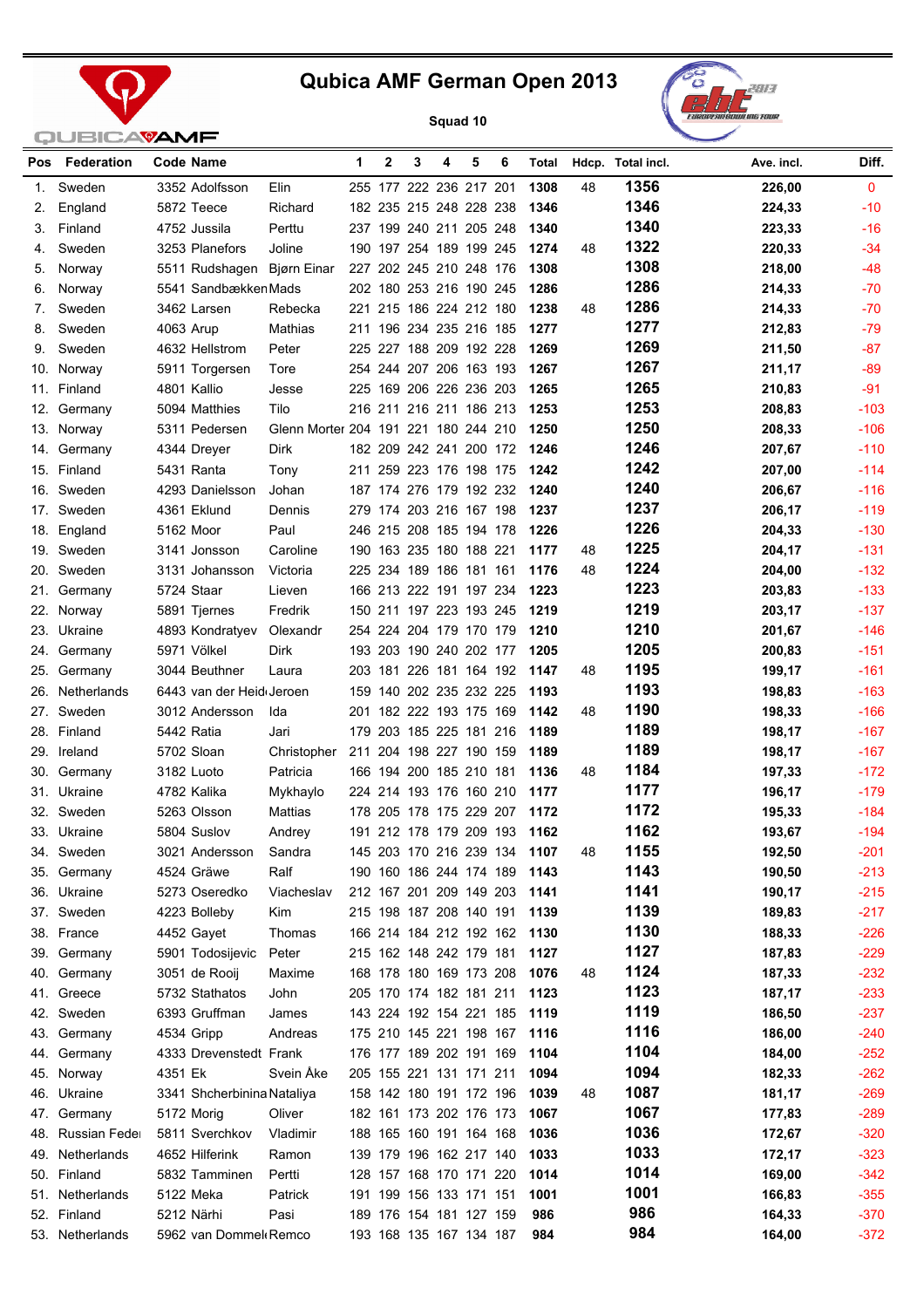





|     | Pos Federation | Code Name                 |                            | 1 | $\mathbf{2}$ | 3                       | 4 | 5 | 6 | Total |    | Hdcp. Total incl. | Ave. incl. | Diff.        |
|-----|----------------|---------------------------|----------------------------|---|--------------|-------------------------|---|---|---|-------|----|-------------------|------------|--------------|
| 1.  | Sweden         | 4633 Hellstrom            | Peter                      |   |              | 244 211 203 225 248 222 |   |   |   | 1353  |    | 1353              | 225,50     | $\mathbf{0}$ |
| 2.  | Germany        | 4114 Balzer               | Martin                     |   |              | 226 212 257 200 247 191 |   |   |   | 1333  |    | 1333              | 222,17     | $-20$        |
| 3.  | Sweden         | 3142 Jonsson              | Caroline                   |   |              | 223 181 192 246 208 200 |   |   |   | 1250  | 48 | 1298              | 216,33     | $-55$        |
| 4.  | Norway         | 5912 Torgersen            | Tore                       |   |              | 206 223 265 209 196 199 |   |   |   | 1298  |    | 1298              | 216,33     | $-55$        |
| 5.  | Ireland        | 5703 Sloan                | Christopher                |   |              | 205 169 298 177 204 241 |   |   |   | 1294  |    | 1294              | 215,67     | $-59$        |
| 6.  | Finland        | 4731 Jehkinen             | Joonas                     |   |              | 223 193 238 223 231 185 |   |   |   | 1293  |    | 1293              | 215,50     | $-60$        |
| 7.  | Sweden         | 4383 Elofsson             | Anton                      |   |              | 241 186 226 209 214 200 |   |   |   | 1276  |    | 1276              | 212,67     | $-77$        |
| 8.  | Sweden         | 6112 Fransson             | Daniel                     |   |              | 186 153 213 223 230 266 |   |   |   | 1271  |    | 1271              | 211,83     | $-82$        |
| 9.  | Sweden         | 3013 Andersson Ida        |                            |   |              | 202 181 238 209 227 152 |   |   |   | 1209  | 48 | 1257              | 209,50     | $-96$        |
| 10. | Sweden         | 3132 Johansson Victoria   |                            |   |              | 203 235 181 177 206 203 |   |   |   | 1205  | 48 | 1253              | 208,83     | $-100$       |
| 11. | Poland         | 5243 Olesinski            | Krzysztof                  |   |              | 176 264 244 204 176 170 |   |   |   | 1234  |    | 1234              | 205,67     | $-119$       |
| 12. | Germany        | 4242 Buchmann Dominic     |                            |   |              | 169 206 165 181 221 279 |   |   |   | 1221  |    | 1221              | 203,50     | $-132$       |
| 13. | Greece         | 5733 Stathatos            | John                       |   |              | 165 145 174 258 233 235 |   |   |   | 1210  |    | 1210              | 201,67     | $-143$       |
| 14. | England        | 5163 Moor                 | Paul                       |   |              | 202 183 216 213 180 212 |   |   |   | 1206  |    | 1206              | 201,00     | $-147$       |
| 15. | Sweden         | 4224 Bolleby              | Kim                        |   |              | 201 221 181 189 212 198 |   |   |   | 1202  |    | 1202              | 200,33     | $-151$       |
| 16. | Germany        | 5114 Meinke               | Philip                     |   |              | 229 222 209 188 175 179 |   |   |   | 1202  |    | 1202              | 200,33     | $-151$       |
|     | 17. Norway     | 5542 Sandbække Mads       |                            |   |              | 214 204 207 187 198 176 |   |   |   | 1186  |    | 1186              | 197,67     | $-167$       |
| 18. | Germany        | 3121 Hulsch               | Tina                       |   |              | 171 273 182 177 167 158 |   |   |   | 1128  | 48 | 1176              | 196,00     | $-177$       |
| 19. | Germany        | 3045 Beuthner             | Laura                      |   |              | 211 195 183 171 180 180 |   |   |   | 1120  | 48 | 1168              | 194,67     | $-185$       |
| 20. | Germany        | 6081 Winternhein Pascal   |                            |   |              | 194 205 157 188 217 207 |   |   |   | 1168  |    | 1168              | 194,67     | $-185$       |
| 21. | Germany        | 4261 Canady               | David                      |   |              | 185 200 204 237 180 155 |   |   |   | 1161  |    | 1161              | 193,50     | $-192$       |
| 22. | Germany        | 5644 Schurian             | Christoph                  |   |              | 205 165 185 229 179 194 |   |   |   | 1157  |    | 1157              | 192,83     | $-196$       |
|     | 23. Sweden     | 4362 Eklund               | Dennis                     |   |              | 233 199 193 179 178 169 |   |   |   | 1151  |    | 1151              | 191,83     | $-202$       |
|     | 24. Ukraine    | 3342 Shcherbinin Nataliya |                            |   |              | 196 192 175 184 162 192 |   |   |   | 1101  | 48 | 1149              | 191,50     | $-204$       |
| 25. | Germany        | 6422 von Treskov Philipp  |                            |   |              | 199 190 185 255 157 160 |   |   |   | 1146  |    | 1146              | 191,00     | $-207$       |
|     | 26. Finland    | 4921 Korkka               | Harri                      |   |              | 170 189 222 198 188 175 |   |   |   | 1142  |    | 1142              | 190,33     | $-211$       |
|     | 27. Finland    | 6222 Lehtonen             | Kimmo                      |   |              | 173 196 147 214 206 206 |   |   |   | 1142  |    | 1142              | 190,33     | $-211$       |
| 28. | Germany        | 6122 Grünheid             | Dennis                     |   |              | 225 175 180 187 176 191 |   |   |   | 1134  |    | 1134              | 189,00     | $-219$       |
|     | 29. Belgium    | 6103 Aernoudt             | Marawan                    |   |              | 188 176 192 143 172 234 |   |   |   | 1105  |    | 1105              | 184,17     | $-248$       |
|     | 30. Lithuania  | 5672 Sergejevas Zanas     |                            |   |              | 148 207 189 184 184 184 |   |   |   | 1096  |    | 1096              | 182,67     | $-257$       |
|     | 31. Germany    | 5424 Racpan               | Christian                  |   |              | 222 204 146 167 190 160 |   |   |   | 1089  |    | 1089              | 181,50     | $-264$       |
|     | 32. Germany    | 6041 Weiermüller Frank    |                            |   |              | 199 185 165 231 145 151 |   |   |   | 1076  |    | 1076              | 179,33     | $-277$       |
|     | 33. Lithuania  | 4573 Gykis                | Vytautas                   |   |              | 168 157 178 218 181 169 |   |   |   | 1071  |    | 1071              | 178,50     | $-282$       |
| 34. | Russian Fed    | 5812 Sverchkov Vladimir   |                            |   |              | 153 192 162 207 142 185 |   |   |   | 1041  |    | 1041              | 173,50     | $-312$       |
|     | 35. Lithuania  |                           | 4742 Jurgeleviciu Arnoldas |   |              | 177 135 172 127 177 133 |   |   |   | 921   |    | 921               | 153,50     | $-432$       |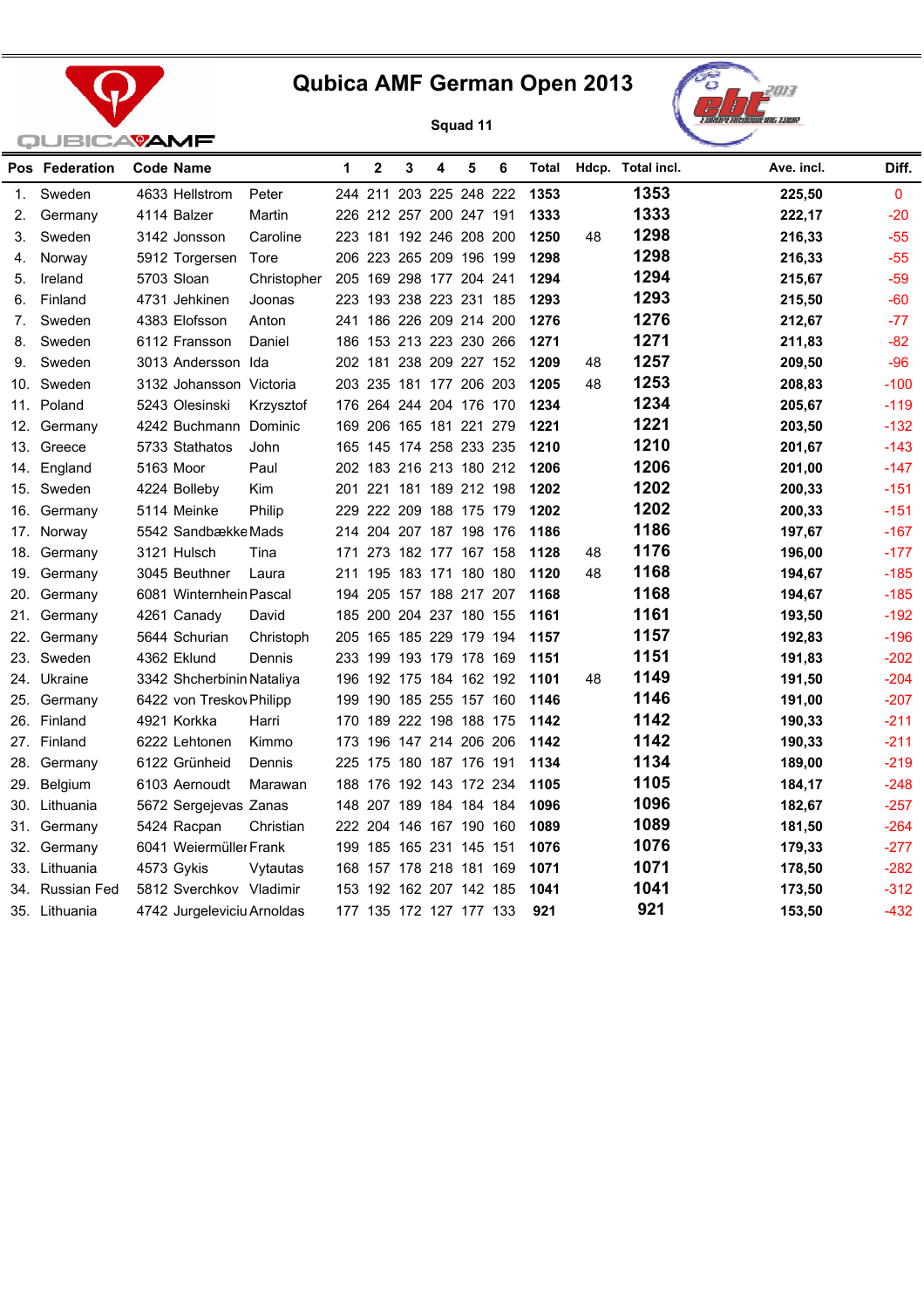



|     |                | <b>QUBICAVAMF</b>        |                |   |             |   |   |                         |                         |       |    |                   |            |              |
|-----|----------------|--------------------------|----------------|---|-------------|---|---|-------------------------|-------------------------|-------|----|-------------------|------------|--------------|
|     | Pos Federation | <b>Code Name</b>         |                | 1 | $\mathbf 2$ | 3 | 4 | 5                       | 6                       | Total |    | Hdcp. Total incl. | Ave. incl. | Diff.        |
| 1.  | Germany        | 4904 Konieczny Bodo      |                |   |             |   |   | 286 228 217 201 208 269 |                         | 1409  |    | 1409              | 234,83     | $\mathbf{0}$ |
| 2.  | Finland        | 4732 Jehkinen            | Joonas         |   |             |   |   | 250 267 176 248 192 253 |                         | 1386  |    | 1386              | 231,00     | $-23$        |
| 3.  | Sweden         | 5264 Olsson              | <b>Mattias</b> |   |             |   |   | 246 222 235 258 179 213 |                         | 1353  |    | 1353              | 225,50     | $-56$        |
| 4.  | Sweden         | 4032 Andersson Pontus    |                |   |             |   |   | 198 256 253 198 238 189 |                         | 1332  |    | 1332              | 222,00     | $-77$        |
| 5.  | Sweden         | 3022 Andersson Sandra    |                |   |             |   |   | 220 185 211 222 255 167 |                         | 1260  | 48 | 1308              | 218,00     | $-101$       |
| 6.  | Netherlands    | 5963 van Domme Remco     |                |   |             |   |   | 191 174 248 269 178 225 |                         | 1285  |    | 1285              | 214,17     | $-124$       |
| 7.  | Finland        | 5432 Ranta               | Tony           |   |             |   |   | 200 254 235 197 222 176 |                         | 1284  |    | 1284              | 214,00     | $-125$       |
| 8.  | Ukraine        | 4894 Kondratyev Olexandr |                |   |             |   |   | 172 179 269 197 235 226 |                         | 1278  |    | 1278              | 213,00     | $-131$       |
| 9.  | Germany        | 5425 Racpan              | Christian      |   |             |   |   | 210 155 277 245 176 198 |                         | 1261  |    | 1261              | 210,17     | $-148$       |
|     | 10. Finland    | 4922 Korkka              | Harri          |   |             |   |   | 226 199 257 168 172 231 |                         | 1253  |    | 1253              | 208,83     | $-156$       |
|     | 11. Germany    | 6503 Filor               | Thorsten       |   |             |   |   | 235 187 190 218 225 180 |                         | 1235  |    | 1235              | 205,83     | $-174$       |
|     | 12. Germany    | 4674 Holzapfel           | Michael        |   |             |   |   | 190 224 235 195 152 236 |                         | 1232  |    | 1232              | 205,33     | $-177$       |
|     | 13. Germany    | 5354 Pflanz              | Thomas         |   |             |   |   | 206 202 193 223 233 174 |                         | 1231  |    | 1231              | 205,17     | $-178$       |
|     | 14. Germany    | 5825 Tabatabaei Amiredin |                |   |             |   |   | 187 182 211 227 249 174 |                         | 1230  |    | 1230              | 205,00     | $-179$       |
|     | 15. Germany    | 3183 Luoto               | Patricia       |   |             |   |   | 200 176 220 168 168 242 |                         | 1174  | 48 | 1222              | 203,67     | $-187$       |
|     | 16. Germany    | 4462 Gäbler              | Tobias         |   |             |   |   | 191 192 202 209 212 214 |                         | 1220  |    | 1220              | 203,33     | $-189$       |
|     | 17. Germany    | 5095 Matthies            | Tilo           |   |             |   |   | 204 203 206 204 204 198 |                         | 1219  |    | 1219              | 203,17     | $-190$       |
|     | 18. Germany    | 6152 Kabowski            | Eike           |   |             |   |   | 229 247 199 188 185 171 |                         | 1219  |    | 1219              | 203,17     | $-190$       |
|     | 19. Germany    | 5132 Menacher            | Robin          |   |             |   |   | 172 231 171 186 228 212 |                         | 1200  |    | 1200              | 200,00     | $-209$       |
|     | 20. Germany    | 4345 Dreyer              | <b>Dirk</b>    |   |             |   |   | 206 204 131 176 194 259 |                         | 1170  |    | 1170              | 195,00     | $-239$       |
|     | 21. Finland    | 4802 Kallio              | Jesse          |   |             |   |   | 204 207 184 177 200 191 |                         | 1163  |    | 1163              | 193,83     | $-246$       |
|     | 22. Ukraine    | 4783 Kalika              | Mykhaylo       |   |             |   |   | 160 188 171 215 214 213 |                         | 1161  |    | 1161              | 193,50     | $-248$       |
|     | 23. Ukraine    | 5274 Oseredko            | Viacheslav     |   |             |   |   | 223 192 209 159 182 188 |                         | 1153  |    | 1153              | 192,17     | $-256$       |
|     | 24. Germany    | 6433 Mrosek              | Manuel         |   |             |   |   | 166 157 200 178 224 227 |                         | 1152  |    | 1152              | 192,00     | $-257$       |
|     | 25. Finland    | 4753 Jussila             | Perttu         |   |             |   |   | 198 211 215 154 181 189 |                         | 1148  |    | 1148              | 191,33     | $-261$       |
|     | 26. Germany    | 6411 Hernitschek Andreas |                |   |             |   |   | 194 207 203 201 159 171 |                         | 1135  |    | 1135              | 189,17     | $-274$       |
|     | 27. Germany    | 4621 Hellmich            | Daniel         |   |             |   |   | 195 216 224 173 188 133 |                         | 1129  |    | 1129              | 188,17     | $-280$       |
|     | 28. Germany    | 3244 Pfeifer             | Anke           |   |             |   |   | 200 179 166 182 180 172 |                         | 1079  | 48 | 1127              | 187,83     | $-282$       |
| 29. | Germany        | 5843 Tangerman Lars      |                |   |             |   |   | 196 149 198 215 154 195 |                         | 1107  |    | 1107              | 184,50     | $-302$       |
|     | 30. Ukraine    | 5805 Suslov              | Andrey         |   |             |   |   |                         | 204 137 211 187 153 210 | 1102  |    | 1102              | 183,67     | $-307$       |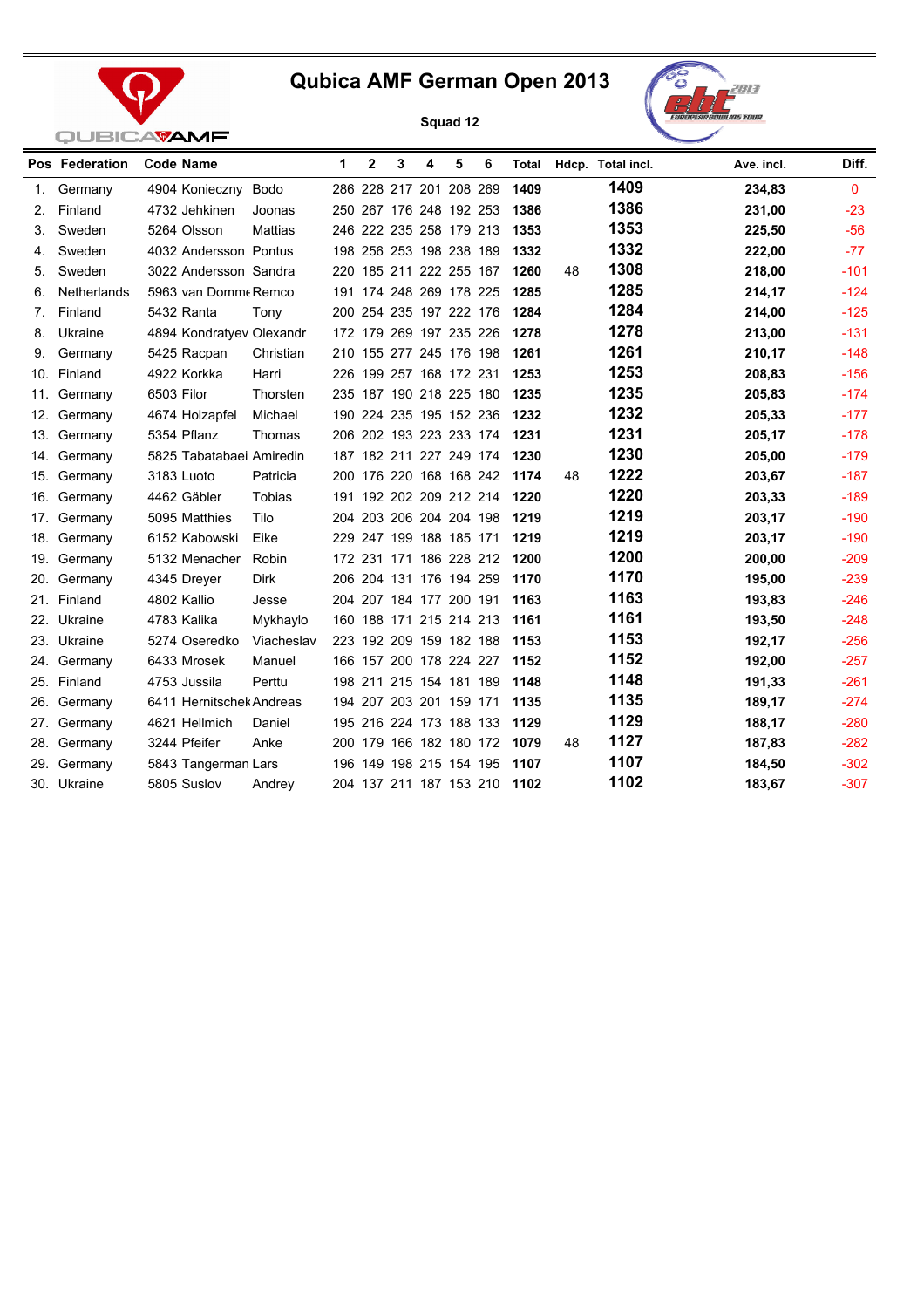



| Pos | Federation      |           | <b>Code Name</b>           |                                      | 1 | $\mathbf{2}$ | 3 | 4                       | 5 | 6                       | Total                        |    | Hdcp. Total incl. | Ave. incl. | Diff.        |
|-----|-----------------|-----------|----------------------------|--------------------------------------|---|--------------|---|-------------------------|---|-------------------------|------------------------------|----|-------------------|------------|--------------|
| 1.  | Sweden          |           | 6113 Fransson              | Daniel                               |   |              |   | 220 212 257 246 224 161 |   |                         | 1320                         |    | 1320              | 220,00     | $\mathbf{0}$ |
| 2.  | Germany         |           | 4131 Börding               | Tobias                               |   |              |   | 153 237 175 212 270 254 |   |                         | 1301                         |    | 1301              | 216,83     | $-19$        |
| 3.  | Sweden          |           | 3061 Flack                 | Nina                                 |   |              |   | 237 237 171 224 178 201 |   |                         | 1248                         | 48 | 1296              | 216,00     | $-24$        |
| 4.  | Germany         |           | 5623 Schröder              | Timo                                 |   |              |   | 211 224 221 223 206 208 |   |                         | 1293                         |    | 1293              | 215,50     | $-27$        |
| 5.  | Germany         |           | 5972 Völkel                | <b>Dirk</b>                          |   |              |   | 183 204 243 224 247 187 |   |                         | 1288                         |    | 1288              | 214,67     | $-32$        |
| 6.  | Germany         |           | 5426 Racpan                | Christian                            |   |              |   | 191 213 247 214 202 197 |   |                         | 1264                         |    | 1264              | 210,67     | $-56$        |
| 7.  | Norway          |           | 5312 Pedersen              | Glenn Morter 200 197 234 214 201 205 |   |              |   |                         |   |                         | 1251                         |    | 1251              | 208,50     | $-69$        |
| 8.  | Finland         |           | 5283 Palermaa              | Osku                                 |   |              |   | 195 232 168 202 178 271 |   |                         | 1246                         |    | 1246              | 207,67     | $-74$        |
| 9.  | Norway          |           | 5892 Tjernes               | Fredrik                              |   |              |   | 225 193 220 189 204 215 |   |                         | 1246                         |    | 1246              | 207,67     | $-74$        |
|     | 10. Sweden      |           | 4043 Andersson             | Robert                               |   |              |   | 223 226 158 184 255 188 |   |                         | 1234                         |    | 1234              | 205,67     | $-86$        |
|     | 11. Sweden      |           | 4225 Bolleby               | Kim                                  |   |              |   | 246 215 192 185 210 186 |   |                         | 1234                         |    | 1234              | 205,67     | $-86$        |
|     | 12. Germany     |           | 3261 Reitmeister           | Anka                                 |   |              |   | 163 226 255 173 155 200 |   |                         | 1172                         | 48 | 1220              | 203,33     | $-100$       |
|     | 13. France      |           | 4453 Gayet                 | Thomas                               |   |              |   | 233 237 165 190 219 174 |   |                         | 1218                         |    | 1218              | 203,00     | $-102$       |
|     | 14. Norway      |           | 5512 Rudshagen Biørn Einar |                                      |   |              |   | 153 206 197 217 218 224 |   |                         | 1215                         |    | 1215              | 202,50     | $-105$       |
|     | 15. Greece      |           | 5742 Stefanidis            | George                               |   |              |   | 183 197 216 217 212 180 |   |                         | 1205                         |    | 1205              | 200,83     | $-115$       |
|     | 16. Sweden      |           | 4363 Eklund                | Dennis                               |   |              |   | 175 225 190 219 204 189 |   |                         | 1202                         |    | 1202              | 200,33     | $-118$       |
|     | 17. Germany     |           | 3401 Völkl-Brandt Bianca   |                                      |   |              |   | 193 200 201 211 147 196 |   |                         | 1148                         | 48 | 1196              | 199,33     | $-124$       |
|     | 18. Sweden      |           | 3171 Lislien               | Monica                               |   |              |   | 167 184 216 187 189 204 |   |                         | 1147                         | 48 | 1195              | 199,17     | $-125$       |
|     | 19. Finland     |           | 5443 Ratia                 | Jari                                 |   |              |   | 200 179 221 206 214 170 |   |                         | 1190                         |    | 1190              | 198,33     | $-130$       |
|     | 20. Sweden      |           | 3014 Andersson             | Ida                                  |   |              |   | 187 167 243 135 188 220 |   |                         | 1140                         | 48 | 1188              | 198,00     | $-132$       |
|     | 21. Finland     |           | 6223 Lehtonen              | Kimmo                                |   |              |   | 176 222 226 213 182 169 |   |                         | 1188                         |    | 1188              | 198,00     | $-132$       |
|     | 22. Germany     |           | 4346 Dreyer                | <b>Dirk</b>                          |   |              |   | 204 219 191 181 193 194 |   |                         | 1182                         |    | 1182              | 197,00     | $-138$       |
|     | 23. Sweden      |           | 3143 Jonsson               | Caroline                             |   |              |   | 193 236 163 189 143 207 |   |                         | 1131                         | 48 | 1179              | 196,50     | $-141$       |
|     | 24. Germany     |           | 6434 Mrosek                | Manuel                               |   |              |   | 166 208 223 153 215 213 |   |                         | 1178                         |    | 1178              | 196,33     | $-142$       |
|     | 25. Poland      |           | 5244 Olesinski             | Krzysztof                            |   |              |   | 183 164 191 211 200 225 |   |                         | 1174                         |    | 1174              | 195,67     | $-146$       |
|     | 26. Norway      |           | 5913 Torgersen             | Tore                                 |   |              |   | 244 211 157 205 211 146 |   |                         | 1174                         |    | 1174              | 195,67     | $-146$       |
|     | 27. Greece      |           | 5734 Stathatos             | John                                 |   |              |   | 207 164 224 191 182 199 |   |                         | 1167                         |    | 1167              | 194,50     | $-153$       |
|     | 28. Finland     |           | 5433 Ranta                 | Tony                                 |   |              |   | 212 157 192 223 183 199 |   |                         | 1166                         |    | 1166              | 194,33     | $-154$       |
|     | 29. Sweden      |           | 4481 Günther               | Kai                                  |   |              |   | 189 202 176 207 227 154 |   |                         | 1155                         |    | 1155              | 192,50     | $-165$       |
|     | 30. Germany     |           | 4675 Holzapfel             | Michael                              |   |              |   | 185 257 201 154 169 182 |   |                         | 1148                         |    | 1148              | 191,33     | $-172$       |
|     | 31. Sweden      |           | 3133 Johansson             | Victoria                             |   |              |   | 190 171 203 167 167 198 |   |                         | 1096                         | 48 | 1144              | 190,67     | $-176$       |
|     | 32. Germany     |           | 6082 Winternheim Pascal    |                                      |   |              |   | 199 153 200 180 169 242 |   |                         | 1143                         |    | 1143              | 190,50     | $-177$       |
|     | 33. Germany     |           | 3093 Gedies                | <b>Bibiane</b>                       |   |              |   |                         |   |                         | 193 171 212 194 167 156 1093 | 48 | 1141              | 190,17     | $-179$       |
|     | 34. Germany     |           | 5173 Morig                 | Oliver                               |   |              |   |                         |   |                         | 190 179 173 220 192 179 1133 |    | 1133              | 188,83     | $-187$       |
|     | 35. Germany     |           | 4895 Kondratyev            | Olexandr                             |   |              |   |                         |   |                         | 182 184 215 198 176 177 1132 |    | 1132              | 188,67     | $-188$       |
|     | 36. Latvia      |           | 5773 Stokmanis             | Maris                                |   |              |   | 190 199 166 170 173 231 |   |                         | 1129                         |    | 1129              | 188,17     | $-191$       |
|     | 37. Sweden      | 4064 Arup |                            | Mathias                              |   |              |   | 193 246 157 153 213 164 |   |                         | 1126                         |    | 1126              | 187,67     | $-194$       |
|     | 38. Norway      |           | 5543 Sandbækker Mads       |                                      |   |              |   |                         |   |                         | 214 210 178 181 184 150 1117 |    | 1117              | 186,17     | $-203$       |
|     | 39. England     |           | 5164 Moor                  | Paul                                 |   |              |   |                         |   |                         | 162 189 197 178 187 202 1115 |    | 1115              | 185,83     | $-205$       |
|     | 40. Netherlands |           | 3303 Sanders               | Nicole                               |   |              |   |                         |   | 186 141 173 168 204 192 | 1064                         | 48 | 1112              | 185,33     | $-208$       |
|     | 41. Germany     |           | 6394 Gruffman              | James                                |   |              |   | 158 213 175 184 165 208 |   |                         | 1103                         |    | 1103              | 183,83     | $-217$       |
|     | 42. Ukraine     |           | 4923 Korkka                | Harri                                |   |              |   | 172 192 150 175 203 194 |   |                         | 1086                         |    | 1086              | 181,00     | $-234$       |
|     | 43. Germany     |           | 5944 Unger                 | Stephan                              |   |              |   | 167 164 140 177 207 209 |   |                         | 1064                         |    | 1064              | 177,33     | $-256$       |
|     | 44. Latvia      |           | 4303 Darzinsh              | Andis                                |   |              |   | 167 212 154 193 150 184 |   |                         | 1060                         |    | 1060              | 176,67     | $-260$       |
|     | 45. Germany     |           | 3052 de Rooij              | Maxime                               |   |              |   | 165 160 176 208 137 158 |   |                         | 1004                         | 48 | 1052              | 175,33     | $-268$       |
|     | 46. Germany     |           | 4535 Gripp                 | Andreas                              |   |              |   | 212 148 162 204 147 176 |   |                         | 1049                         |    | 1049              | 174,83     | $-271$       |
|     | 47. Netherlands |           | 4821 Küppers               | Heiko                                |   |              |   | 144 153 157 208 187 180 |   |                         | 1029                         |    | 1029              | 171,50     | $-291$       |
|     | 48. Netherlands |           | 5751 Stewart               | Alex                                 |   |              |   | 174 138 165 166 193 165 |   |                         | 1001                         |    | 1001              | 166,83     | $-319$       |
|     | 49. Finland     | 4941 Koxs |                            | Jan                                  |   |              |   | 216 170 147 138 166 132 |   |                         | 969                          |    | 969               | 161,50     | $-351$       |
|     | 50. Latvia      |           | 5763 Stokmanis             | Janis                                |   |              |   | 147 156 146 161 148 145 |   |                         | 903                          |    | 903               | 150,50     | $-417$       |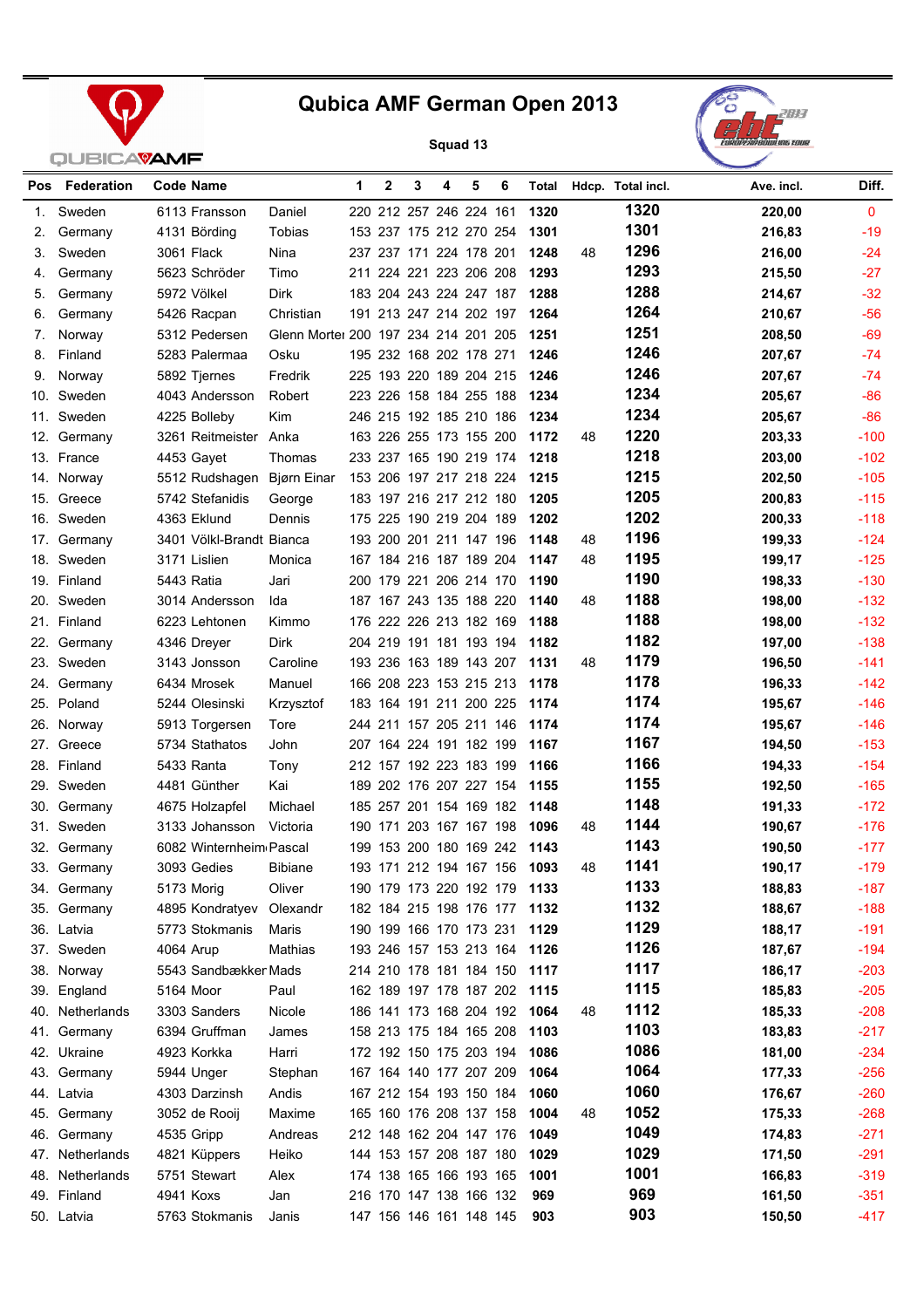



|     | Pos Federation | Code Name         |               | 1.   | $\mathbf{2}$            | 3 | 4                   | 5 | 6                       | Total |    | Hdcp. Total incl. | Ave. incl. | Diff.        |
|-----|----------------|-------------------|---------------|------|-------------------------|---|---------------------|---|-------------------------|-------|----|-------------------|------------|--------------|
| 1.  | Sweden         | 4044 Andersson    | Robert        |      | 204 237 216 183 255 232 |   |                     |   |                         | 1327  |    | 1327              | 221,17     | $\mathbf{0}$ |
| 2.  | Ireland        | 5704 Sloan        | Christopher   |      | 218 235 193 235 226 217 |   |                     |   |                         | 1324  |    | 1324              | 220,67     | $-3$         |
| З.  | Finland        | 5284 Palermaa     | Osku          |      | 187 183 203 254 247 246 |   |                     |   |                         | 1320  |    | 1320              | 220,00     | $-7$         |
| 4.  | Germany        | 3122 Hulsch       | Tina          |      | 246 171 235 173 211 213 |   |                     |   |                         | 1249  | 48 | 1297              | 216,17     | $-30$        |
| 5.  | Germany        | 5355 Pflanz       | Thomas        |      | 204 214 253 224 190 211 |   |                     |   |                         | 1296  |    | 1296              | 216,00     | $-31$        |
| 6.  | Norway         | 5893 Tjernes      | Fredrik       |      | 246 191 190 223 200 224 |   |                     |   |                         | 1274  |    | 1274              | 212,33     | $-53$        |
| 7.  | Sweden         | 5013 Larsen       | Martin        |      | 258 202 204 225 172 206 |   |                     |   |                         | 1267  |    | 1267              | 211,17     | $-60$        |
| 8.  | Sweden         | 3062 Flack        | Nina          |      | 225 166 202 196 244 174 |   |                     |   |                         | 1207  | 48 | 1255              | 209,17     | $-72$        |
| 9.  | Germany        | 6253 Grabowski    | Achim         | 209. |                         |   | 168 236 254 196 186 |   |                         | 1249  |    | 1249              | 208,17     | $-78$        |
|     | 10. Finland    | 5444 Ratia        | Jari          |      | 157 212 197 256 205 205 |   |                     |   |                         | 1232  |    | 1232              | 205,33     | $-95$        |
| 11. | Sweden         | 4226 Bolleby      | Kim           |      | 212 213 189 200 224 191 |   |                     |   |                         | 1229  |    | 1229              | 204,83     | $-98$        |
| 12. | Germany        | 3402 Völkl-Brandt | <b>Bianca</b> |      | 202 199 225 165 198 188 |   |                     |   |                         | 1177  | 48 | 1225              | 204,17     | $-102$       |
| 13. | Germany        | 6412 Hernitschek  | Andreas       |      | 194 212 192 208 213 205 |   |                     |   |                         | 1224  |    | 1224              | 204,00     | $-103$       |
|     | 14. Finland    | 5003 Lahti        | Pasi          |      | 202 220 158 225 178 233 |   |                     |   |                         | 1216  |    | 1216              | 202,67     | $-111$       |
| 15. | Norway         | 4352 Ek           | Svein Åke     |      | 190 188 206 199 218 212 |   |                     |   |                         | 1213  |    | 1213              | 202,17     | $-114$       |
| 16. | Sweden         | 4364 Eklund       | Dennis        |      | 165 180 181 233 239 212 |   |                     |   |                         | 1210  |    | 1210              | 201,67     | $-117$       |
|     | 17. Sweden     | 4294 Danielsson   | Johan         |      | 194 202 165 190 190 257 |   |                     |   |                         | 1198  |    | 1198              | 199,67     | $-129$       |
|     | 18. Sweden     | 4102 Backe        | Patrick       |      | 192 237 220 190 151 206 |   |                     |   |                         | 1196  |    | 1196              | 199,33     | $-131$       |
|     | 19. England    | 5862 Teece        | Ray           |      | 269 195 179 194 151 180 |   |                     |   |                         | 1168  |    | 1168              | 194,67     | $-159$       |
|     | 20. Catalonia  | 5493 Roca Roig    | Héctor        |      | 155 199 156 212 190 255 |   |                     |   |                         | 1167  |    | 1167              | 194,50     | $-160$       |
|     | 21. Germany    | 3053 de Rooij     | Maxime        |      | 166 180 191 178 204 191 |   |                     |   |                         | 1110  | 48 | 1158              | 193,00     | $-169$       |
|     | 22. Sweden     | 5293 Paulsson     | Martin        | 231. |                         |   | 202 184 178 215 146 |   |                         | 1156  |    | 1156              | 192,67     | $-171$       |
|     | 23. Sweden     | 3172 Lislien      | Monica        | 171  |                         |   | 196 180 226 178 152 |   |                         | 1103  | 48 | 1151              | 191,83     | $-176$       |
|     | 24. Germany    | 3392 Theissen     | Tanja         | 151  |                         |   | 194 196 192 190 179 |   |                         | 1102  | 48 | 1150              | 191,67     | $-177$       |
| 25. | Ukraine        | 3343 Shcherbinina | Nataliya      |      | 147 185 194 191 189 191 |   |                     |   |                         | 1097  | 48 | 1145              | 190,83     | $-182$       |
| 26. | Norway         | 5313 Pedersen     | Glenn Morten  |      | 200 156 236 198 171 182 |   |                     |   |                         | 1143  |    | 1143              | 190,50     | $-184$       |
| 27. | Germany        | 6435 Mrosek       | Manuel        |      | 175 159                 |   | 168 204 199 235     |   |                         | 1140  |    | 1140              | 190,00     | $-187$       |
| 28. | Germany        | 4262 Canady       | David         |      | 201 179                 |   | 189 212 177 180     |   |                         | 1138  |    | 1138              | 189,67     | $-189$       |
| 29. | Germany        | 5133 Menacher     | Robin         |      | 191 198 215 186 158 188 |   |                     |   |                         | 1136  |    | 1136              | 189,33     | $-191$       |
|     | 30. Finland    | 6224 Lehtonen     | Kimmo         | 181  |                         |   | 169 176 217 180 204 |   |                         | 1127  |    | 1127              | 187,83     | $-200$       |
|     | 31. Germany    | 5071 Maravic      | Alexander     |      | 205 167 134 213 197 201 |   |                     |   |                         | 1117  |    | 1117              | 186,17     | $-210$       |
|     | 32. Germany    | 3314 Schütz       | Martina       |      | 195 138 182 158 191 197 |   |                     |   |                         | 1061  | 48 | 1109              | 184,83     | $-218$       |
|     | 33. Germany    | 3274 Ribguth      | Janin         |      | 172 152 224 160 157 194 |   |                     |   |                         | 1059  | 48 | 1107              | 184,50     | $-220$       |
| 34. | Ukraine        | 4784 Kalika       | Mykhaylo      |      | 183 183 165 191 196 188 |   |                     |   |                         | 1106  |    | 1106              | 184,33     | $-221$       |
|     | 35. Ukraine    | 5813 Sverchkov    | Vladimir      |      | 202 175 148 234 172 175 |   |                     |   |                         | 1106  |    | 1106              | 184,33     | $-221$       |
| 36. | Germany        | 5973 Völkel       | Dirk          |      | 214 182 172 184 201 150 |   |                     |   |                         | 1103  |    | 1103              | 183,83     | $-224$       |
|     | 37. Germany    | 5303 Pöhler       | Lars          |      | 215 152 143 224 201 167 |   |                     |   |                         | 1102  |    | 1102              | 183,67     | $-225$       |
| 38. | Netherlands    | 5123 Meka         | Patrick       |      | 180 195 221 181 160 154 |   |                     |   |                         | 1091  |    | 1091              | 181,83     | $-236$       |
| 39. | Netherlands    | 4653 Hilferink    | Ramon         |      |                         |   |                     |   | 180 182 213 155 185 164 | 1079  |    | 1079              | 179,83     | $-248$       |
| 40. | Germany        | 6462 Wespa        | Heiko         |      | 181 213 175 175 176 157 |   |                     |   |                         | 1077  |    | 1077              | 179,50     | $-250$       |
| 41. | Germany        | 4864 Klockgether  | Stefan        |      | 187 179 157 185 177 184 |   |                     |   |                         | 1069  |    | 1069              | 178,17     | $-258$       |
| 42. | Sweden         | 4065 Arup         | Mathias       |      | 193 188 179 173 198 129 |   |                     |   |                         | 1060  |    | 1060              | 176,67     | $-267$       |
| 43. | Lithuania      | 4574 Gykis        | Vytautas      |      | 179 177 212 168 154 168 |   |                     |   |                         | 1058  |    | 1058              | 176,33     | $-269$       |
| 44. | Belgium        | 6104 Aernoudt     | Marawan       |      | 210 183 163 174 128 194 |   |                     |   |                         | 1052  |    | 1052              | 175,33     | $-275$       |
|     | 45. Germany    | 6042 Weiermüller  | Frank         |      | 157 189 186 191 180 141 |   |                     |   |                         | 1044  |    | 1044              | 174,00     | $-283$       |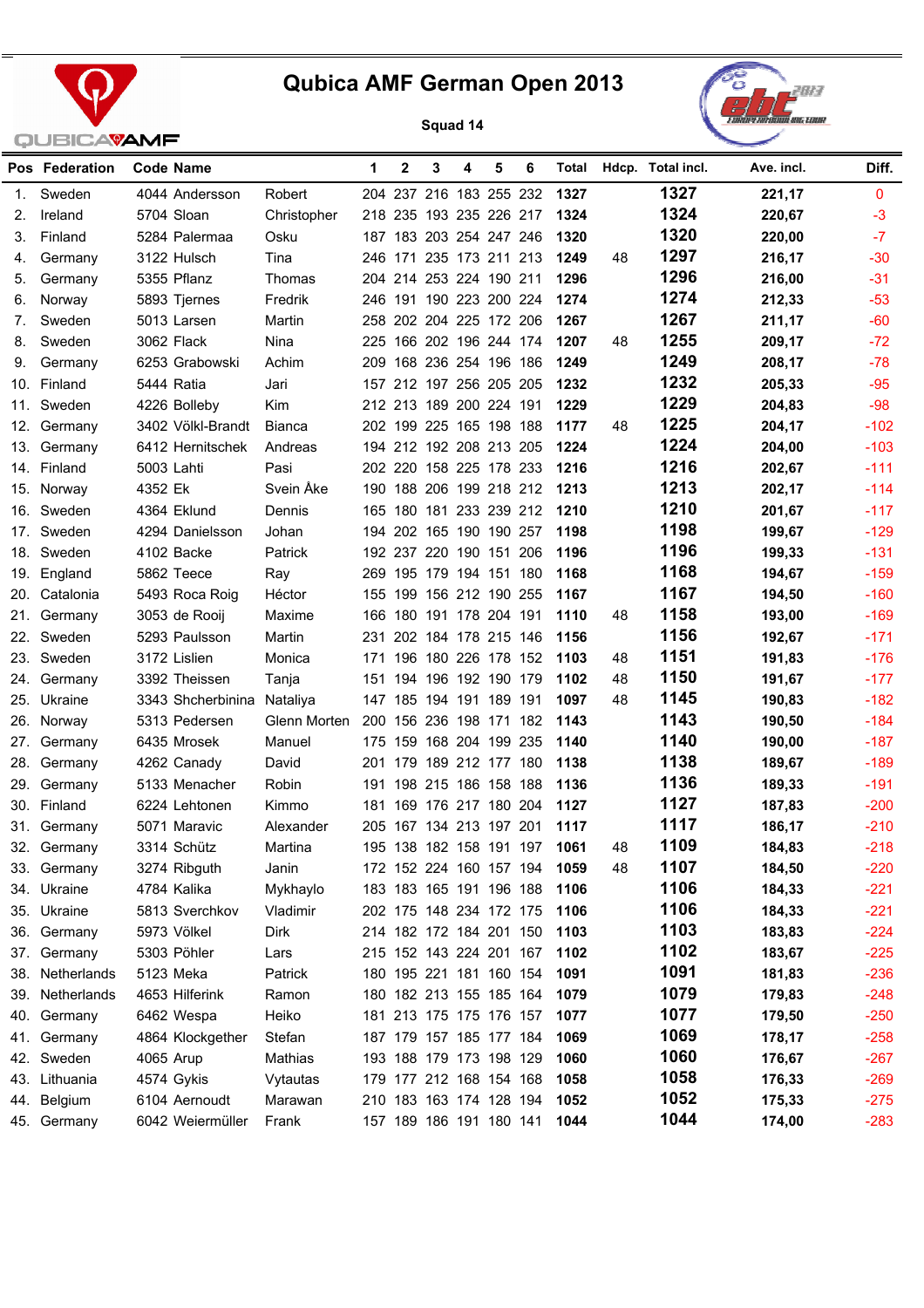



|     | Pos Federation  |          | Code Name               |              | 1 | $\mathbf{2}$ | 3                       | 4 | 5 | 6 | Total |    | Hdcp. Total incl. | Ave. incl. | Diff.        |
|-----|-----------------|----------|-------------------------|--------------|---|--------------|-------------------------|---|---|---|-------|----|-------------------|------------|--------------|
| 1.  | Germany         |          | 4503 Grabovac           | Michael      |   |              | 206 229 170 242 234 257 |   |   |   | 1338  |    | 1338              | 223,00     | $\mathbf{0}$ |
| 2.  | Finland         |          | 5434 Ranta              | Tony         |   |              | 233 210 179 256 257 182 |   |   |   | 1317  |    | 1317              | 219,50     | $-21$        |
| 3.  | Germany         |          | 5624 Schröder           | Timo         |   |              | 249 206 225 203 211 191 |   |   |   | 1285  |    | 1285              | 214,17     | $-53$        |
| 4.  | Germany         |          | 4115 Balzer             | Martin       |   |              | 178 197 247 233 223 198 |   |   |   | 1276  |    | 1276              | 212,67     | $-62$        |
| 5.  | Germany         |          | 4334 Drevenstedt        | Frank        |   |              | 217 212 215 168 206 226 |   |   |   | 1244  |    | 1244              | 207,33     | $-94$        |
| 6.  | Greece          |          | 5735 Stathatos          | John         |   |              | 178 237 214 173 209 230 |   |   |   | 1241  |    | 1241              | 206,83     | $-97$        |
| 7.  | Germany         |          | 3293 Rieger             | Juliane      |   |              | 212 234 172 207 203 165 |   |   |   | 1193  | 48 | 1241              | 206,83     | $-97$        |
| 8.  | Norway          |          | 5544 Sandbækken         | Mads         |   |              | 212 181 192 220 212 223 |   |   |   | 1240  |    | 1240              | 206,67     | $-98$        |
| 9.  | Germany         |          | 4822 Küppers            | Heiko        |   |              | 186 210 232 177 237 181 |   |   |   | 1223  |    | 1223              | 203,83     | $-115$       |
| 10. | Germany         |          | 4093 Baade              | Marco        |   |              | 208 154 235 227 210 185 |   |   |   | 1219  |    | 1219              | 203,17     | $-119$       |
| 11. | Sweden          |          | 4384 Elofsson           | Anton        |   |              | 253 198 205 177 205 180 |   |   |   | 1218  |    | 1218              | 203,00     | $-120$       |
|     | 12. Ukraine     |          | 5275 Oseredko           | Viacheslav   |   |              | 214 215 226 190 164 207 |   |   |   | 1216  |    | 1216              | 202,67     | $-122$       |
|     | 13. Norway      |          | 5894 Tjernes            | Fredrik      |   |              | 221 248 215 180 162 189 |   |   |   | 1215  |    | 1215              | 202,50     | $-123$       |
| 14. | Germany         |          | 4482 Günther            | Kai          |   |              | 200 207 222 193 182 195 |   |   |   | 1199  |    | 1199              | 199,83     | $-139$       |
|     | 15. Germany     |          | 5072 Maravic            | Alexander    |   |              | 242 226 173 182 191 180 |   |   |   | 1194  |    | 1194              | 199,00     | $-144$       |
|     | 16. Sweden      |          | 4295 Danielsson         | Johan        |   |              | 172 213 206 197 208 192 |   |   |   | 1188  |    | 1188              | 198,00     | $-150$       |
|     | 17. Sweden      |          | 3063 Flack              | Nina         |   |              | 182 184 181 212 188 190 |   |   |   | 1137  | 48 | 1185              | 197,50     | $-153$       |
| 18. | Germany         |          | 5427 Racpan             | Christian    |   |              | 181 211 209 213 177 192 |   |   |   | 1183  |    | 1183              | 197,17     | $-155$       |
|     | 19. Germany     |          | 3393 Theissen           | Tanja        |   |              | 170 194 167 203 210 190 |   |   |   | 1134  | 48 | 1182              | 197,00     | $-156$       |
|     | 20. France      |          | 4454 Gayet              | Thomas       |   |              | 224 161 156 199 236 201 |   |   |   | 1177  |    | 1177              | 196,17     | $-161$       |
|     | 21. Germany     |          | 4263 Canady             | David        |   |              | 197 200 201 197 170 204 |   |   |   | 1169  |    | 1169              | 194,83     | $-169$       |
| 22. | Netherlands     |          | 5964 van Dommelen Remco |              |   |              | 176 181 211 195 192 213 |   |   |   | 1168  |    | 1168              | 194,67     | $-170$       |
|     | 23. Norway      |          | 5314 Pedersen           | Glenn Morten |   |              | 182 265 189 181 207 138 |   |   |   | 1162  |    | 1162              | 193,67     | $-176$       |
| 24. | Germany         |          | 5945 Unger              | Stephan      |   |              | 208 180 234 174 183 178 |   |   |   | 1157  |    | 1157              | 192,83     | $-181$       |
| 25. | Germany         |          | 5402 Punessen           | Harald       |   |              | 190 172 209 195 200 181 |   |   |   | 1147  |    | 1147              | 191,17     | $-191$       |
|     | 26. Finland     |          | 5004 Lahti              | Pasi         |   |              | 237 167 138 204 197 197 |   |   |   | 1140  |    | 1140              | 190,00     | $-198$       |
|     | 27. Sweden      |          | 4365 Eklund             | Dennis       |   |              | 142 170 224 200 167 232 |   |   |   | 1135  |    | 1135              | 189,17     | $-203$       |
|     | 28. Russian Fed |          | 5814 Sverchkov          | Vladimir     |   |              | 212 162 139 217 198 195 |   |   |   | 1123  |    | 1123              | 187,17     | $-215$       |
|     | 29. Ukraine     |          | 4785 Kalika             | Mykhaylo     |   |              | 225 146 197 155 191 199 |   |   |   | 1113  |    | 1113              | 185,50     | $-225$       |
|     | 30. Azerbaidjan |          | 4703 Jafarov            | Vusal        |   |              | 162 192 185 158 174 227 |   |   |   | 1098  |    | 1098              | 183,00     | $-240$       |
|     | 31. Germany     |          | 4243 Buchmann           | Dominic      |   |              | 178 189 189 160 198 166 |   |   |   | 1080  |    | 1080              | 180,00     | $-258$       |
|     | 32. Germany     |          | 4622 Hellmich           | Daniel       |   |              | 177 143 201 159 185 212 |   |   |   | 1077  |    | 1077              | 179,50     | -261         |
|     | 33. Ukraine     |          | 3344 Shcherbinina       | Nataliya     |   |              | 164 193 148 155 197 165 |   |   |   | 1022  | 48 | 1070              | 178,33     | $-268$       |
|     | 34. Norway      | 4353 Ek  |                         | Svein Åke    |   |              | 211 175 126 178 181 189 |   |   |   | 1060  |    | 1060              | 176,67     | $-278$       |
|     | 35. Ukraine     |          | 5806 Suslov             | Andrey       |   |              | 134 173 212 158 189 193 |   |   |   | 1059  |    | 1059              | 176,50     | $-279$       |
|     | 36. Finland     |          | 4803 Kallio             | Jesse        |   |              | 202 168 218 153 158 158 |   |   |   | 1057  |    | 1057              | 176,17     | $-281$       |
| 37. | Germany         | 6163 Kuo |                         | Kai Wan      |   |              | 190 174 175 148 191 172 |   |   |   | 1050  |    | 1050              | 175,00     | $-288$       |
| 38. | Ukraine         |          | 4896 Kondratyev         | Olexandr     |   |              | 191 172 147 182 183 170 |   |   |   | 1045  |    | 1045              | 174,17     | $-293$       |
| 39. | Azerbaidjan     |          | 4403 Feyzullayev        | Elkhan       |   |              | 221 139 200 126 143 210 |   |   |   | 1039  |    | 1039              | 173,17     | $-299$       |
| 40. | Belgium         |          | 6105 Aernoudt           | Marawan      |   |              | 177 179 182 170 152 176 |   |   |   | 1036  |    | 1036              | 172,67     | $-302$       |
| 41. | Sweden          |          | 4066 Arup               | Mathias      |   |              | 170 178 165 176 185 141 |   |   |   | 1015  |    | 1015              | 169,17     | $-323$       |
| 42. | Azerbaidjan     |          | 4013 Alihuseynov        | Jahangir     |   |              | 153 157 177 192 150 168 |   |   |   | 997   |    | 997               | 166,17     | $-341$       |
| 43. | Germany         |          | 3262 Reitmeister        | Anka         |   |              | 151 142 151 126 188 150 |   |   |   | 908   | 48 | 956               | 159,33     | $-382$       |
| 44. | Azerbaidjan     |          | 4023 Alihuseynov        | Javanshir    |   |              | 159 139 189 127 131 203 |   |   |   | 948   |    | 948               | 158,00     | $-390$       |
| 45. | Germany         |          | 4865 Klockgether        | Stefan       |   |              | 168 129 158 153 155 155 |   |   |   | 918   |    | 918               | 153,00     | $-420$       |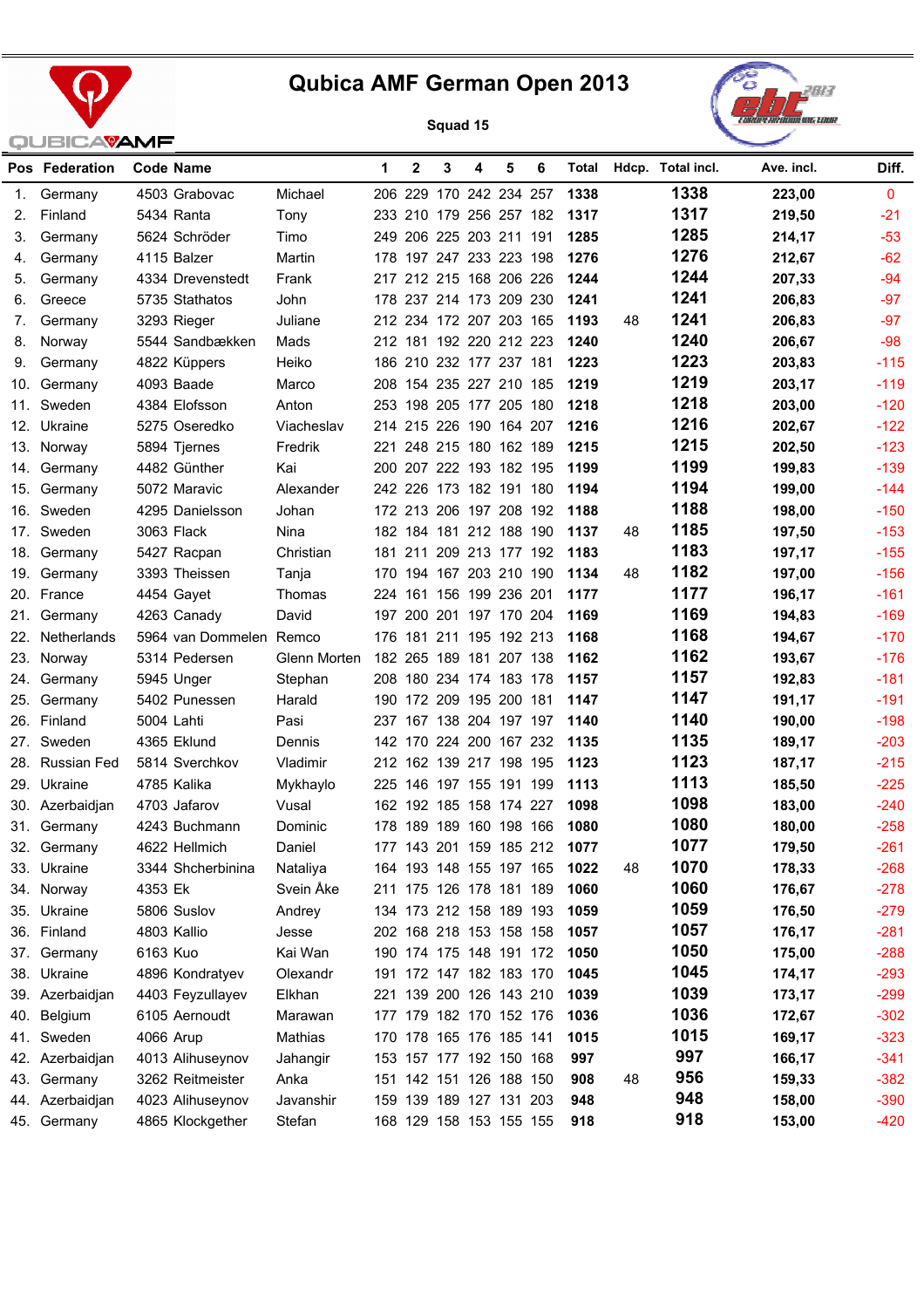



**General (incl. Squad 15)**

| Pos            | <b>Federation Code</b> |      | Name                 |                 | 1   | $\mathbf 2$ | 3   | 4   | 5   | 6   | Total |    | Hdcp. Total incl. | Ave. incl. | Diff.  |
|----------------|------------------------|------|----------------------|-----------------|-----|-------------|-----|-----|-----|-----|-------|----|-------------------|------------|--------|
| 1.             | Germany                | 4904 | Konieczny            | Bodo            | 286 | 228         | 217 | 201 | 208 | 269 | 1409  |    | 1409              | 234,83     | 0      |
| 2.             | Germany                | 3521 | Göbel-Janka Michaela |                 | 239 | 259         | 200 | 216 | 233 | 193 | 1340  | 48 | 1388              | 231,33     | $-21$  |
| 3.             | Finland                | 4732 | Jehkinen             | Joonas          | 250 | 267         | 176 | 248 | 192 | 253 | 1386  |    | 1386              | 231,00     | $-23$  |
| 4.             | Greece                 | 5741 | Stefanidis           | George          | 248 | 209         | 254 | 221 | 206 | 237 | 1375  |    | 1375              | 229,17     | $-34$  |
| 5 <sub>1</sub> | Sweden                 | 5012 | Larsen               | Martin          | 254 | 191         | 214 | 191 | 278 | 243 | 1371  |    | 1371              | 228,50     | $-38$  |
| 6.             | Germany                | 4091 | Baade                | Marco           | 223 | 204         | 259 | 203 | 247 | 229 | 1365  |    | 1365              | 227,50     | $-44$  |
| 7.             | Sweden                 | 4031 | Andersson            | Pontus          | 231 | 244         | 247 | 215 | 237 | 187 | 1361  |    | 1361              | 226,83     | $-48$  |
| 8.             | Germany                | 3151 | Kabowski             | Lisa            | 235 | 192         | 246 | 237 | 224 | 178 | 1312  | 48 | 1360              | 226,67     | $-49$  |
| 9.             | Sweden                 | 3352 | Adolfsson            | Elin            | 255 | 177         | 222 | 236 | 217 | 201 | 1308  | 48 | 1356              | 226,00     | $-53$  |
| 10.            | Sweden                 | 4633 | Hellstrom            | Peter           | 244 | 211         | 203 | 225 | 248 | 222 | 1353  |    | 1353              | 225,50     | $-56$  |
| 11.            | Sweden                 | 5264 | Olsson               | <b>Mattias</b>  | 246 | 222         | 235 | 258 | 179 | 213 | 1353  |    | 1353              | 225,50     | $-56$  |
| 12.            | England                | 5861 | Teece                | Ray             | 198 | 203         | 223 | 248 | 282 | 198 | 1352  |    | 1352              | 225,33     | $-57$  |
| 13.            | England                | 5872 | Teece                | Richard         | 182 | 235         | 215 | 248 | 228 | 238 | 1346  |    | 1346              | 224,33     | $-63$  |
| 14.            | Germany                | 6212 | Hauchwitz            | Sascha          | 184 | 257         | 232 | 227 | 244 | 202 | 1346  |    | 1346              | 224,33     | $-63$  |
| 15.            | Finland                | 4752 | Jussila              | Perttu          | 237 | 199         | 240 | 211 | 205 | 248 | 1340  |    | 1340              | 223,33     | $-69$  |
| 16.            | Germany                | 4503 | Grabovac             | Michael         | 206 | 229         | 170 | 242 | 234 | 257 | 1338  |    | 1338              | 223,00     | $-71$  |
| 17.            | Netherlands            | 3512 | Breeschoten Lisanne  |                 | 200 | 211         | 246 | 162 | 236 | 233 | 1288  | 48 | 1336              | 222,67     | $-73$  |
| 18.            | Netherlands            | 6452 | Spil                 | Johnny          | 205 | 243         | 214 | 247 | 206 | 220 | 1335  |    | 1335              | 222,50     | $-74$  |
| 19.            | Germany                | 4114 | <b>Balzer</b>        | Martin          | 226 | 212         | 257 | 200 | 247 | 191 | 1333  |    | 1333              | 222,17     | $-76$  |
| 20.            | Sweden                 | 4044 | Andersson            | Robert          | 204 | 237         | 216 | 183 | 255 | 232 | 1327  |    | 1327              | 221,17     | $-82$  |
| 21.            | Ireland                | 5704 | Sloan                | Christopher 218 |     | 235         | 193 | 235 | 226 | 217 | 1324  |    | 1324              | 220,67     | $-85$  |
| 22.            | Sweden                 | 3253 | Planefors            | Joline          | 190 | 197         | 254 | 189 | 199 | 245 | 1274  | 48 | 1322              | 220,33     | $-87$  |
| 23.            | Sweden                 | 5292 | Paulsson             | Martin          | 208 | 224         | 245 | 237 | 222 | 186 | 1322  |    | 1322              | 220,33     | $-87$  |
| 24.            | Finland                | 5284 | Palermaa             | Osku            | 187 | 183         | 203 | 254 | 247 | 246 | 1320  |    | 1320              | 220,00     | $-89$  |
| 25.            | Sweden                 | 6113 | Fransson             | Daniel          | 220 | 212         | 257 | 246 | 224 | 161 | 1320  |    | 1320              | 220,00     | $-89$  |
| 26.            | Finland                | 5434 | Ranta                | Tony            | 233 | 210         | 179 | 256 | 257 | 182 | 1317  |    | 1317              | 219,50     | $-92$  |
| 27.            | Sweden                 | 3461 | Larsen               | Rebecka         | 182 | 225         | 223 | 221 | 199 | 210 | 1260  | 48 | 1308              | 218,00     | $-101$ |
| 28.            | Norway                 | 5511 | Rudshagen            | Bjørn Einar 227 |     | 202         | 245 | 210 | 248 | 176 | 1308  |    | 1308              | 218,00     | $-101$ |
| 29.            | Sweden                 | 3022 | Andersson            | Sandra          | 220 | 185         | 211 | 222 | 255 | 167 | 1260  | 48 | 1308              | 218,00     | $-101$ |
| 30.            | Finland                | 5951 | Uotila               | Pasi            | 189 | 218         | 234 | 170 | 238 | 258 | 1307  |    | 1307              | 217,83     | $-102$ |
| 31.            | Netherlands            | 3302 | Sanders              | Nicole          | 196 | 211         | 243 | 205 | 187 | 216 | 1258  | 48 | 1306              | 217,67     | $-103$ |
| 32.            | England                | 5161 | Moor                 | Paul            | 247 | 189         | 247 | 182 | 235 | 206 | 1306  |    | 1306              | 217,67     | $-103$ |
| 33.            | Sweden                 | 4101 | Backe                | Patrick         | 213 | 192         | 216 | 171 | 277 | 234 | 1303  |    | 1303              | 217,17     | $-106$ |
| 34.            | Germany                | 4131 | Börding              | Tobias          | 153 | 237         | 175 | 212 | 270 | 254 | 1301  |    | 1301              | 216,83     | $-108$ |
| 35.            | Germany                | 5551 | Schau                | Norman          | 233 | 203         | 230 | 227 | 224 | 182 | 1299  |    | 1299              | 216,50     | $-110$ |
| 36.            | Sweden                 | 3142 | Jonsson              | Caroline        | 223 | 181         | 192 | 246 | 208 | 200 | 1250  | 48 | 1298              | 216,33     | $-111$ |
| 37.            | Norway                 | 5912 | Torgersen            | Tore            | 206 | 223         | 265 | 209 | 196 | 199 | 1298  |    | 1298              | 216,33     | $-111$ |
| 38.            | Germany                | 3122 | Hulsch               | Tina            | 246 | 171         | 235 | 173 | 211 | 213 | 1249  | 48 | 1297              | 216,17     | $-112$ |
| 39.            | Germany                | 5943 | Unger                | Stephan         | 266 | 187         | 191 | 219 | 233 | 201 | 1297  |    | 1297              | 216,17     | $-112$ |
| 40.            | Germany                | 5355 | Pflanz               | Thomas          | 204 | 214         | 253 | 224 | 190 | 211 | 1296  |    | 1296              | 216,00     | $-113$ |
| 41.            | Sweden                 | 3061 | Flack                | Nina            | 237 | 237         | 171 | 224 | 178 | 201 | 1248  | 48 | 1296              | 216,00     | $-113$ |
| 42.            | Germany                | 5623 | Schröder             | Timo            | 211 | 224         | 221 | 223 | 206 | 208 | 1293  |    | 1293              | 215,50     | $-116$ |
| 43.            | Sweden                 | 4222 | <b>Bolleby</b>       | Kim             | 196 | 258         | 207 | 236 | 203 | 192 | 1292  |    | 1292              | 215,33     | $-117$ |
| 44.            | Germany                | 5972 | Völkel               | Dirk            | 183 | 204         | 243 | 224 | 247 | 187 | 1288  |    | 1288              | 214,67     | $-121$ |
| 45.            | Norway                 | 5541 | Sandbækken Mads      |                 | 202 | 180         | 253 | 216 | 190 | 245 | 1286  |    | 1286              | 214,33     | $-123$ |
| 46.            | Netherlands            | 5963 | van Dommele Remco    |                 | 191 | 174         | 248 | 269 | 178 | 225 | 1285  |    | 1285              | 214,17     | $-124$ |
| 47.            | Germany                | 3271 | Ribguth              | Janin           | 190 | 179         | 224 | 205 | 235 | 204 | 1237  | 48 | 1285              | 214,17     | $-124$ |
| 48.            | Germany                | 3233 | Pöppler              | <b>Birgit</b>   | 216 | 210         | 245 | 202 | 167 | 195 | 1235  | 48 | 1283              | 213,83     | $-126$ |
| 49.            | Germany                | 5461 | Rentsch              | Mirko           | 247 | 176         | 182 | 216 | 227 | 233 | 1281  |    | 1281              | 213,50     | $-128$ |
| 50.            | Germany                | 5423 | Racpan               | Christian       | 256 | 211         | 170 | 234 | 215 | 195 | 1281  |    | 1281              | 213,50     | $-128$ |
| 51.            | Germany                | 5092 | Matthies             | Tilo            | 202 | 213         | 211 | 227 | 183 | 244 | 1280  |    | 1280              | 213,33     | $-129$ |
| 52.            | Ukraine                | 4892 | Kondratyev           | Olexandr        | 172 | 209         | 185 | 247 | 224 | 242 | 1279  |    | 1279              | 213,17     | $-130$ |
| 53.            | Germany                | 3291 | Rieger               | Juliane         | 223 | 187         | 230 | 192 | 182 | 217 | 1231  | 48 | 1279              | 213,17     | $-130$ |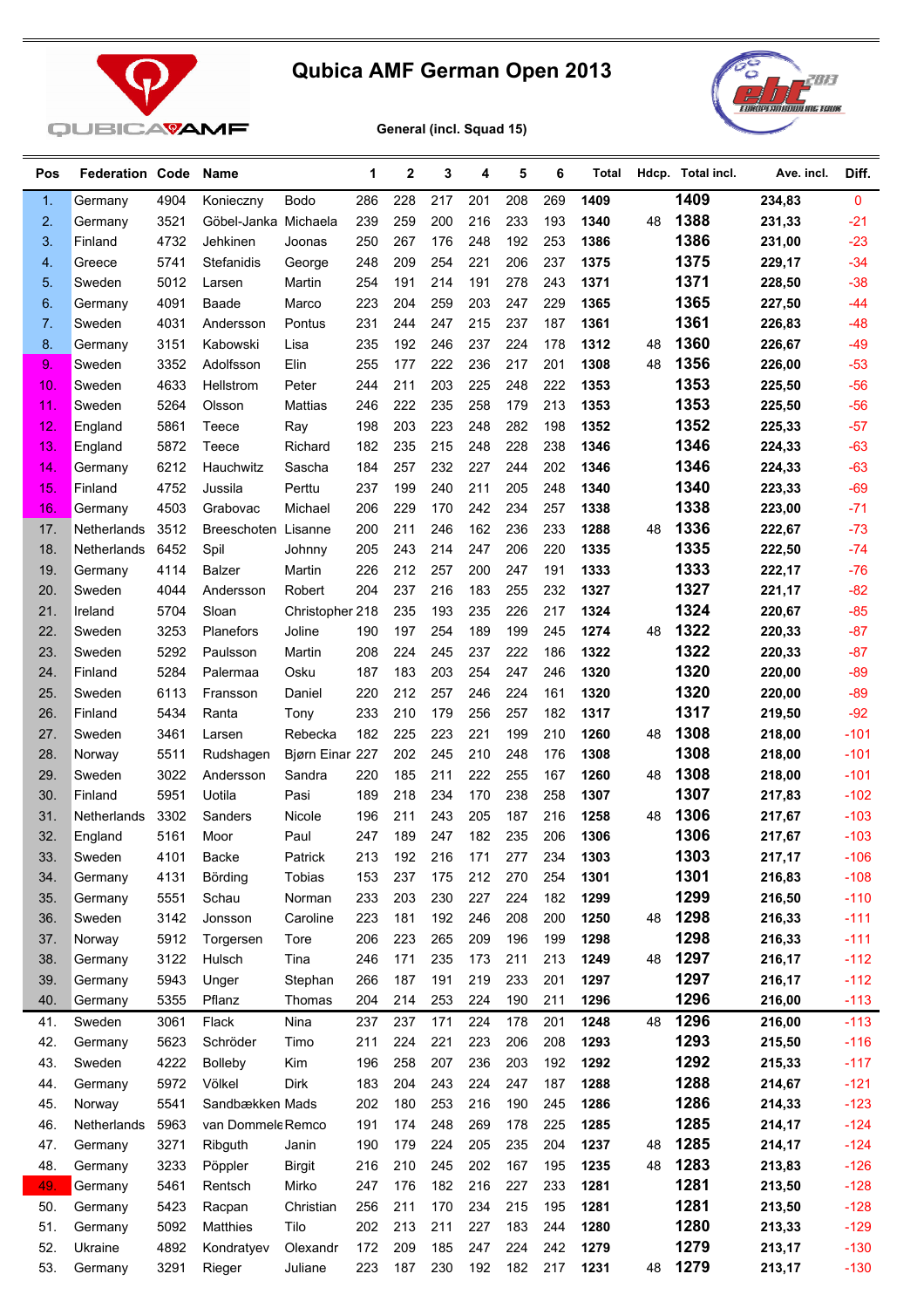| 54.        | Germany           | 3311         | Schütz               | Martina            | 160        | 186        | 206        | 209        | 259        | 211        | 1231         | 48 | 1279         | 213,17           | $-130$           |
|------------|-------------------|--------------|----------------------|--------------------|------------|------------|------------|------------|------------|------------|--------------|----|--------------|------------------|------------------|
| 55.        | Germany           | 3043         | <b>Beuthner</b>      | Laura              | 270        | 166        | 235        | 169        | 214        | 177        | 1231         | 48 | 1279         | 213,17           | $-130$           |
| 56.        | Sweden            | 4063         | Arup                 | Mathias            | 211        | 196        | 234        | 235        | 216        | 185        | 1277         |    | 1277         | 212,83           | $-132$           |
| 57.        | Sweden            | 4383         | Elofsson             | Anton              | 241        | 186        | 226        | 209        | 214        | 200        | 1276         |    | 1276         | 212,67           | $-133$           |
| 58.        | Norway            | 5893         | <b>Tjernes</b>       | Fredrik            | 246        | 191        | 190        | 223        | 200        | 224        | 1274         |    | 1274         | 212,33           | $-135$           |
| 59.        | Germany           | 4332         | Drevenstedt          | Frank              | 177        | 162        | 212        | 245        | 207        | 263        | 1266         |    | 1266         | 211,00           | $-143$           |
| 60.        | Germany           | 4341         | Dreyer               | Dirk               | 255        | 151        | 211        | 236        | 192        | 220        | 1265         |    | 1265         | 210,83           | $-144$           |
| 61.        | Finland           | 4801         | Kallio               | Jesse              | 225        | 169        | 206        | 226        | 236        | 203        | 1265         |    | 1265         | 210,83           | $-144$           |
| 62.        | Netherlands       | 5121         | Meka                 | Patrick            | 200        | 194        | 247        | 213        | 212        | 199        | 1265         |    | 1265         | 210,83           | $-144$           |
| 63.        | Netherlands       | 6442         | van der Heide Jeroen |                    | 192        | 193        | 246        | 161        | 244        | 225        | 1261         |    | 1261         | 210,17           | $-148$           |
| 64.        | Finland           | 6221         | Lehtonen             | Kimmo              | 185        | 238        | 187        | 203        | 264        | 184        | 1261         |    | 1261         | 210,17           | $-148$           |
| 65.        | Sweden            | 3013         | Andersson            | Ida                | 202        | 181        | 238        | 209        | 227        | 152        | 1209         | 48 | 1257         | 209,50           | $-152$           |
| 66.        | Germany           | 5842         | Tangermann Lars      |                    | 192        | 180        | 215        | 245        | 179        | 245        | 1256         |    | 1256         | 209,33           | $-153$           |
| 67.        | Netherlands       | 4651         | <b>Hilferink</b>     | Ramon              | 148        | 234        | 232        | 241        | 193        | 206        | 1254         |    | 1254         | 209,00           | $-155$           |
| 68.        | Finland           | 4922         | Korkka               | Harri              | 226        | 199        | 257        | 168        | 172        | 231        | 1253         |    | 1253         | 208,83           | $-156$           |
| 69.        | Sweden            | 3132         | Johansson            | Victoria           | 203        | 235        | 181        | 177        | 206        | 203        | 1205         | 48 | 1253         | 208,83           | $-156$           |
| 70.        | Germany           | 4671         | Holzapfel            | Michael            | 204        | 267        | 195        | 168        | 159        | 258        | 1251         |    | 1251         | 208,50           | $-158$           |
| 71.        | Germany           | 4121         | Bartel               | Dustin             | 269        | 198        | 189        | 194        | 188        | 213        | 1251         |    | 1251         | 208,50           | $-158$           |
| 72.        | Norway            | 5312         | Pedersen             | Glenn Morte 200    |            | 197        | 234        | 214        | 201        | 205        | 1251         |    | 1251         | 208,50           | $-158$           |
| 73.        | Germany           | 6253         | Grabowski            | Achim              | 209        | 168        | 236        | 254        | 196        | 186        | 1249         |    | 1249         | 208,17           | $-160$           |
| 74.        | Germany           | 4523         | Gräwe                | Ralf               | 228        | 192        | 224        | 224        | 173        | 202        | 1243         |    | 1243<br>1242 | 207,17           | $-166$           |
| 75.        | Germany           | 6501         | Filor                | Thorsten           | 224        | 163        | 247        | 247        | 161        | 200        | 1242         |    | 1241         | 207,00           | $-167$           |
| 76.        | Greece            | 5735         | Stathatos            | John               | 178        | 237        | 214        | 173        | 209        | 230        | 1241         |    | 1240         | 206,83           | $-168$           |
| 77.        | Sweden            | 4293         | Danielsson           | Johan              | 187        | 174        | 276        | 179        | 192        | 232        | 1240         |    | 1237         | 206,67           | $-169$           |
| 78.        | Sweden            | 4361<br>4562 | Eklund               | Dennis             | 279<br>243 | 174<br>225 | 203<br>223 | 216<br>147 | 167<br>210 | 198<br>188 | 1237<br>1236 |    | 1236         | 206,17           | $-172$<br>$-173$ |
| 79.<br>80. | Germany<br>Sweden | 3421         | Gutsche              | Falco              | 190        | 173        | 201        | 187        | 226        | 209        | 1186         | 48 | 1234         | 206,00<br>205,67 | $-175$           |
| 81.        | Poland            | 5243         | Wegner<br>Olesinski  | Jenny<br>Krzysztof | 176        | 264        | 244        | 204        | 176        | 170        | 1234         |    | 1234         | 205,67           | $-175$           |
| 82.        | Finland           | 5444         | Ratia                | Jari               | 157        | 212        | 197        | 256        | 205        | 205        | 1232         |    | 1232         | 205,33           | $-177$           |
| 83.        | Germany           | 5825         | Tabatabaei           | Amiredin           | 187        | 182        | 211        | 227        | 249        | 174        | 1230         |    | 1230         | 205,00           | $-179$           |
| 84.        | Germany           | 3191         | Matz                 | Sandra             | 198        | 220        | 211        | 167        | 165        | 219        | 1180         | 48 | 1228         | 204,67           | $-181$           |
| 85.        | Germany           | 3391         | Theissen             | Tanja              | 180        | 225        | 166        | 201        | 247        | 160        | 1179         | 48 | 1227         | 204,50           | $-182$           |
| 86.        | Germany           | 5721         | Staar                | Lieven             | 191        | 228        | 233        | 159        | 187        | 228        | 1226         |    | 1226         | 204,33           | $-183$           |
| 87.        | Germany           | 3402         | Völkl-Brandt Bianca  |                    | 202        | 199        | 225        | 165        | 198        | 188        | 1177         | 48 | 1225         | 204,17           | $-184$           |
| 88.        | Germany           | 6412         | Hernitschek Andreas  |                    | 194        | 212        | 192        | 208        | 213        | 205        | 1224         |    | 1224         | 204,00           | $-185$           |
| 89.        | Germany           | 4423         | Fiege                | Stephan            | 188        | 193        | 236        | 233        | 190        | 184        | 1224         |    | 1224         | 204,00           | $-185$           |
| 90.        | Germany           | 4822         | Küppers              | Heiko              | 186        | 210        | 232        | 177        | 237        | 181        | 1223         |    | 1223         | 203,83           | $-186$           |
| 91.        | Germany           | 3183         | Luoto                | Patricia           | 200        | 176        | 220        | 168        | 168        | 242        | 1174         | 48 | 1222         | 203,67           | $-187$           |
| 92.        | Germany           | 4242         | <b>Buchmann</b>      | Dominic            | 169        | 206        | 165        | 181        | 221        | 279        | 1221         |    | 1221         | 203,50           | $-188$           |
| 93.        | Germany           | 4591         | Härtel               | Daniel             | 209        | 212        | 221        | 187        | 182        | 210        | 1221         |    | 1221         | 203,50           | $-188$           |
| 94.        | Germany           | 4711         | Janetzki             | Tom                | 193        | 214        | 203        | 176        | 208        | 226        | 1220         |    | 1220         | 203,33           | $-189$           |
| 95.        | Germany           | 4462         | Gäbler               | Tobias             | 191        | 192        | 202        | 209        | 212        | 214        | 1220         |    | 1220         | 203,33           | $-189$           |
| 96.        | Germany           | 3261         | Reitmeister          | Anka               | 163        | 226        | 255        | 173        | 155        | 200        | 1172         | 48 | 1220         | 203,33           | $-189$           |
| 97.        | Germany           | 4532         | Gripp                | Andreas            | 156        | 255        | 177        | 185        | 257        | 190        | 1220         |    | 1220         | 203,33           | $-189$           |
| 98.        | Germany           | 6152         | Kabowski             | Eike               | 229        | 247        | 199        | 188        | 185        | 171        | 1219         |    | 1219         | 203,17           | $-190$           |
| 99.        | Azerbaidjan       | 4402         | Feyzullayev          | Elkhan             | 188        | 166        | 211        | 222        | 237        | 194        | 1218         |    | 1218         | 203,00           | $-191$           |
| 100.       | France            | 4453         | Gayet                | Thomas             | 233        | 237        | 165        | 190        | 219        | 174        | 1218         |    | 1218         | 203,00           | $-191$           |
| 101.       | Finland           | 5003         | Lahti                | Pasi               | 202        | 220        | 158        | 225        | 178        | 233        | 1216         |    | 1216         | 202,67           | $-193$           |
| 102.       | Ukraine           | 5275         | Oseredko             | Viacheslav         | 214        | 215        | 226        | 190        | 164        | 207        | 1216         |    | 1216         | 202,67           | $-193$           |
| 103.       | Germany           | 5111         | Meinke               | Philip             | 264        | 201        | 197        | 160        | 200        | 193        | 1215         |    | 1215         | 202,50           | $-194$           |
| 104.       | Germany           | 6531         | Fochler              | Steffen            | 200        | 231        | 169        | 246        | 178        | 190        | 1214         |    | 1214         | 202,33           | $-195$           |
| 105.       | Germany           | 5194         | Muggelberg           | Marcel             | 206        | 178        | 206        | 243        | 149        | 231        | 1213         |    | 1213         | 202,17           | $-196$           |
| 106.       | Norway            | 4352         | Ek                   | Svein Åke          | 190        | 188        | 206        | 199        | 218        | 212        | 1213         |    | 1213         | 202,17           | $-196$           |
| 107.       | Ukraine           | 5802         | Suslov               | Andrey             | 185        | 221        | 185        | 212        | 211        | 198        | 1212         |    | 1212         | 202,00           | $-197$           |
| 108.       | Sweden            | 6391         | Gruffman             | James              | 182        | 216        | 255        | 169        | 211        | 179        | 1212         |    | 1212         | 202,00           | $-197$           |
| 109.       | Germany           | 4201         | <b>Bock</b>          | Stefan             | 239        | 186        | 182        | 173        | 225        | 205        | 1210         |    | 1210         | 201,67           | $-199$           |
| 110.       | Germany           | 5611         | Schröder             | André              | 155        | 184        | 189        | 246        | 197        | 237        | 1208         |    | 1208         | 201,33           | $-201$           |
| 111.       | Germany           | 6301         | Rocke                | Marcel             | 216        | 169        | 222        | 167        | 219        | 213        | 1206         |    | 1206         | 201,00           | $-203$           |
| 112.       | Germany           | 5132         | Menacher             | Robin              | 172        | 231        | 171        | 186        | 228        | 212        | 1200         |    | 1200         | 200,00           | $-209$           |
| 113.       | Poland            | 5371         | Polanisz             | Emil               | 254        | 175        | 189        | 161        | 181        | 239        | 1199         |    | 1199         | 199,83           | $-210$           |
| 114.       | Germany           | 4482         | Günther              | Kai                | 200        | 207        | 222        | 193        | 182        | 195        | 1199         |    | 1199         | 199,83           | $-210$           |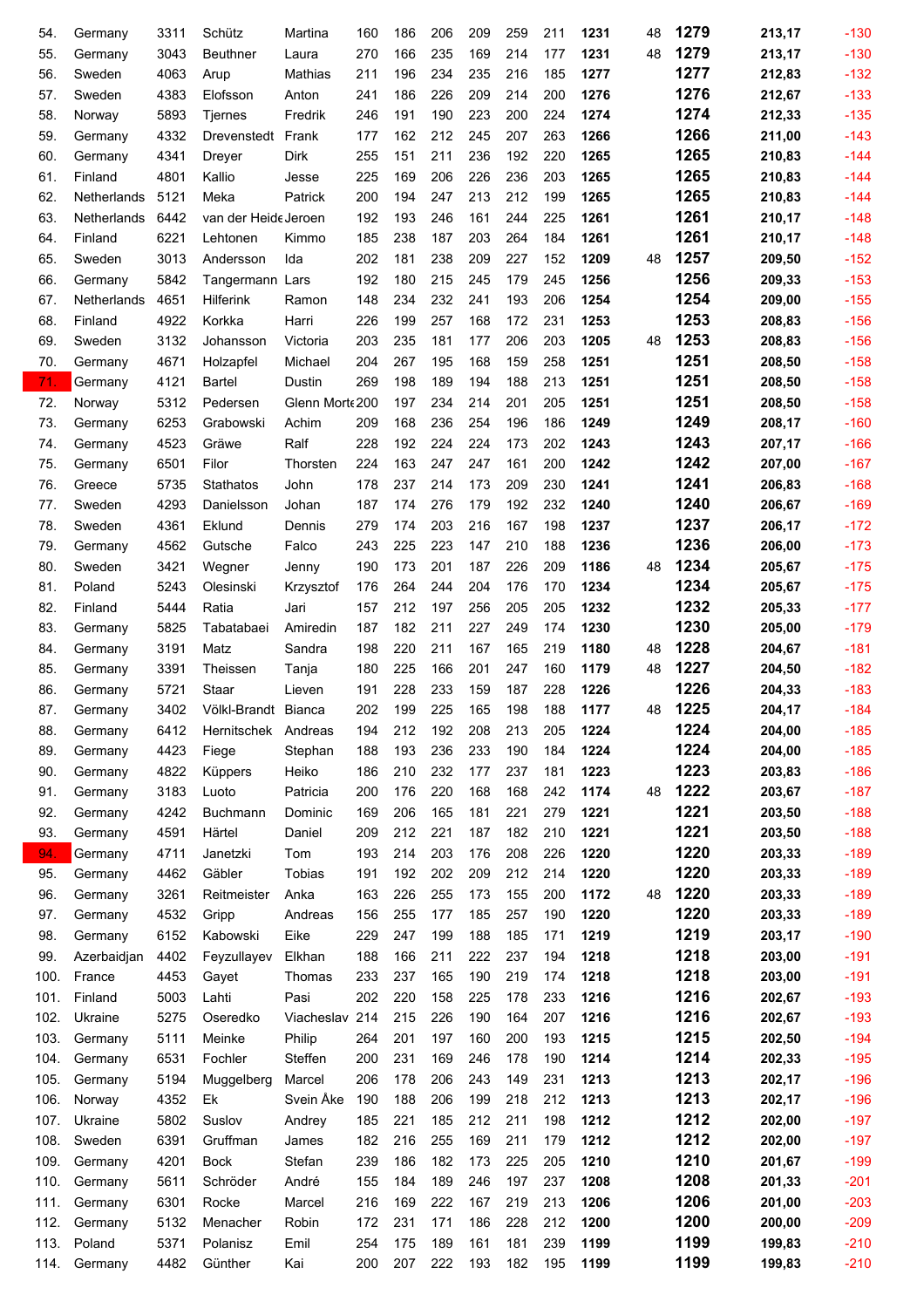| 115. | Germany          | 5602 | Schmidt                    | Felix            | 204 | 209 | 192 | 188 | 192 | 211 | 1196 |    | 1196 | 199,33 | $-213$ |
|------|------------------|------|----------------------------|------------------|-----|-----|-----|-----|-----|-----|------|----|------|--------|--------|
| 116. | Sweden           | 3171 | Lislien                    | Monica           | 167 | 184 | 216 | 187 | 189 | 204 | 1147 | 48 | 1195 | 199,17 | $-214$ |
| 117. | Germany          | 4172 | <b>Bernhardt</b>           | Klaus            | 183 | 196 | 202 | 200 | 235 | 179 | 1195 |    | 1195 | 199,17 | $-214$ |
| 118. | Germany          | 3091 | Gedies                     | <b>Bibiane</b>   | 179 | 167 | 190 | 181 | 245 | 184 | 1146 | 48 | 1194 | 199,00 | $-215$ |
| 119. | Germany          | 5072 | Maravic                    | Alexander        | 242 | 226 | 173 | 182 | 191 | 180 | 1194 |    | 1194 | 199,00 | $-215$ |
| 120  | Germany          | 3481 | <b>Stamer</b>              | Luise            | 160 | 194 | 191 | 170 | 191 | 238 | 1144 | 48 | 1192 | 198,67 | $-217$ |
| 121. | Germany          | 3221 | Otten                      | Miriam           | 206 | 191 | 184 | 190 | 191 | 182 | 1144 | 48 | 1192 | 198,67 | $-217$ |
| 122. | Germany          | 5301 | Pöhler                     | Lars             | 189 | 217 | 201 | 193 | 180 | 210 | 1190 |    | 1190 | 198,33 | $-219$ |
| 123. | Germany          | 5642 | Schurian                   | Christoph        | 190 | 168 | 167 | 214 | 243 | 207 | 1189 |    | 1189 | 198,17 | $-220$ |
| 124. | Czech Repub 5201 |      | Muzik                      | Michal           | 166 | 193 | 203 | 235 | 213 | 178 | 1188 |    | 1188 | 198,00 | $-221$ |
| 125. | Germany          | 4492 | Günther                    | <b>Markus</b>    | 203 | 206 | 166 | 175 | 234 | 202 | 1186 |    | 1186 | 197,67 | $-223$ |
| 126. | Germany          | 5101 | Mc Dermott                 | Jamie            | 190 | 214 | 157 | 178 | 224 | 221 | 1184 |    | 1184 | 197,33 | $-225$ |
| 127. | Germany          | 4151 | Beier                      | Tobias           | 181 | 207 | 241 | 184 | 201 | 170 | 1184 |    | 1184 | 197,33 | $-225$ |
| 128. | Poland           | 4931 | Korkowski                  | Ryszard          | 163 | 227 | 204 | 193 | 197 | 199 | 1183 |    | 1183 | 197,17 | $-226$ |
| 129. | Germany          | 6401 | Witschas                   | Tim              | 182 | 175 | 203 | 218 | 188 | 215 | 1181 |    | 1181 | 196,83 | $-228$ |
| 130. | Switzerland      | 4682 | Ineichen                   | Rinaldo          | 214 | 198 | 208 | 179 | 177 | 203 | 1179 |    | 1179 | 196,50 | $-230$ |
| 131. | Germany          | 6434 | <b>Mrosek</b>              | Manuel           | 166 | 208 | 223 | 153 | 215 | 213 | 1178 |    | 1178 | 196,33 | $-231$ |
| 132. | Ukraine          | 4782 | Kalika                     | Mykhaylo         | 224 | 214 | 193 | 176 | 160 | 210 | 1177 |    | 1177 | 196,17 | $-232$ |
| 133. | Sweden           | 3411 | Wegner                     | Cajsa            | 156 | 170 | 164 | 227 | 203 | 207 | 1127 | 48 | 1175 | 195,83 | $-234$ |
| 134. | Germany          | 5591 | Schmid                     | Mirko            | 181 | 202 | 195 | 223 | 201 | 173 | 1175 |    | 1175 | 195,83 | $-234$ |
| 135. | Germany          | 4441 | Garbotz                    | Sven             | 179 | 169 | 232 | 211 | 204 | 179 | 1174 |    | 1174 | 195,67 | $-235$ |
| 136. |                  | 4302 |                            |                  | 150 | 211 | 237 | 189 | 203 | 183 | 1173 |    | 1173 |        | $-236$ |
|      | Latvia           |      | Darzinsh                   | Andis<br>Kai Wan | 183 | 194 | 188 | 225 | 192 | 190 | 1172 |    | 1172 | 195,50 | $-237$ |
| 137. | Germany          | 6162 | Kuo                        |                  |     |     |     |     |     |     |      |    | 1171 | 195,33 |        |
| 138. | Germany          | 4081 | Öing                       | Frank            | 233 | 191 | 178 | 187 | 199 | 183 | 1171 |    |      | 195,17 | $-238$ |
| 139. | Germany          | 4282 | Colijn                     | Michael          | 193 | 211 | 174 | 189 | 204 | 199 | 1170 |    | 1170 | 195,00 | $-239$ |
| 140. | Germany          | 4263 | Canady                     | David            | 197 | 200 | 201 | 197 | 170 | 204 | 1169 |    | 1169 | 194,83 | $-240$ |
| 141. | Germany          | 6081 | <b>Winternheime Pascal</b> |                  | 194 | 205 | 157 | 188 | 217 | 207 | 1168 |    | 1168 | 194,67 | $-241$ |
| 142. | Germany          | 3202 | Michajlow                  | Adile            | 181 | 179 | 201 | 206 | 201 | 152 | 1120 | 48 | 1168 | 194,67 | $-241$ |
| 143. | Catalonia        | 5493 | Roca Roig                  | Héctor           | 155 | 199 | 156 | 212 | 190 | 255 | 1167 |    | 1167 | 194,50 | $-242$ |
| 144. | Germany          | 4312 | Diener                     | Axel             | 176 | 198 | 236 | 161 | 170 | 226 | 1167 |    | 1167 | 194,50 | $-242$ |
| 145. | Germany          | 5341 | Peters                     | Timo             | 201 | 195 | 195 | 193 | 177 | 206 | 1167 |    | 1167 | 194,50 | $-242$ |
| 146. | Germany          | 3373 | Steh                       | Sarah            | 180 | 217 | 179 | 201 | 169 | 172 | 1118 | 48 | 1166 | 194,33 | $-243$ |
| 147. | Germany          | 4721 | Jäger                      | Norman           | 219 | 184 | 177 | 243 | 188 | 152 | 1163 |    | 1163 | 193,83 | $-246$ |
| 148. | Germany          | 4761 | Kaiser                     | André            | 179 | 193 | 180 | 182 | 205 | 222 | 1161 |    | 1161 | 193,50 | $-248$ |
| 149. | Sweden           | 4181 | <b>Blixt</b>               | Martin           | 199 | 166 | 181 | 177 | 226 | 212 | 1161 |    | 1161 | 193,50 | $-248$ |
| 150. | Czech Repub 5043 |      | Lorenc                     | Jaroslav         | 195 | 183 | 201 | 156 | 212 | 211 | 1158 |    | 1158 | 193,00 | $-251$ |
| 151. | Germany          | 3241 | Pfeifer                    | Anke             | 191 | 178 | 156 | 200 | 186 | 199 | 1110 | 48 | 1158 | 193,00 | $-251$ |
| 152. | Germany          | 3053 | de Rooij                   | Maxime           | 166 | 180 | 191 | 178 | 204 | 191 | 1110 | 48 | 1158 | 193,00 | $-251$ |
| 153. | Poland           | 6491 | Pietraszek                 | Janusz           | 149 | 201 | 204 | 226 | 183 | 193 | 1156 |    | 1156 | 192,67 | $-253$ |
| 154. | Germany          | 4662 | Hoff                       | Sascha           | 200 | 204 | 189 | 187 | 195 | 180 | 1155 |    | 1155 | 192,50 | $-254$ |
| 155. | Czech Repub 5051 |      | Macek                      | Jan              | 194 | 223 | 195 | 158 | 202 | 180 | 1152 |    | 1152 | 192,00 | $-257$ |
| 156. | Germany          | 4863 | Klockgether                | Stefan           | 167 | 190 | 207 | 206 | 165 | 215 | 1150 |    | 1150 | 191,67 | $-259$ |
| 157. | Ukraine          | 3342 | Shcherbinina Nataliya      |                  | 196 | 192 | 175 | 184 | 162 | 192 | 1101 | 48 | 1149 | 191,50 | $-260$ |
| 158. | Germany          | 6421 | von Treskow Philipp        |                  | 145 | 181 | 199 | 245 | 182 | 195 | 1147 |    | 1147 | 191,17 | $-262$ |
| 159. | Germany          | 5402 | Punessen                   | Harald           | 190 | 172 | 209 | 195 | 200 | 181 | 1147 |    | 1147 | 191,17 | $-262$ |
| 160. | Germany          | 4141 | Behrendt                   | Daniel           | 187 | 214 | 137 | 199 | 237 | 172 | 1146 |    | 1146 | 191,00 | $-263$ |
| 161. | Germany          | 3103 | Gräwe                      | Ella             | 214 | 224 | 180 | 160 | 146 | 173 | 1097 | 48 | 1145 | 190,83 | $-264$ |
| 162. | Germany          | 4551 | Gutsche                    | Dennis           | 198 | 185 | 177 | 159 | 211 | 211 | 1141 |    | 1141 | 190,17 | $-268$ |
| 163. | Germany          | 5692 | Siegmund                   | Steffen          | 191 | 179 | 166 | 248 | 202 | 154 | 1140 |    | 1140 | 190,00 | $-269$ |
| 164. | Germany          | 3382 | Stolting                   | Julia            | 191 | 214 | 169 | 179 | 179 | 159 | 1091 | 48 | 1139 | 189,83 | $-270$ |
| 165. | Germany          | 4161 | Berger                     | Christoph        | 191 | 204 | 236 | 149 | 212 | 143 | 1135 |    | 1135 | 189,17 | $-274$ |
| 166. | Germany          | 4432 | Funk                       | Pierre           | 179 | 164 | 177 | 214 | 187 | 213 | 1134 |    | 1134 | 189,00 | $-275$ |
| 167. | Germany          | 6122 | Grünheid                   | Dennis           | 225 | 175 | 180 | 187 | 176 | 191 | 1134 |    | 1134 | 189,00 | $-275$ |
| 168. | Germany          | 6052 | Wellner                    | Maximilian       | 160 | 265 | 142 | 202 | 177 | 187 | 1133 |    | 1133 | 188,83 | $-276$ |
| 169. | Germany          | 5173 | Morig                      | Oliver           | 190 | 179 | 173 | 220 | 192 | 179 | 1133 |    | 1133 | 188,83 | $-276$ |
| 170. | Azerbaidjan      | 4022 | Alihuseynov                | Javanshir        | 189 | 179 | 200 | 190 | 203 | 171 | 1132 |    | 1132 | 188,67 | $-277$ |
| 171. | Germany          | 6361 | Will                       | Alexander        | 204 | 211 | 171 | 207 | 179 | 158 | 1130 |    | 1130 | 188,33 | $-279$ |
| 172. | Latvia           | 5773 | Stokmanis                  | Maris            | 190 | 199 | 166 | 170 | 173 | 231 | 1129 |    | 1129 | 188,17 | $-280$ |
| 173. | Germany          | 5882 | Then                       | Oliver           | 170 | 247 | 192 | 193 | 166 | 161 | 1129 |    | 1129 | 188,17 | $-280$ |
| 174. | Germany          | 4322 | Dragon                     | Ralf             | 202 | 160 | 168 | 214 | 226 | 159 | 1129 |    | 1129 | 188,17 | $-280$ |
| 175. | Germany          | 4621 | Hellmich                   | Daniel           | 195 | 216 | 224 | 173 | 188 | 133 | 1129 |    | 1129 | 188,17 | $-280$ |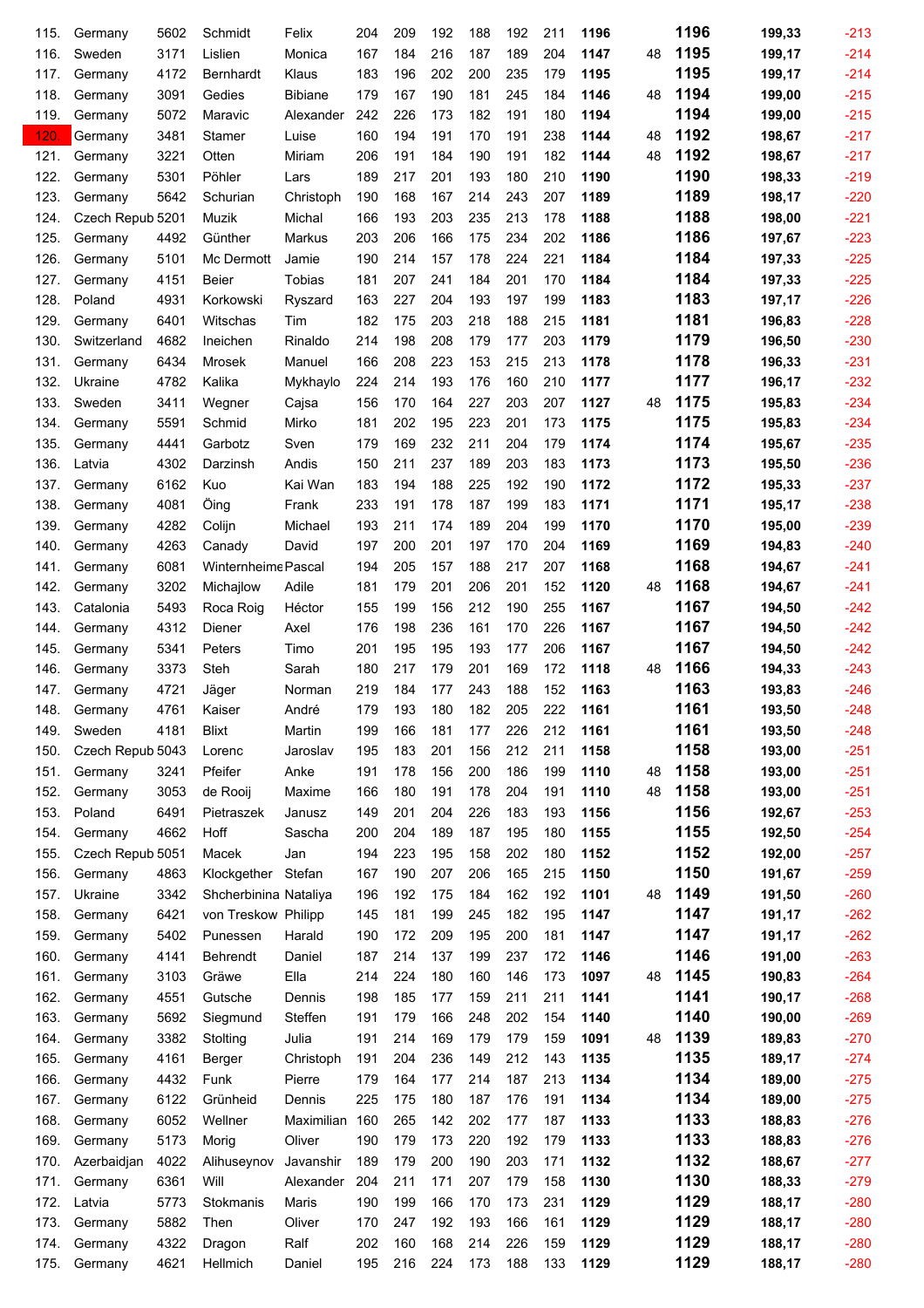| 176. | Germany           | 4841 | Keller              | Ingo           | 152 | 192 | 195 | 199 | 212 | 178 | 1128 |    | 1128 | 188,00 | $-281$ |
|------|-------------------|------|---------------------|----------------|-----|-----|-----|-----|-----|-----|------|----|------|--------|--------|
| 177. | Germany           | 3031 | Öing                | Manuela        | 183 | 215 | 171 | 168 | 159 | 183 | 1079 | 48 | 1127 | 187,83 | $-282$ |
| 178. | Germany           | 5901 | Todosijevic         | Peter          | 215 | 162 | 148 | 242 | 179 | 181 | 1127 |    | 1127 | 187,83 | $-282$ |
| 179. | Poland            | 4952 | Kucinski            | Jacek          | 201 | 185 | 242 | 151 | 158 | 189 | 1126 |    | 1126 | 187,67 | $-283$ |
| 180. | Azerbaidjan       | 4701 | Jafarov             | Vusal          | 173 | 173 | 178 | 200 | 233 | 169 | 1126 |    | 1126 | 187,67 | $-283$ |
| 181. | Germany           | 4831 | Keil                | Patrick        | 159 | 200 | 142 | 230 | 212 | 182 | 1125 |    | 1125 | 187,50 | $-284$ |
| 182. | Germany           | 6141 | Hentsch             | Michael        | 194 | 129 | 178 | 215 | 177 | 231 | 1124 |    | 1124 | 187,33 | $-285$ |
| 183. | Germany           | 5561 | Scheer              | Roland         | 210 | 170 | 192 | 207 | 173 | 172 | 1124 |    | 1124 | 187,33 | $-285$ |
| 184. | Russian Fede 5814 |      | Sverchkov           | Vladimir       | 212 | 162 | 139 | 217 | 198 | 195 | 1123 |    | 1123 | 187,17 | $-286$ |
| 185. | Germany           | 4882 | Koch                | Florian        | 236 | 167 | 180 | 187 | 179 | 174 | 1123 |    | 1123 | 187,17 | $-286$ |
| 186. | Belgium           | 6101 | Aernoudt            | Marawan        | 203 | 207 | 191 | 159 | 181 | 181 | 1122 |    | 1122 | 187,00 | $-287$ |
| 187. | Germany           | 5182 | Moritz              | Marcel         | 185 | 185 | 187 | 190 | 194 | 180 | 1121 |    | 1121 | 186,83 | $-288$ |
| 188. | Lithuania         | 4571 | Gykis               | Vytautas       | 175 | 167 | 179 | 186 | 235 | 175 | 1117 |    | 1117 | 186,17 | $-292$ |
| 189. | Germany           | 5853 | Tasci               | Kerim          | 218 | 199 | 168 | 179 | 190 | 163 | 1117 |    | 1117 | 186,17 | $-292$ |
| 190. | Germany           | 4231 | <b>Brandt</b>       | Sandro         | 181 | 242 | 179 | 174 | 138 | 202 | 1116 |    | 1116 | 186,00 | $-293$ |
| 191. | Germany           | 5581 | Schilling           | Frank          | 188 | 173 | 184 | 195 | 187 | 188 | 1115 |    | 1115 | 185,83 | $-294$ |
| 192. | Germany           | 4412 | Fieck               | <b>Niclas</b>  | 145 | 153 | 173 | 179 | 215 | 248 | 1113 |    | 1113 | 185,50 | $-296$ |
| 193. | Germany           | 6461 | Wespa               | Heiko          | 176 | 187 | 180 | 201 | 189 | 179 | 1112 |    | 1112 | 185,33 | $-297$ |
| 194. | Finland           | 5211 | Närhi               | Pasi           | 168 | 163 | 152 | 180 | 207 | 240 | 1110 |    | 1110 | 185,00 | $-299$ |
| 195. | Austria           | 3331 | Schreier            | Dagmar         | 215 | 171 | 158 | 180 | 149 | 189 | 1062 | 48 | 1110 | 185,00 | $-299$ |
| 196. | Germany           | 6091 | Zech                | Ralf           | 189 | 164 | 181 | 193 | 191 | 191 | 1109 |    | 1109 | 184,83 | $-300$ |
| 197. | Germany           | 3322 | Scheinert           | Jana           | 189 | 177 | 159 | 202 | 156 | 178 | 1061 | 48 | 1109 | 184,83 | $-300$ |
| 198. | Poland            | 5381 | Polanisz            | Grzegorz       | 140 | 171 | 211 | 193 | 213 | 181 | 1109 |    | 1109 | 184,83 | $-300$ |
| 199. | Germany           | 5531 | Sachße              | Ingo           | 155 | 218 | 212 | 170 | 184 | 169 | 1108 |    | 1108 | 184,67 | $-301$ |
| 200. | Germany           | 5793 | Susen               | Christoph      | 179 | 167 | 207 | 150 | 218 | 186 | 1107 |    | 1107 | 184,50 | $-302$ |
| 201. | Germany           | 4601 | Heinel              | Klaus          | 159 | 200 | 155 | 247 | 151 | 192 | 1104 |    | 1104 | 184,00 | $-305$ |
| 202. | Germany           | 5331 | Peters              | Tim            | 223 | 194 | 170 | 175 | 178 | 164 | 1104 |    | 1104 | 184,00 | $-305$ |
| 203. | Germany           | 6381 | Fräderich           | Patrick        | 183 | 213 | 202 | 182 | 162 | 160 | 1102 |    | 1102 | 183,67 | $-307$ |
| 204. | Germany           | 3501 | Hauchwitz           | Kathy          | 165 | 148 | 193 | 184 | 203 | 159 | 1052 | 48 | 1100 | 183,33 | $-309$ |
| 205. | Germany           | 4052 | Arold               | Daniel         | 192 | 169 | 197 | 192 | 176 | 172 | 1098 |    | 1098 | 183,00 | $-311$ |
| 206. | Lithuania         | 5672 | Sergejevas          | Zanas          | 148 | 207 | 189 | 184 | 184 | 184 | 1096 |    | 1096 | 182,67 | $-313$ |
| 207. | Germany           | 5631 | Schroschk           | Thorsten       | 173 | 156 | 204 | 215 | 163 | 184 | 1095 |    | 1095 | 182,50 | $-314$ |
| 208. | Germany           | 4512 | Gräber              | Sebastian      | 195 | 138 | 213 | 187 | 191 | 161 | 1085 |    | 1085 | 180,83 | $-324$ |
| 209. | Germany           | 6241 | Gojowy              | Thomas         | 179 | 191 | 169 | 180 | 194 | 170 | 1083 |    | 1083 | 180,50 | $-326$ |
| 210. | Germany           | 3281 | Richter             | Petra          | 177 | 157 | 183 | 164 | 156 | 192 | 1029 | 48 | 1077 | 179,50 | $-332$ |
| 211. | Germany           | 6041 | Weiermüller         | Frank          | 199 | 185 | 165 | 231 | 145 | 151 | 1076 |    | 1076 | 179,33 | $-333$ |
| 212. | Germany           | 4191 | <b>Block</b>        | Andreas        | 199 | 166 | 185 | 191 | 191 | 143 | 1075 |    | 1075 | 179,17 | $-334$ |
| 213. | Germany           | 4982 | Kupfernagel         | Thomas         | 191 | 190 | 179 | 162 | 177 | 175 | 1074 |    | 1074 | 179,00 | $-335$ |
| 214. | Azerbaidjan       | 4692 | Ismayilov           | Shahriyar      | 155 | 188 | 157 | 216 | 186 | 172 | 1074 |    | 1074 | 179,00 | $-335$ |
| 215. | Germany           | 5361 | Plath               | Reinhard       | 165 | 164 | 162 | 221 | 178 | 183 | 1073 |    | 1073 | 178,83 | $-336$ |
| 216. | Germany           | 4471 | Günthel             | Christian      | 179 | 204 | 188 | 190 | 156 | 156 | 1073 |    | 1073 | 178,83 | $-336$ |
| 217. | Germany           | 4613 | Helbig              | Andreas        | 181 | 184 | 164 | 170 | 204 | 169 | 1072 |    | 1072 | 178,67 | $-337$ |
| 218. | Poland            | 5392 | Polanisz            | Mieczyslaw 190 |     | 199 | 169 | 164 | 190 | 159 | 1071 |    | 1071 | 178,50 | $-338$ |
| 219. | Germany           | 4872 | Knijff              | Dennis         | 204 | 180 | 141 | 182 | 171 | 190 | 1068 |    | 1068 | 178,00 | $-341$ |
| 220. | Germany           | 6201 | Wessendorf          | Winfried       | 230 | 163 | 192 | 160 | 156 | 167 | 1068 |    | 1068 | 178,00 | $-341$ |
| 221. | Germany           | 5651 | Seeger              | Michael        | 197 | 169 | 148 | 206 | 164 | 181 | 1065 |    | 1065 | 177,50 | $-344$ |
| 222. | Germany           | 5921 | Träger              | Andreas        | 206 | 201 | 174 | 158 | 186 | 140 | 1065 |    | 1065 | 177,50 | $-344$ |
| 223. | Germany           | 6311 | Thurapan            | Kitja          | 163 | 233 | 171 | 159 | 157 | 180 | 1063 |    | 1063 | 177,17 | $-346$ |
| 224. | Germany           | 6342 | Ha                  | Dai-Hoa        | 155 | 121 | 179 | 188 | 180 | 238 | 1061 |    | 1061 | 176,83 | $-348$ |
| 225. | Germany           | 6511 | Obst                | Marcel         | 191 | 234 | 146 | 161 | 146 | 183 | 1061 |    | 1061 | 176,83 | $-348$ |
| 226. | Germany           | 5472 | Riedtke             | Jason          | 192 | 186 | 168 | 211 | 146 | 156 | 1059 |    | 1059 | 176,50 | $-350$ |
| 227. | Germany           | 4771 | Kaiser              | Gerd           | 196 | 160 | 177 | 184 | 149 | 191 | 1057 |    | 1057 | 176,17 | $-352$ |
| 228. | Germany           | 6181 | Meier               | Lars           | 168 | 177 | 146 | 191 | 158 | 216 | 1056 |    | 1056 | 176,00 | $-353$ |
| 229. | Azerbaidjan       | 4012 | Alihuseynov         | Jahangir       | 191 | 183 | 178 | 175 | 170 | 159 | 1056 |    | 1056 | 176,00 | $-353$ |
| 230. | Germany           | 6071 | Winkler             | Thomas         | 155 | 127 | 196 | 198 | 218 | 161 | 1055 |    | 1055 | 175,83 | $-354$ |
| 231. | Germany           | 4851 | Kirchhof            | Paul           | 152 | 185 | 155 | 182 | 189 | 188 | 1051 |    | 1051 | 175,17 | $-358$ |
| 232. | Poland            | 4972 | Kulpa               | Piotr          | 191 | 177 | 134 | 199 | 163 | 185 | 1049 |    | 1049 | 174,83 | $-360$ |
| 233. | Germany           | 5711 | Spott               | Heiko          | 181 | 167 | 151 | 171 | 179 | 199 | 1048 |    | 1048 | 174,67 | $-361$ |
| 234. | Germany           | 6291 | Rousselange Florian |                | 179 | 179 | 177 | 196 | 158 | 158 | 1047 |    | 1047 | 174,50 | $-362$ |
| 235. | Germany           | 4212 | <b>Boll</b>         | Patrick        | 165 | 173 | 160 | 199 | 179 | 169 | 1045 |    | 1045 | 174,17 | $-364$ |
| 236. | Germany           | 3211 | Mießner             | Joana          | 171 | 195 | 159 | 170 | 164 | 138 | 997  | 48 | 1045 | 174,17 | $-364$ |
|      |                   |      |                     |                |     |     |     |     |     |     |      |    |      |        |        |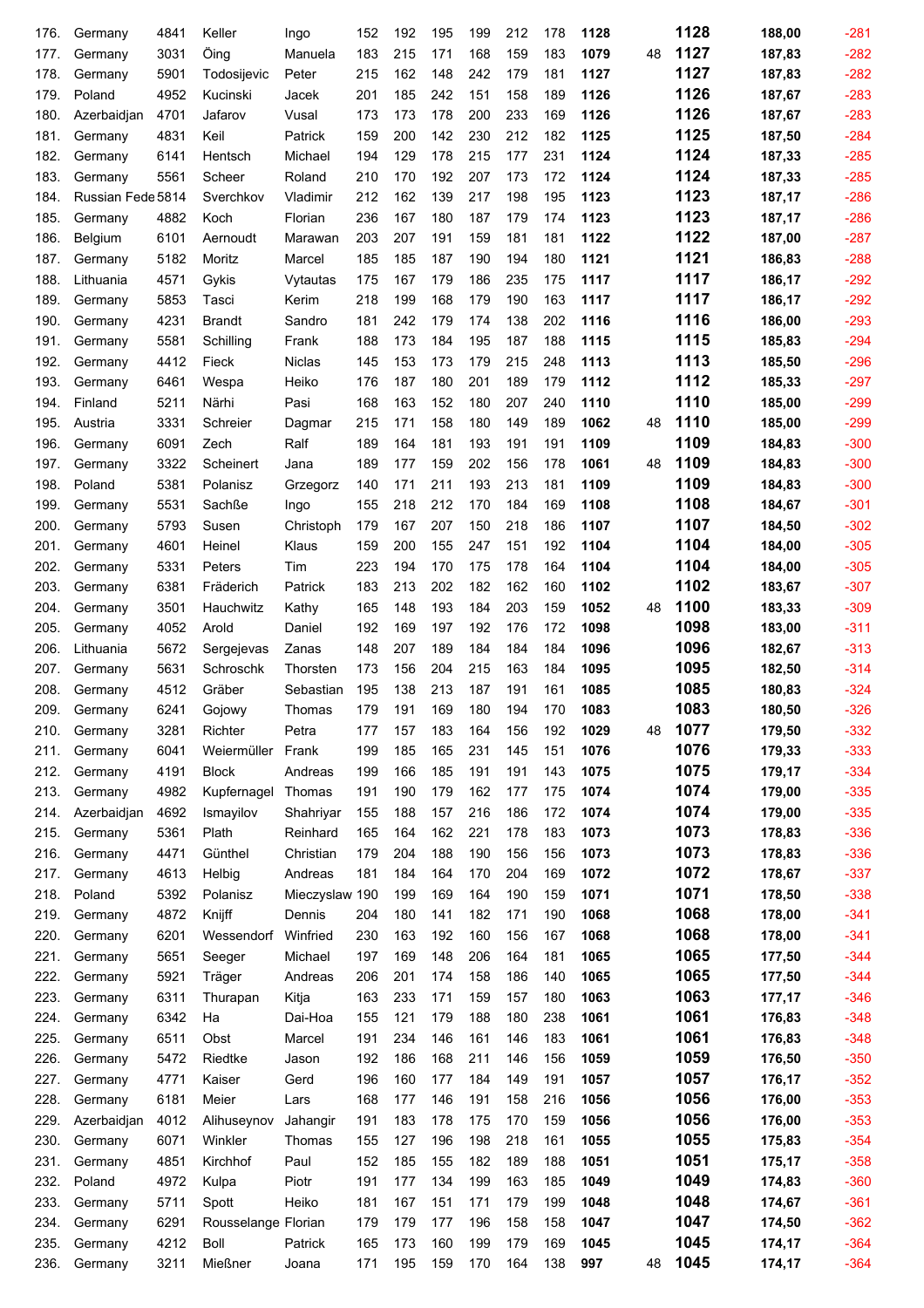| 237. | Germany     | 3471 | Ockain                 | Petra       | 158 | 175 | 176 | 178 | 181 | 129 | 997  | 48 | 1045 | 174,17 | $-364$ |
|------|-------------|------|------------------------|-------------|-----|-----|-----|-----|-----|-----|------|----|------|--------|--------|
| 238. | Germany     | 3491 | Gäbler                 | Tanja       | 183 | 158 | 169 | 175 | 165 | 146 | 996  | 48 | 1044 | 174,00 | $-365$ |
| 239. | Germany     | 6521 | <b>Buder</b>           | Gerald      | 143 | 149 | 183 | 193 | 199 | 175 | 1042 |    | 1042 | 173,67 | $-367$ |
| 240. | Germany     | 6031 | Walkenhorst            | Jens        | 189 | 167 | 193 | 167 | 148 | 173 | 1037 |    | 1037 | 172,83 | $-372$ |
| 241. | Germany     | 6171 | Mai                    | Philip      | 137 | 171 | 225 | 181 | 158 | 165 | 1037 |    | 1037 | 172,83 | $-372$ |
| 242. | Germany     | 4391 | Fenselau               | Thomas      | 175 | 142 | 164 | 201 | 184 | 170 | 1036 |    | 1036 | 172,67 | $-373$ |
| 243. | Germany     | 3431 | Zölgert                | Stefanie    | 186 | 224 | 149 | 125 | 167 | 133 | 984  | 48 | 1032 | 172,00 | $-377$ |
| 244. | Germany     | 3441 | Zech                   | Ingunthis   | 158 | 184 | 139 | 180 | 152 | 170 | 983  | 48 | 1031 | 171,83 | $-378$ |
| 245. | Germany     | 3161 | Lippek                 | Katharina   | 183 | 130 | 180 | 156 | 164 | 169 | 982  | 48 | 1030 | 171,67 | $-379$ |
| 246. | Belgium     | 6351 | Aernoudt               | Jacky       | 163 | 168 | 211 | 158 | 162 | 168 | 1030 |    | 1030 | 171,67 | $-379$ |
| 247. | Germany     | 5572 | Schiemenz              | Torsten     | 157 | 198 | 157 | 228 | 168 | 118 | 1026 |    | 1026 | 171,00 | $-383$ |
| 248. | Germany     | 3361 | Sonnenscheir Sabine    |             | 142 | 158 | 173 | 154 | 184 | 160 | 971  | 48 | 1019 | 169,83 | $-390$ |
| 249. | Germany     | 6481 | Lau                    | Manuel      | 174 | 180 | 212 | 123 | 184 | 145 | 1018 |    | 1018 | 169,67 | $-391$ |
| 250. | Germany     | 5061 | Machura                | Damian      | 135 | 178 | 127 | 197 | 176 | 204 | 1017 |    | 1017 | 169,50 | $-392$ |
| 251. | Finland     | 5832 | Tamminen               | Pertti      | 128 | 157 | 168 | 170 | 171 | 220 | 1014 |    | 1014 | 169,00 | $-395$ |
| 252. | Germany     | 5081 | Maron                  | Stefan      | 197 | 142 | 128 | 172 | 203 | 169 | 1011 |    | 1011 | 168,50 | $-398$ |
| 253. | Germany     | 5501 | Rubbel                 | <b>Nick</b> | 146 | 174 | 176 | 157 | 193 | 165 | 1011 |    | 1011 | 168,50 | $-398$ |
| 254. | Latvia      | 5762 | Stokmanis              | Janis       | 200 | 193 | 136 | 189 | 130 | 158 | 1006 |    | 1006 | 167,67 | $-403$ |
| 255. | Netherlands | 5751 | Stewart                | Alex        | 174 | 138 | 165 | 166 | 193 | 165 | 1001 |    | 1001 | 166,83 | $-408$ |
| 256. | Germany     | 4641 | Hildebrand             | Christoph   | 183 | 150 | 145 | 162 | 204 | 141 | 985  |    | 985  | 164,17 | $-424$ |
| 257. | Germany     | 6471 | Krüger                 | Karsten     | 150 | 139 | 213 | 183 | 177 | 123 | 985  |    | 985  | 164,17 | $-424$ |
| 258. | Germany     | 4251 | <b>Buda</b>            | Markus      | 153 | 192 | 159 | 186 | 146 | 144 | 980  |    | 980  | 163,33 | $-429$ |
| 259  | Lithuania   | 4741 | Jurgelevicius Arnoldas |             | 174 | 170 | 163 | 151 | 172 | 147 | 977  |    | 977  | 162,83 | $-432$ |
| 260. | Finland     | 4941 | Koxs                   | Jan         | 216 | 170 | 147 | 138 | 166 | 132 | 969  |    | 969  | 161,50 | $-440$ |
| 261. | Germany     | 6131 | Heinemann              | Andreas     | 157 | 147 | 174 | 146 | 145 | 184 | 953  |    | 953  | 158,83 | $-456$ |
| 262. | Germany     | 6261 | Kühne                  | Michael     | 202 | 135 | 147 | 157 | 148 | 164 | 953  |    | 953  | 158,83 | $-456$ |
| 263. | Germany     | 4912 | Konrad                 | Tanju       | 147 | 129 | 115 | 185 | 187 | 182 | 945  |    | 945  | 157,50 | $-464$ |
| 264. | Germany     | 6281 | Rentsch                | Nico        | 128 | 187 | 152 | 179 | 122 | 176 | 944  |    | 944  | 157,33 | $-465$ |
| 265. | Germany     | 6001 | Wagner                 | Simon       | 157 | 142 | 132 | 151 | 135 | 223 | 940  |    | 940  | 156,67 | $-469$ |
| 266. | Germany     | 6371 | Rentsch                | Frank       | 138 | 126 | 197 | 171 | 122 | 185 | 939  |    | 939  | 156,50 | $-470$ |
| 267. | Austria     | 3111 | Grüter                 | Sandra      | 148 | 159 | 141 | 129 | 113 | 187 | 877  | 48 | 925  | 154,17 | $-484$ |
| 268. | Germany     | 3071 | Frenzel                | Franziska   | 167 | 148 | 113 | 134 | 143 | 160 | 865  | 48 | 913  | 152,17 | $-496$ |
| 269. | Germany     | 6331 | Peters                 | Jens        | 125 | 159 | 144 | 149 | 138 | 162 | 877  |    | 877  | 146,17 | $-532$ |
|      |             |      |                        |             |     |     |     |     |     |     |      |    |      |        |        |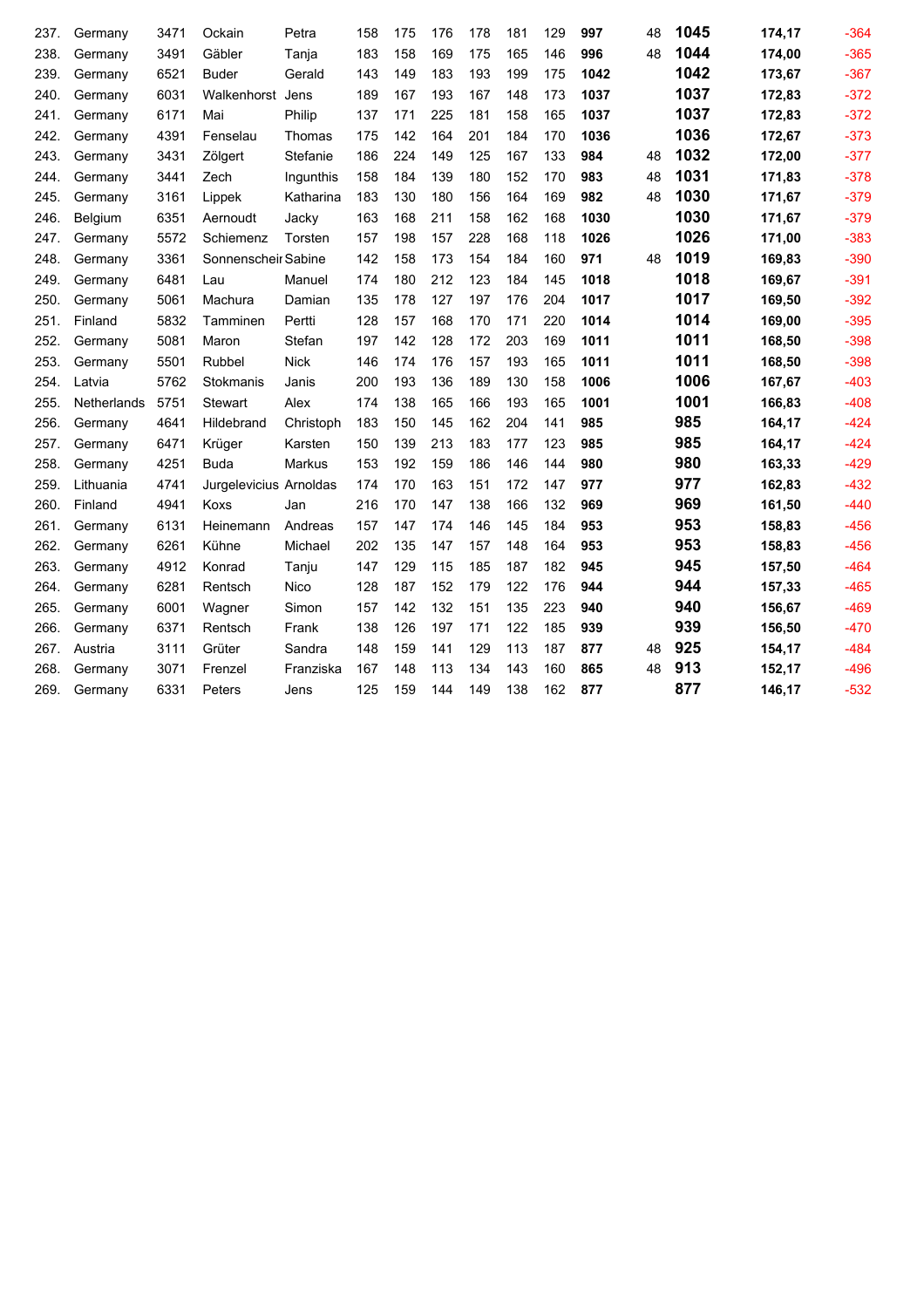

#### **Desperado**



| Pos | <b>Federation</b>         | Code | Name               |              | 1   | Hdcp | <b>Total</b> | Diff.  |
|-----|---------------------------|------|--------------------|--------------|-----|------|--------------|--------|
| 1.  | Germany                   | 3299 | Rieger             | Juliane      | 234 | 8    | 242          | 0      |
| 2.  | Norway                    | 4359 | Ek                 | Svein Åke    | 237 |      | 237          | $-5$   |
| 3.  | Germany                   | 4339 | <b>Drevenstedt</b> | Frank        | 235 |      | 235          | $-7$   |
| 4.  | Sweden                    | 4229 | <b>Bolleby</b>     | Kim          | 229 |      | 229          | $-13$  |
| 5.  | Sweden                    | 3019 | Andersson          | Ida          | 214 | 8    | 222          | $-20$  |
| 6.  | Netherlands               | 4659 | <b>Hilferink</b>   | Ramon        | 215 |      | 215          | $-27$  |
| 7.  | Germany                   | 3049 | <b>Beuthner</b>    | Laura        | 200 | 8    | 208          | $-34$  |
| 8.  | Sweden                    | 4299 | <b>Danielsson</b>  | Johan        | 205 |      | 205          | $-37$  |
| 9.  | Germany                   | 5309 | Pöhler             | Lars         | 203 |      | 203          | $-39$  |
| 10. | Netherlands               | 5129 | <b>Meka</b>        | Patrick      | 198 |      | 198          | $-44$  |
| 11. | Sweden                    | 6399 | Gruffman           | James        | 195 |      | 195          | $-47$  |
| 12. | Belgium                   | 6109 | Aernoudt           | Marawan      | 195 |      | 195          | $-47$  |
| 13. | Sweden                    | 3069 | <b>Flack</b>       | Nina         | 186 | 8    | 194          | $-48$  |
| 14. | Sweden                    | 3139 | <b>Johansson</b>   | Victoria     | 184 | 8    | 192          | $-50$  |
| 15. | <b>Russian Federation</b> | 5819 | <b>Sverchkov</b>   | Vladimir     | 191 |      | 191          | $-51$  |
| 16. | France                    | 4459 | Gayet              | Thomas       | 188 |      | 188          | $-54$  |
| 17. | Sweden                    | 4369 | <b>Eklund</b>      | Dennis       | 187 |      | 187          | $-55$  |
| 18. | Finland                   | 4929 | Korkka             | Harri        | 184 |      | 184          | $-58$  |
| 19. | Germany                   | 4489 | Günther            | Kai          | 178 |      | 178          | $-64$  |
| 20. | Germany                   | 4629 | <b>Hellmich</b>    | Daniel       | 177 |      | 177          | $-65$  |
| 21. | Germany                   | 5429 | Racpan             | Christian    | 175 |      | 175          | $-67$  |
| 22. | Norway                    | 5549 | Sandbækken         | Mads         | 175 |      | 175          | $-67$  |
| 23. | Sweden                    | 4389 | <b>Elofsson</b>    | Anton        | 171 |      | 171          | $-71$  |
| 24. | Norway                    | 5319 | Pedersen           | Glenn Morten | 168 |      | 168          | $-74$  |
| 25. | Sweden                    | 4069 | Arup               | Mathias      | 167 |      | 167          | $-75$  |
| 26. | Ukraine                   | 4789 | Kalika             | Mykhaylo     | 163 |      | 163          | $-79$  |
| 27. | Ukraine                   | 5279 | <b>Oseredko</b>    | Viacheslav   | 139 |      | 139          | $-103$ |
| 28. | Germany                   | 4249 | <b>Buchmann</b>    | Dominic      | 133 |      | 133          | $-109$ |
| 29. | Germany                   | 6169 | Kuo                | Kai Wan      | 119 |      | 119          | $-123$ |
|     | 30. Azerbaidjan           | 4709 | Jafarov            | Vusal        | 94  |      | 94           | $-148$ |